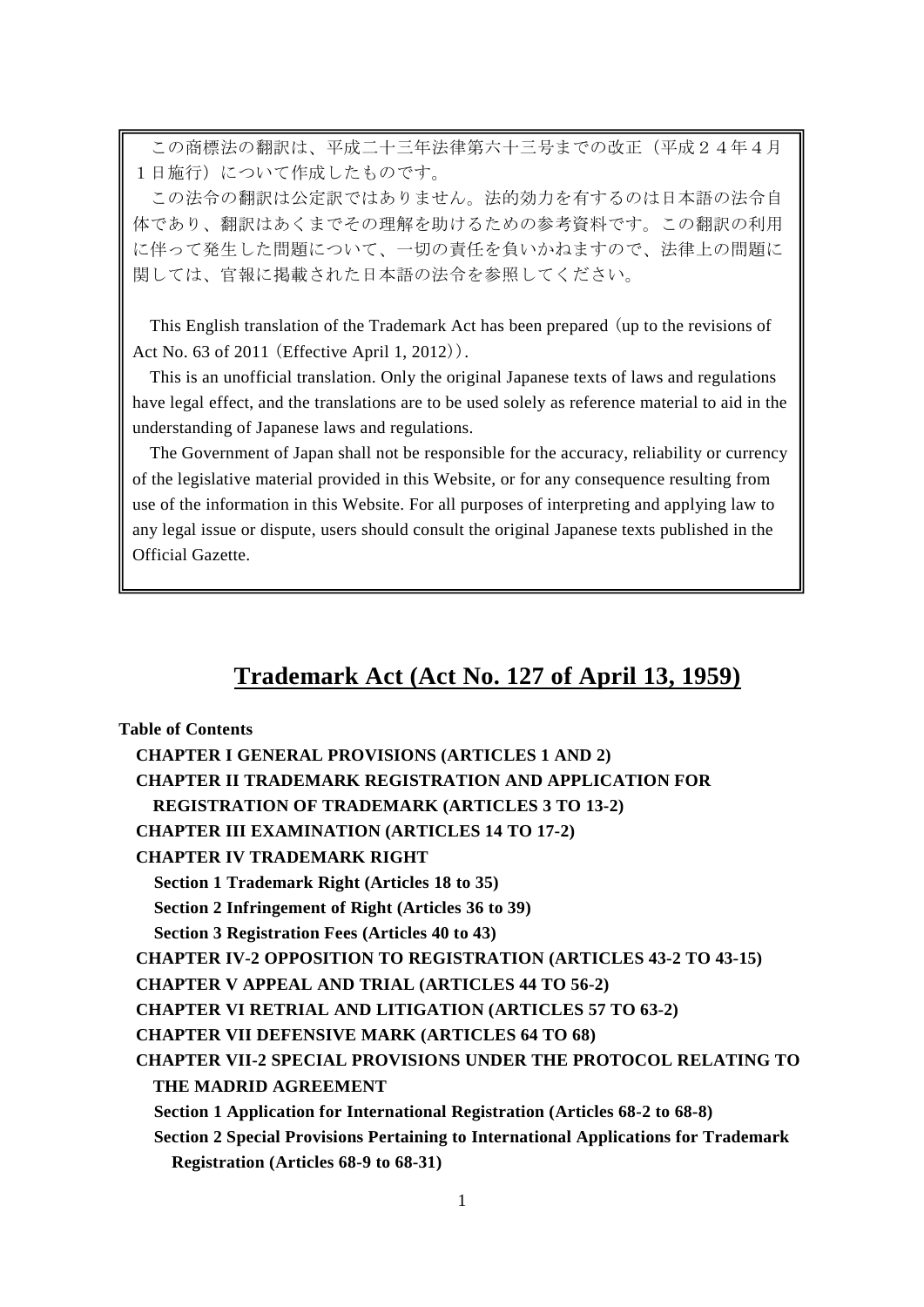**Section 3 Special Provisions Concerning Applications for Trademark Registration, etc. (Articles 68-32 to 68-39) CHAPTER VIII MISCELLANEOUS PROVISIONS (ARTICLES 68-40 TO 77-2) CHAPTER IX PENAL PROVISIONS (ARTICLES 78 TO 85) SUPPLEMENTARY PROVISIONS**

#### **CHAPTER I GENERAL PROVISIONS**

#### **(Purpose)**

#### **Article 1**

The purpose of this Act is, through the protection of trademarks, to ensure the maintenance of business confidence of persons who use trademarks and thereby to contribute to the development of the industry and to protect the interests of consumers.

#### **(Definitions, etc.)**

- (1) "Trademark" in this Act means any character(s), figure(s), sign(s) or three-dimensional shape(s), or any combination thereof, or any combination thereof with colors (hereinafter referred to as a "mark") which is:
	- (i) used in connection with the goods of a person who produces, certifies or assigns the goods as a business; or
	- (ii) used in connection with the services of a person who provides or certifies the services as a business (except those provided for in the preceding item).
- (2) "Services" set forth in item (ii) of the preceding paragraph shall include retail services and wholesale services, namely, the provision of benefits for customers conducted in the course of retail and wholesale business.
- (3) "Use" with respect to a mark as used in this Act means any of the following acts:
	- (i) to affix a mark to goods or packages of goods;
	- (ii) to assign, deliver, display for the purpose of assignment or delivery, export, importor provide through an electric telecommunication line, goods or packages of goods to which a mark is affixed;
	- (iii) in the course of the provision of services, to affix a mark to articles to be used by a person who receives the said services (including articles to be assigned or loaned; the same shall apply hereinafter);
	- (iv) in the course of the provision of services, to provide the said services by using articles to which a mark is affixed and which are to be used by a person who receives the said services;
	- (v) for the purpose of providing services, to display articles to be used for the provision of the services (including articles to be used by a person who receives the services in the course of the provision of services; the same shall apply hereinafter) to which a mark is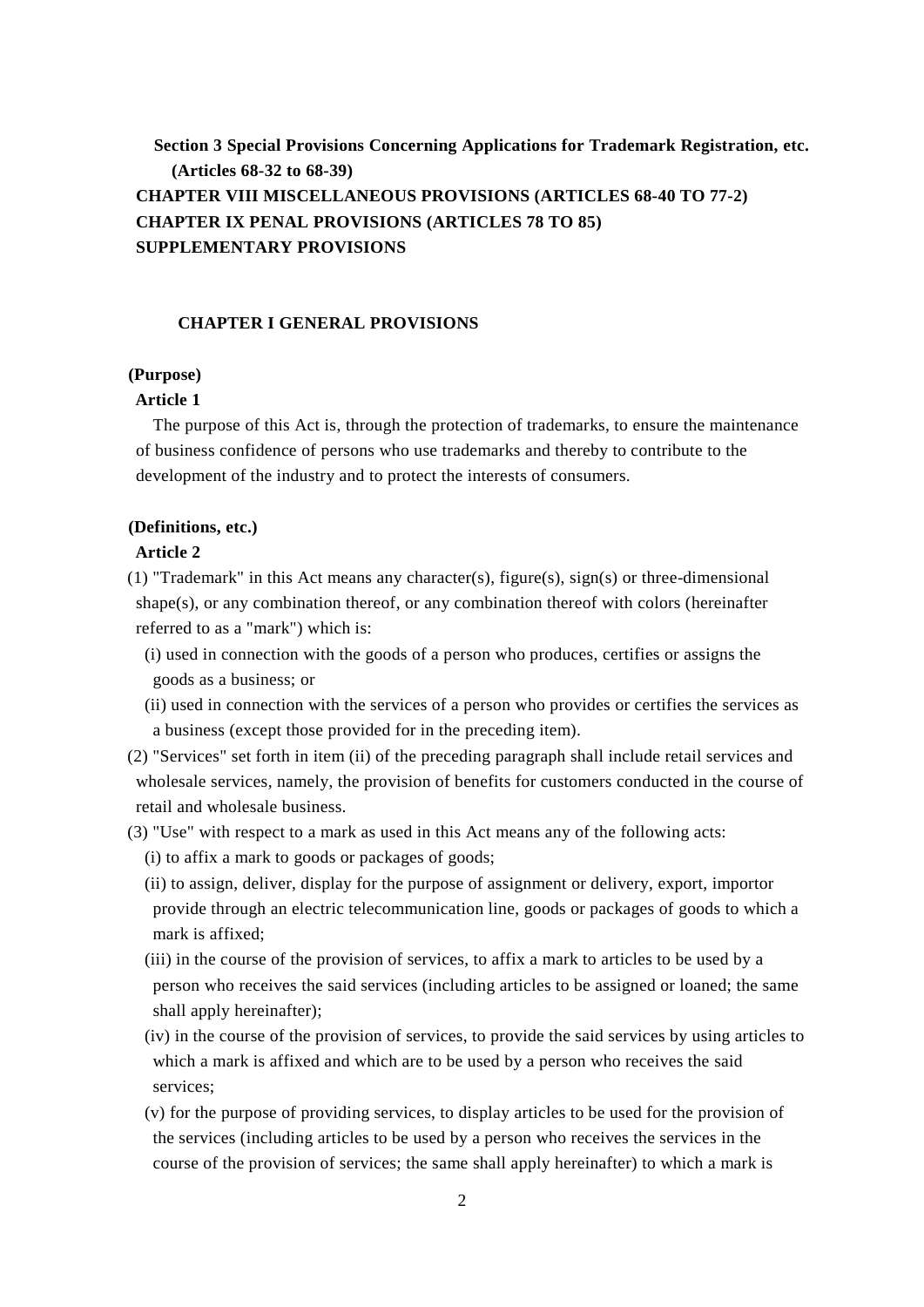affixed;

- (vi) in the course of the provision of services, to affix a mark to articles pertaining to the provision of the said services belonging to a person who receives the services;
- (vii) in the course of the provision of services through an image viewer, by using an electromagnetic device (an electromagnetic device shall refer to any electronic, magnetic or other method that is not recognizable by human perception; the same shall apply in the following item), to provide the said services by displaying a mark on the image viewer; or
- (viii) to display or distribute advertisement materials, price lists or transaction documents relating to goods or services to which a mark is affixed, or to provide information on such content, to which a mark is affixed by an electromagnetic device.
- (4) To affix a mark to goods or other articles provided for in the preceding paragraph shall include to form in the shape of the mark goods, packages of goods, articles to be used for the provision of services, or advertisement materials relating to goods or services.
- (5) "Registered trademark" in this Act means a trademark that has been registered as a trademark.
- (6) In this Act, the scope of those similar to goods may include services, and the scope of those similar to services may include goods.

## **CHAPTER II TRADEMARK REGISTRATION AND APPLICATION FOR TRADEMARK REGISTRATION**

### **(Requirements for trademark registration)**

- (1) Any trademark to be used in connection with goods or services pertaining to the business of an applicant may be registered, unless the trademark:
	- (i) consists solely of a mark indicating, in a common manner, the common name of the goods or services;
	- (ii) is customarily used in connection with the goods or services;
	- (iii) consists solely of a mark indicating, in a common manner, in the case of goods, the place of origin, place of sale, quality, raw materials, efficacy, intended purpose, quantity, shape (including shape of packages), price, the method or time of production or use, or, in the case of services, the location of provision, quality, articles to be used in such provision, efficacy, intended purpose, quantity, modes, price or method or time of provision;
	- (iv) consists solely of a mark indicating, in a common manner, a common surname or name of a juridical person;
	- (v) consists solely of a very simple and common mark; or
	- (vi) is in addition to those listed in each of the preceding items, a trademark by which consumers are not able to recognize the goods or services as those pertaining to a business of a particular person.
- (2) Notwithstanding the preceding paragraph, a trademark that falls under any of items (iii) to
- (v) of the preceding paragraph may be registered if, as a result of the use of the trademark,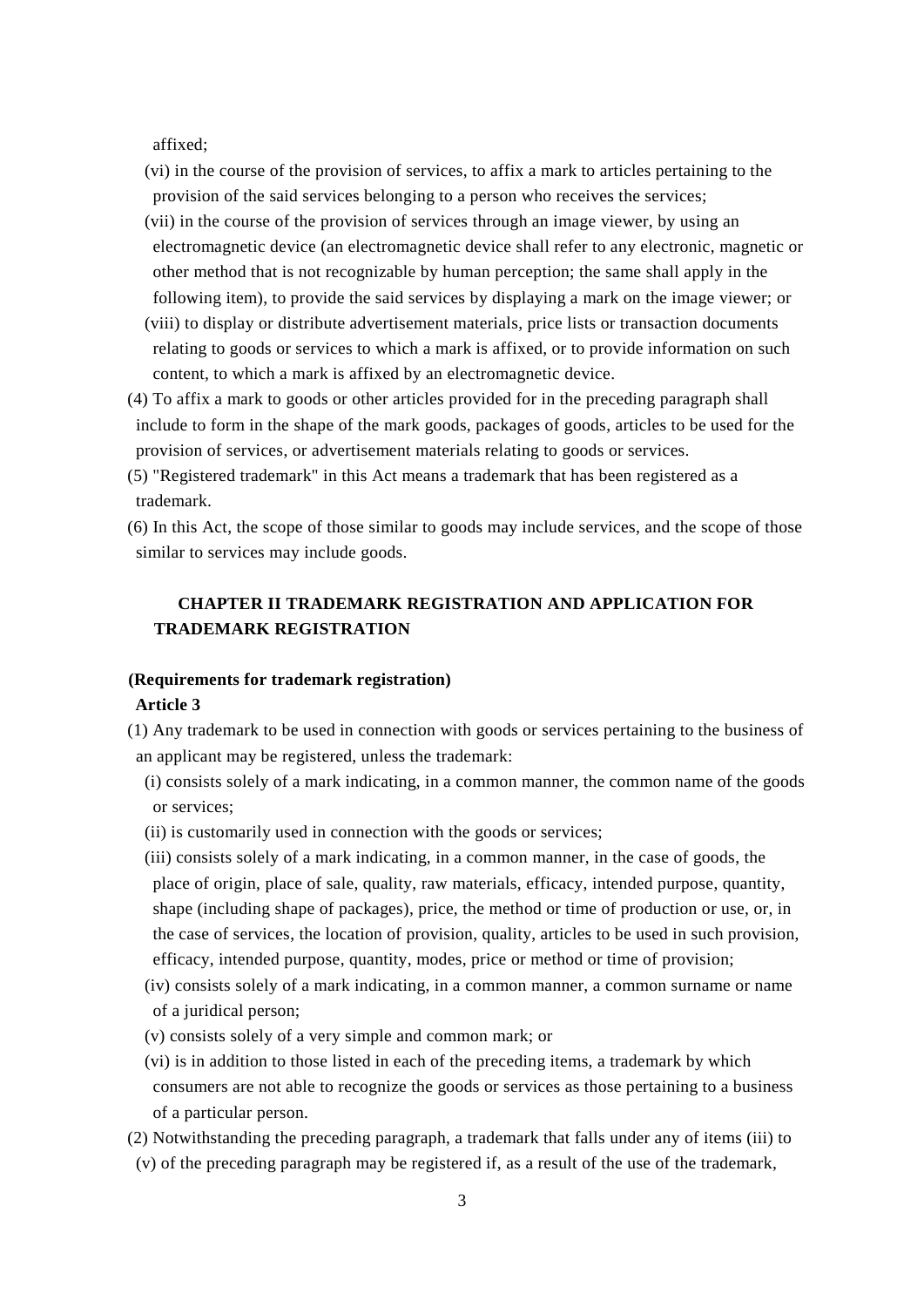consumers are able to recognize the goods or services as those pertaining to a business of a particular person.

#### **(Unregistrable trademarks)**

#### **Article 4**

(1) Notwithstanding the preceding Article, no trademark shall be registered if the trademark: (i) is identical with, or similar to, the national flag, the imperial chrysanthemum crest, a decoration, a medal or a foreign national flag;

(ii) is identical with, or similar to, the coats of arms or any other State emblems (except national flags of any country of the Union to the Paris Convention, member of the World Trade Organization or Contracting Party to the Trademark Law Treaty) of a country of the Union to the Paris Convention (refers to the Paris Convention for the Protection of Industrial Property of March 20, 1883, as revised at Brussels on December 14, 1900, at Washington on June 2, 1911, at the Hague on November 6, 1925, at London on June 2, 1934, at Lisbon on October 31, 1958 and at Stockholm on July 14, 1967; the same shall apply hereinafter), a member of the World Trade Organization or a Contracting Party to the Trademark Law Treaty designated by the Minister of Economy, Trade and Industry;

- (iii) is identical with, or similar to, a mark indicating the United Nations or any other international organization which has been designated by the Minister of Economy, Trade and Industry;
- (iv) is identical with, or similar to, the emblems or titles in Article 1 of the Act Concerning Restriction on the Use of Emblems and Titles of the Red Cross and Others (Act No.159 of 1947) or the distinctive emblem in Article 158(1) of the Act Concerning Measures to Protect Japanese Citizens During Armed Attacks and Others (Act No.112 of 2004);
- (v) is comprised of a mark identical with, or similar to, an official hallmark or sign indicating control or warranty by the national or a local government of Japan, a country of the Union to the Paris Convention, a member of the World Trade Organization or a Contracting Party to the Trademark Law Treaty which has been designated by the Minister of Economy, Trade and Industry, if such a trademark is used in connection with goods or services identical with, or similar to, the goods or services in connection with which the hallmark or sign is used;
- (vi) is identical with, or similar to, a famous mark indicating the State, a local government, an agency thereof, a non-profit organization undertaking a business for public interest, or a non-profit enterprise undertaking a business for public interest;
- (vii) is likely to cause damage to public policy;
- (viii) contains the portrait of another person, or the name, famous pseudonym, professional name or pen name of another person, or famous abbreviation thereof (except those the registration of which has been approved by the person concerned);
- (ix) is comprised of a mark identical with, or similar to, a prize awarded at an exhibition held by the national or a local government (hereinafter referred to as the "Government, etc.") or by those who are not the Government, etc. that conforms to the standards specified by the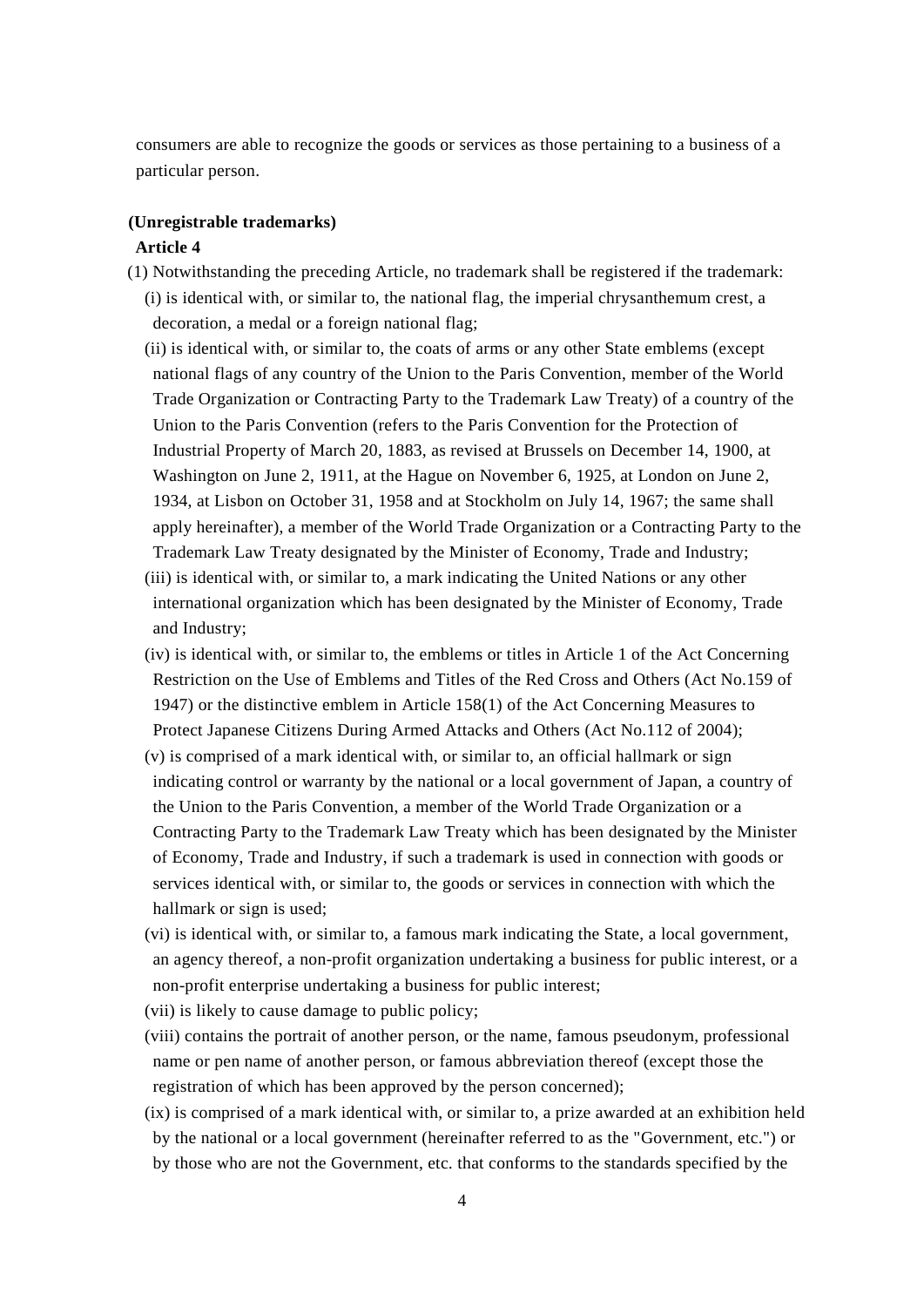Commissioner of the Patent Office, or at an international exhibition held in a foreign country by the Government, etc. of the foreign country or those authorized thereby (except those used by the recipient of such a prize as part of his/her own trademark);

- (x) is identical with, or similar to, another person's trademark which is well known among consumers as that indicating goods or services in connection with the person's business, if such a trademark is used in connection with such goods or services or goods or services similar thereto;
- (xi) is identical with, or similar to, another person's registered trademark which has been filed prior to the filing date of an application for registration of the said trademark, if such a trademark is used in connection with the designated goods or designated services relating to the said registered trademark(referring to goods or services designated in accordance with Article 6(1) (including cases where it is applied mutatis mutandis pursuant to Article  $68(1)$ ; the same shall apply hereinafter), or goods or services similar thereto;
- (xii) is identical with a registered defensive mark of another person (referring to a mark registered as a defensive mark; the same shall apply hereinafter), if such a trademark is used in connection with designated goods or designated services relating to the defensive mark;
- (xiii) deleted
- (xiv) is identical with, or similar to, the name of a variety registered in accordance with Article 18(1) of the Plant Variety Protection and Seed Act (Act No. 83 of 1998), if such a trademark is used in connection with seeds and seedlings of the variety or goods or services similar thereto;

(xv) is likely to cause confusion in connection with the goods or services pertaining to a business of another person (except those listed in items  $(x)$  to  $(xiv)$  inclusive); (xvi) is likely to mislead as to the quality of the goods or services;

- (xvii) is comprised of a mark indicating a place of origin of wines or spirits of Japan which has been designated by the Commissioner of the Patent Office, or a mark indicating a place of origin of wines or spirits of a member of the World Trade Organization which is prohibited by the said member from being used on wines or spirits not originating from the region of the said member, if such a trademark is used in connection with wines or spirits not originating from the region in Japan or of the said member;
- (xviii) consists solely of a three-dimensional shape of goods or their packaging which is indispensable for such goods or their packaging to properly function; or
- (xix) is identical with, or similar to, a trademark which is well known among consumers in Japan or abroad as that indicating goods or services pertaining to a business of another person, if such trademark is used for unfair purposes (referring to the purpose of gaining unfair profits, the purpose of causing damage to the other person, or any other unfair purposes, the same shall apply hereinafter) (except those provided for in each of the preceding items);
- (2) Where the State or a local government, an agency thereof, a non-profit organization undertaking a business for public interest, or a person undertaking a non-profit activity for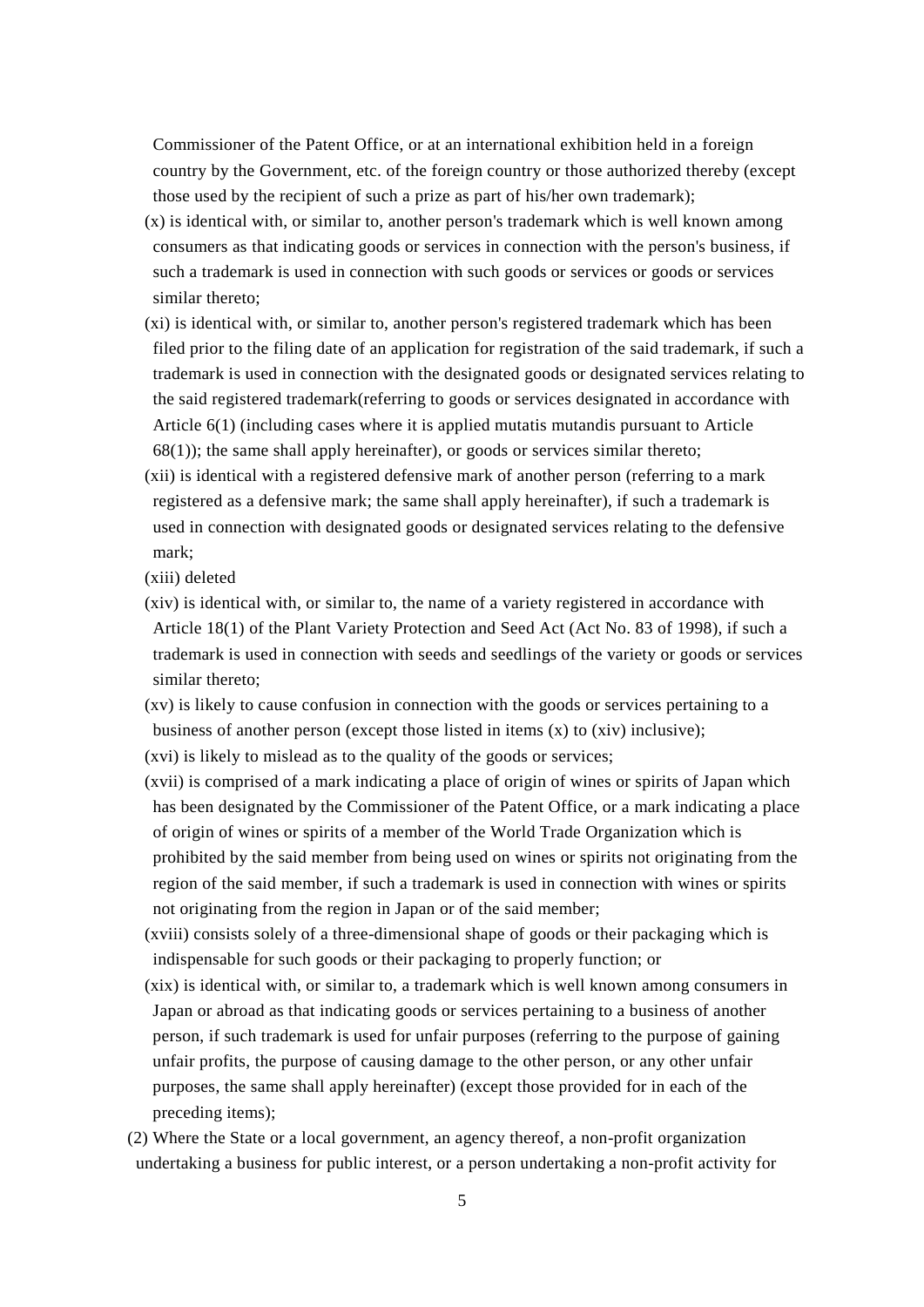public interest files an application for trademark registration falling under item (vi) of the preceding paragraph, the provision of the said item shall not apply.

(3) Items (viii), (x), (xv), (xvii) and (xix) of paragraph (1) shall not apply to a trademark falling under any of the said items which does not fall under the said item at the time of filing of an application for trademark registration.

#### **(Application for trademark registration)**

#### **Article 5**

- (1) Any person who desires to register a trademark shall submit an application to the Commissioner of the Patent Office accompanied by the required documents. The application shall state the following matters:
	- (i) the name and the domicile or residence of the applicant for trademark registration;
	- (ii) the trademark for which registration is sought; and
	- (iii) the designated goods or designated services and the class of goods or services provided by Cabinet Order as provided for in Article 6(2).
- (2) Where a person desires to register a trademark consisting of a three-dimensional shape  $(including those combined with character(s), figure(s), sign(s) or color(s) or any combination$ thereof) (hereinafter referred to as a "three-dimensional trademark"), the application shall contain a statement indicating thereof.
- (3) Where a person desires to register a trademark consisting solely of characters designated by the Commissioner of the Patent Office (hereinafter referred to as "standard characters"), the application shall contain a statement indicating thereof.
- (4) Where a portion of the trademark for which a registration is sought is in the same color as that of the column in which a trademark for which a registration is sought is required to be stated, the said portion of the trademark shall be deemed not to be a part of the trademark; provided, however, that this shall not apply to an area specified and identified as an area to be colored in the same color as that of the column.

#### **(According of filing date, etc.)**

#### **Article 5-2**

- (1) The Commissioner of the Patent Office shall accord as the filing date of an application for trademark registration the date of submission of the application relating thereto, unless the application for trademark registration falls under any of the following items:
	- (i) the statement of intent to register a trademark is unclear;
	- (ii) the name of the applicant for trademark registration is not stated or the statement thereof is not sufficient to identify the applicant;
	- (iii) the trademark for which a registration is sought is not stated in the application; and
	- (iv) the designated goods or designated services are not stated.
- (2) Where an application for trademark registration falls under any of the items of the preceding paragraph, the Commissioner of the Patent Office shall require the person who desires to register the trademark registration to supplement the application, designating a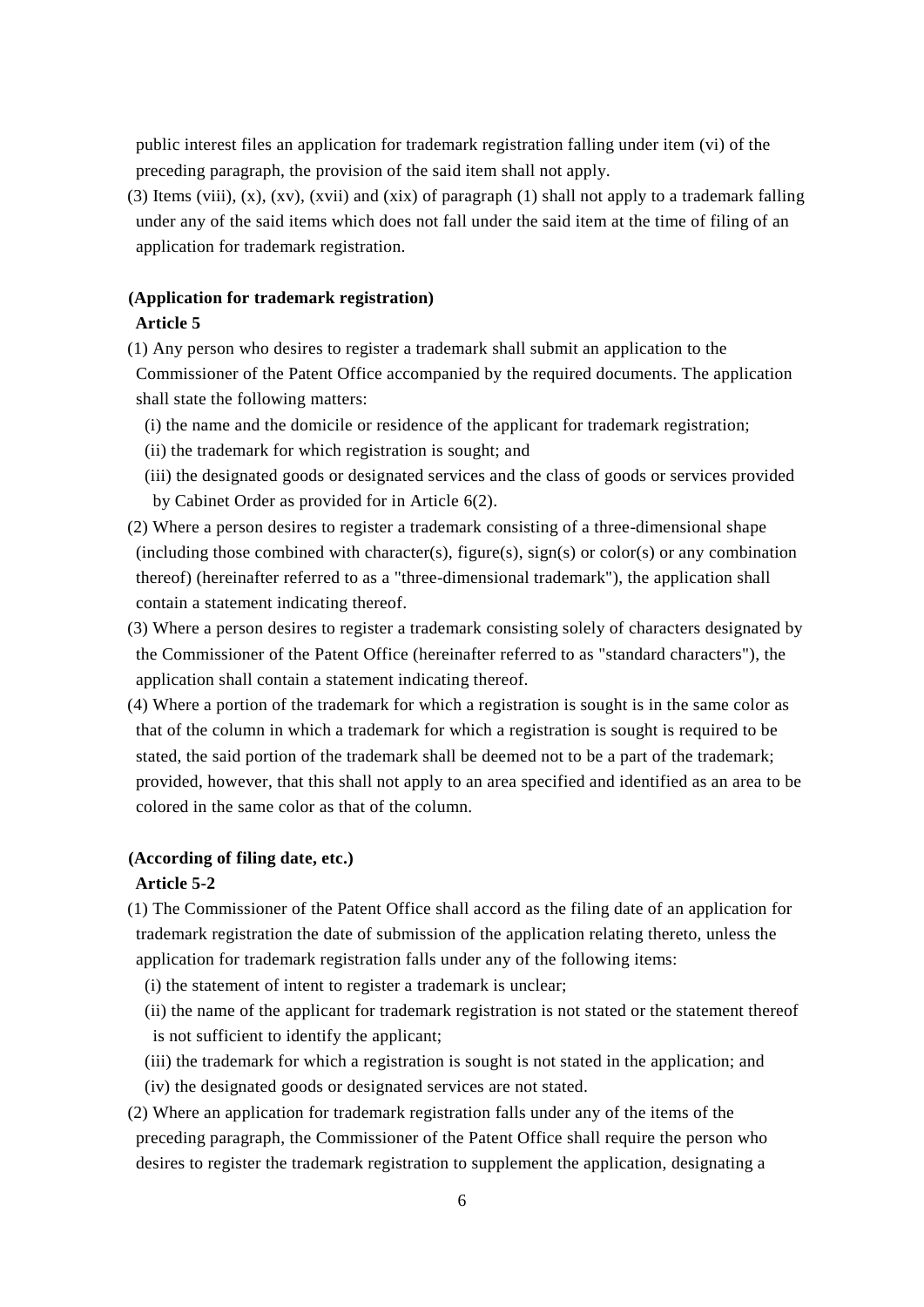reasonable time limit for such purpose.

- (3) Supplement of an application for trademark registration shall be made by submitting a document with respect to the supplement (hereinafter referred to as a "Written Supplement").
- (4) Where an applicant who was required to supplement an application for trademark registration under paragraph (2) supplements the said application within the designated time limit as provided in the said paragraph, the Commissioner of the Patent Office shall accord the date of submission of the Written Supplement as the filing date of the application for trademark registration.
- (5) Where an applicant who has been required to supplement an application for trademark registration under paragraph (2) fails to supplement the said application within the designated time limit as provided in the said paragraph, the Commissioner of the Patent Office may dismiss the said application for trademark registration.

#### **(Single trademark on each application)**

#### **Article 6**

- (1) An application for trademark registration shall be filed for each trademark and designate one or more goods or services in connection with which the trademark is to be used.
- (2) The designation provided for in the preceding paragraph shall be made in accordance with the class of goods and services provided by Cabinet Order.
- (3) The class of goods and services provided for in the preceding paragraph shall not be perceived as prescribing the scope of similarities of goods or services.

#### **(Collective trademarks)**

#### **Article 7**

- (1) Any incorporated association established pursuant to Article 34 of the Civil Code (Act No. 89 of 1896) or other association (except those which do not have juridical personality, and companies), or any other association established pursuant to a special Act including business cooperative (except those which do not have juridical personality), or a foreign juridical person equivalent thereto shall be entitled to obtain a collective trademark registration with respect to a trademark to be used by their members.
- (2) For the purpose of the application of Article 3(1), in the case of the preceding paragraph, "applicant" in the said paragraph shall read "applicant or its members."
- (3) Any person who desires to register a collective trademark pursuant to paragraph (1) shall, at the time of filing of an application for trademark registration pursuant to Article 5(1), submit to the Commissioner of the Patent Office a document certifying that the applicant for trademark registration is a juridical person that falls under paragraph (1).

#### **(Regional collective trademarks)**

#### **Article 7-2**

(1) Any association established by a special Act, including a business cooperative (those which do not have juridical personality are excluded, and limited to those which are established by a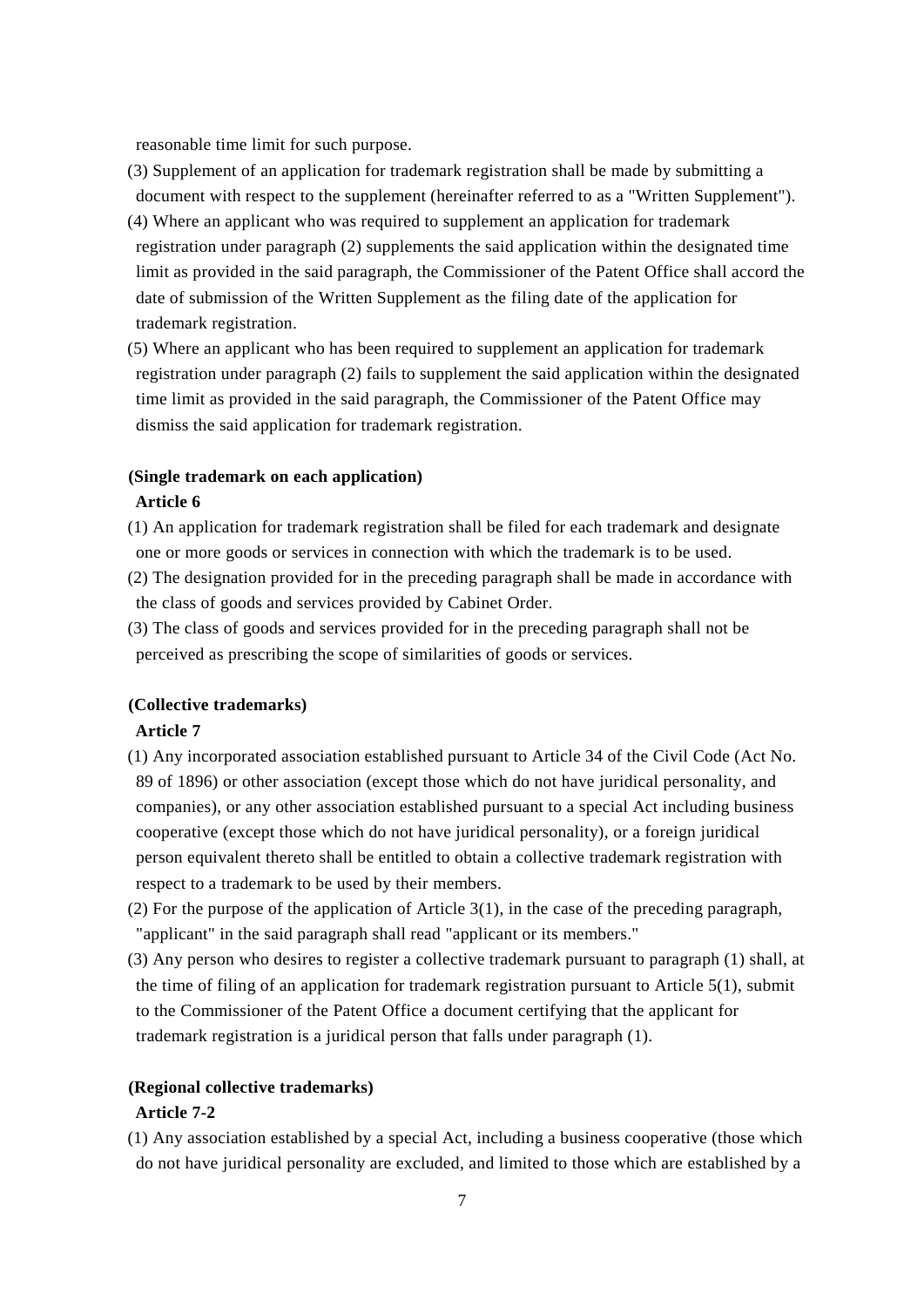special Act providing, without a just cause, that the association shall not refuse the enrollment of any person who is eligible to become a member or that the association shall not impose on any of its prospective members any condition that is heavier than those imposed on its existing members) or a foreign juridical person equivalent thereto (hereinafter referred to as an "Association, etc.") shall be entitled to obtain a regional collective trademark registration with respect of any of the following, provided that the trademark is used by its members and, as a result of the use of the said trademark, the said trademark is well known among consumers as indicating the goods or services pertaining to the business of the applicant or its members, notwithstanding the provision of Article 3 (except a case falling under item (i) or  $(ii)$  of Article  $3(1)$ :

- (i) a trademark consisting solely of characters indicating, in a common manner, the name of the region and the common name of the goods or services pertaining to the business of the applicant or its members;
- (ii) a trademark consisting solely of characters indicating, in a common manner, the name of the region and the name customarily used as a name indicating the goods or services pertaining to the business of the applicant or its members; or
- (iii) a trademark consisting solely of characters indicating, in a common manner, the name of the region and the common name of the goods or services pertaining to the business of the applicant or its members or the name customarily used as a name indicating thereof, and characters customarily added in indicating, in a common manner, the place of origin of the goods or the location of provision of the services.
- (2) The term "name of the region" as used in the preceding paragraph means, even prior to the filing of the said application, the name of the place of origin of the goods, the location of provision of services, or the name of the region which is considered to have a close relationship with the said goods or services to the equivalent extent, for which the trademark pertaining to the said application has been used by the applicant or its members, or abbreviation thereof.
- (3) For the purpose of the application of Article 3(1)(limited to the part pertaining to items (i) and (ii)) in the case of paragraph (1), "applicant" in the said paragraph shall read "applicant or its members."
- (4) Any person who desires to register a regional collective trademark pursuant to paragraph (1) shall, at the time of filing of an application for trademark registration pursuant to Article 5(1), submit to the Commissioner of the Patent Office a document certifying that the applicant for trademark registration is an Association, etc. and documents necessary to prove that the trademark for which the registration is sought contains the name of a region as provided in paragraph (2).

#### **(Prior application)**

#### **Article 8**

(1) Where two or more applications for trademark registration relating to identical or similar trademarks which are to be used in connection with identical or similar goods or services have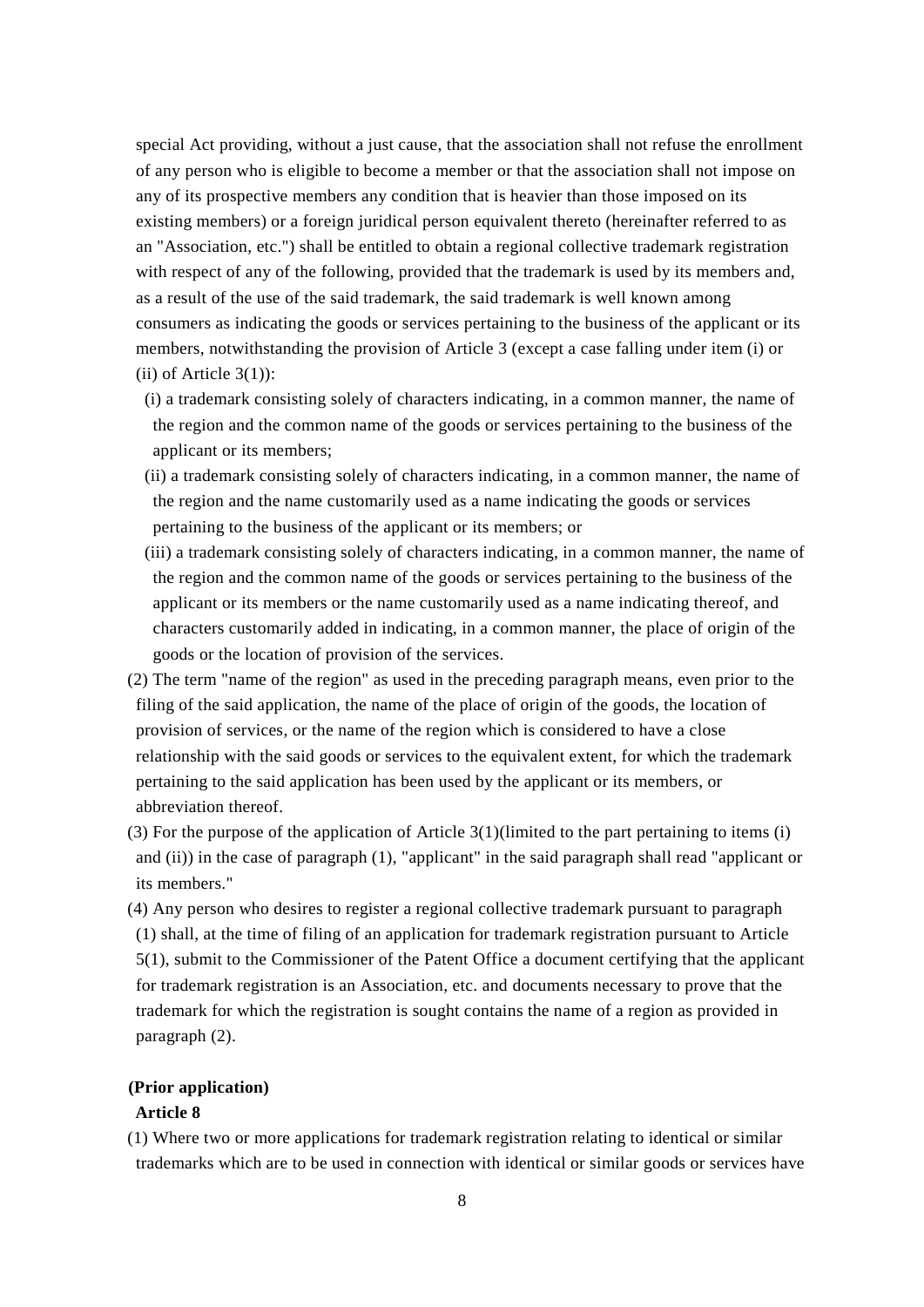been filed on different dates, only the applicant who filed the application for trademark registration on the earlier date shall be entitled to register the trademark in question.

- (2) Where two or more applications for trademark registration relating to identical or similar trademarks which are to be used in connection with identical or similar goods or services have been filed on the same date, only one applicant who is to be determined by consultations among the applicants who filed such applications shall be entitled to register the trademark in question.
- (3) Where an application for trademark registration is abandoned, withdrawn or dismissed, or an examiner's decision or a trial decision on an application for trademark registration becomes final and binding, such application shall, for the purposes of the application of the preceding two paragraphs, be deemed never to have been filed.
- (4) In the case of paragraph (2), the Commissioner of the Patent Office shall require the applicants for trademark registration to arrange consultations among the applicants as set forth in the said paragraph and to report the result thereof, designating a reasonable time limit for such purpose.
- (5) Where no agreement is reached in the consultations held pursuant to paragraph (2) or no report is submitted within the designated time limit set forth in the preceding paragraph, only one applicant, selected by a lottery in a fair and just manner conducted by the Commissioner of the Patent Office, shall be entitled to register the trademark in question.

## **(Special provisions concerning time of filing of application) Article 9**

- (1) Where an application for trademark registration is filed in connection with a trademark used for goods or services exhibited at an exhibition held by the Government, etc., an exhibition held by those who are not the Government, etc. that conforms to the standards specified by the Commissioner of the Patent Office, an international exhibition held by the Government, etc. of a country of the Union to the Paris Convention, a member of the World Trade Organization or a Contracting Party to the Trademark Law Treaty or by those authorized thereby to hold such an exhibition in its territory, or an international exhibition held by the Government, etc. of a country which is not a country of the Union of the Paris Convention, a member of the World Trade Organization or a Contracting Party to the Trademark Law Treaty or by those authorized thereby to hold such exhibition in its territory that conforms to the standards specified by the Commissioner of the Patent Office, by the exhibitor of such goods or services bearing the trademark within six months from the date of exhibition of such goods or services, the said application shall be deemed to have been filed at the time of exhibition of such goods or services.
- (2) Any person who desires to apply the preceding paragraph in connection with a trademark relating to an application for trademark registration shall submit to the Commissioner of the Patent Office a document stating thereof at the time of filing of the application for trademark registration, and documents proving the fact that the trademark pertaining to an application for trademark registration and its designated goods or designated services fall under the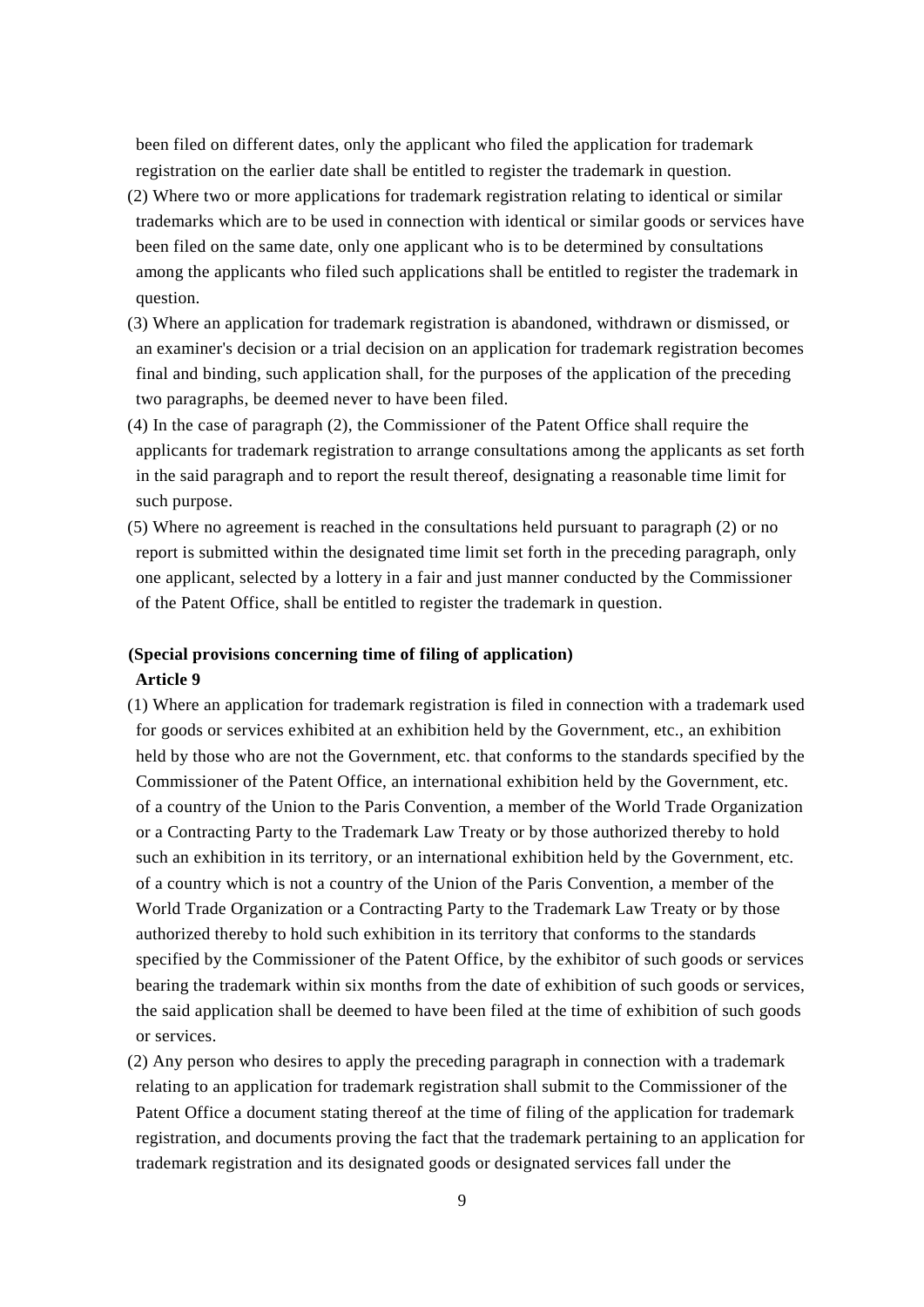trademark and goods or services provided in the said paragraph, within thirty days from the filing date of an application for the trademark registration.

#### **(Priority claim governed by the Paris Convention)**

#### **Article 9-2**

A right of priority based on an application for registration of a trademark filed in a country of the Union to the Paris Convention (limited to a trademark equivalent to a trademark provided in Article 2(1)(ii)) may be claimed as governed by the same rules as Article 4 of the Paris Convention in connection with a right of priority based on an application for registration of a trademark equivalent to the trademark provided in Article 2(1)(i).

#### **Article 9-3**

A right of priority based on an application filed by a person stated in the left column of the following table in a country stated in the right column of the same table may be claimed in connection with an application for trademark registration as governed by Article 4 of the Paris Convention.

| Japanese nationals or nationals of a country of                                             |                                                                                                                              |                                               |
|---------------------------------------------------------------------------------------------|------------------------------------------------------------------------------------------------------------------------------|-----------------------------------------------|
| the Union to the Paris Convention (including)                                               | A member of the World Trade Organization or                                                                                  |                                               |
| those who are deemed to be nationals of a                                                   | a Contracting Party to the Trademark Law                                                                                     |                                               |
| country of the Union as provided by Article 3                                               | Treaty                                                                                                                       |                                               |
| of the Paris Convention)                                                                    |                                                                                                                              |                                               |
| Nationals of a member of the World Trade                                                    |                                                                                                                              |                                               |
| Organization (refers to nationals of a member                                               |                                                                                                                              |                                               |
| provided in paragraph 3 of Article 1 of Annex<br>1C to the Marrakesh Agreement Establishing | A country of the Union to the Paris<br>Convention, a member of the World Trade<br>Organization or a Contracting Party to the |                                               |
|                                                                                             |                                                                                                                              | the World Trade Organization) or nationals of |
| a Contracting Party to the Trademark Law                                                    |                                                                                                                              | <b>Trademark Law Treaty</b>                   |
| Treaty                                                                                      |                                                                                                                              |                                               |

## **(Amendment of designated goods, etc. or trademark for which registration is sought and change of gist thereof)**

#### **Article 9-4**

Where, after the registration of establishment of a trademark right, any amendment made to the designated goods or designated services, or trademark for which registration is sought stated in the application, is found to cause any change of the gist thereof, the application for trademark registration shall be deemed to have been filed at the time of submission of the written amendment relating thereto.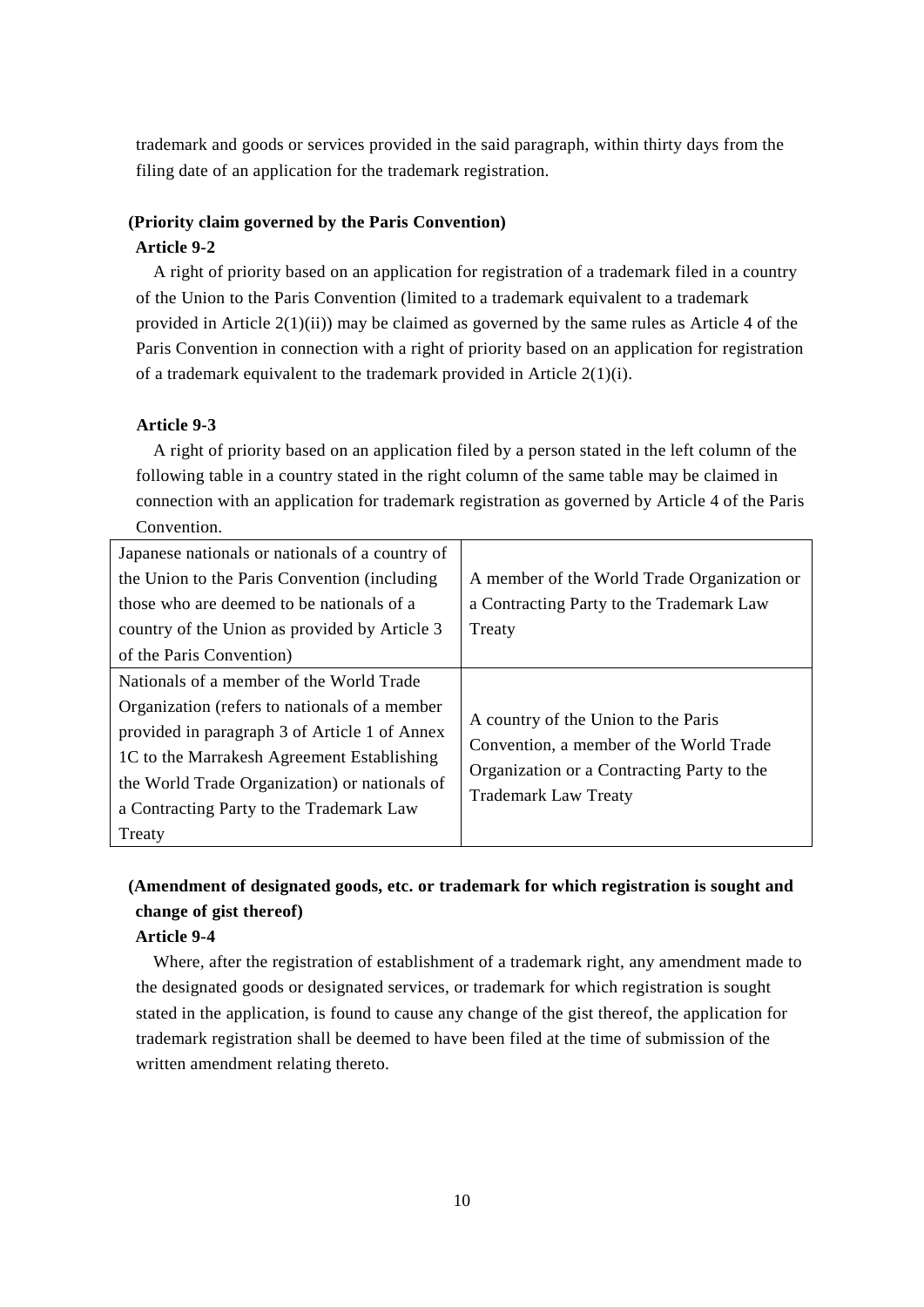### **(Division of application for trademark registration) Article 10**

- (1) An applicant for trademark registration may file one or more new applications with regard to part of an application which designates two or more goods or services as its designated goods or designated services, provided that the application for trademark registration is pending in examination, trial examination or retrial examination, or that a suit against a trial decision to refuse the application is pending in court.
- (2) In the case of the preceding paragraph, the new application for trademark registration shall be deemed to have been filed at the time of filing of the original application for trademark registration; provided, however, that this shall not apply for the purpose of Article 9(2) of this Act and Article 43(1) and 43(2) of the Patent Act (Act No.121 of 1959) as applied mutatis mutandis pursuant to Article 13(1) of this Act (including cases where it is applied mutatis mutandis pursuant to Article 43-2(3) of the Patent Act as applied mutatis mutandis pursuant to Article 13(1) of this Act).
- (3) Where a new application for trademark registration is filed as provided in paragraph (1), statements or documents submitted in connection with the original application for trademark registration which are required to be submitted in connection with the new application for trademark registration pursuant to Article 9(2) of this Act or Article 43(1) and 43(2) of the Patent Act as applied mutatis mutandis pursuant to Article 13(1) of this Act (including its mutatis mutandis application pursuant to Article 43-2(3) of the Patent Act as applied mutatis mutandis pursuant to Article 13(1) of this Act) shall be deemed to have been submitted to the Commissioner of the Patent Office at the time of filing the new application for trademark registration.

## **(Conversion of application)**

- (1) An applicant for trademark registration may convert an application for trademark registration of a collective trademark into a regular application for trademark registration (referring to an application for trademark registration other than those of collective trademarks and regional collective trademarks; the same shall apply hereinafter) or an application for trademark registration of a regional collective trademark.
- (2) An applicant for trademark registration may convert an application for trademark registration of a regionally based collective trademark into a regular application for trademark registration or an application for trademark registration of a collective trademark.
- (3) An applicant for trademark registration may convert a regular application for trademark registration into an application for trademark registration of a collective trademark or an application for trademark registration of a regionally based collective trademark.
- (4) The conversion of an application for trademark registration pursuant to the provisions of the preceding three paragraphs may not be made after an examiner's decision or a trial decision on the application for trademark registration becomes final and binding.
- (5) Where the conversion of an application for trademark registration is made pursuant to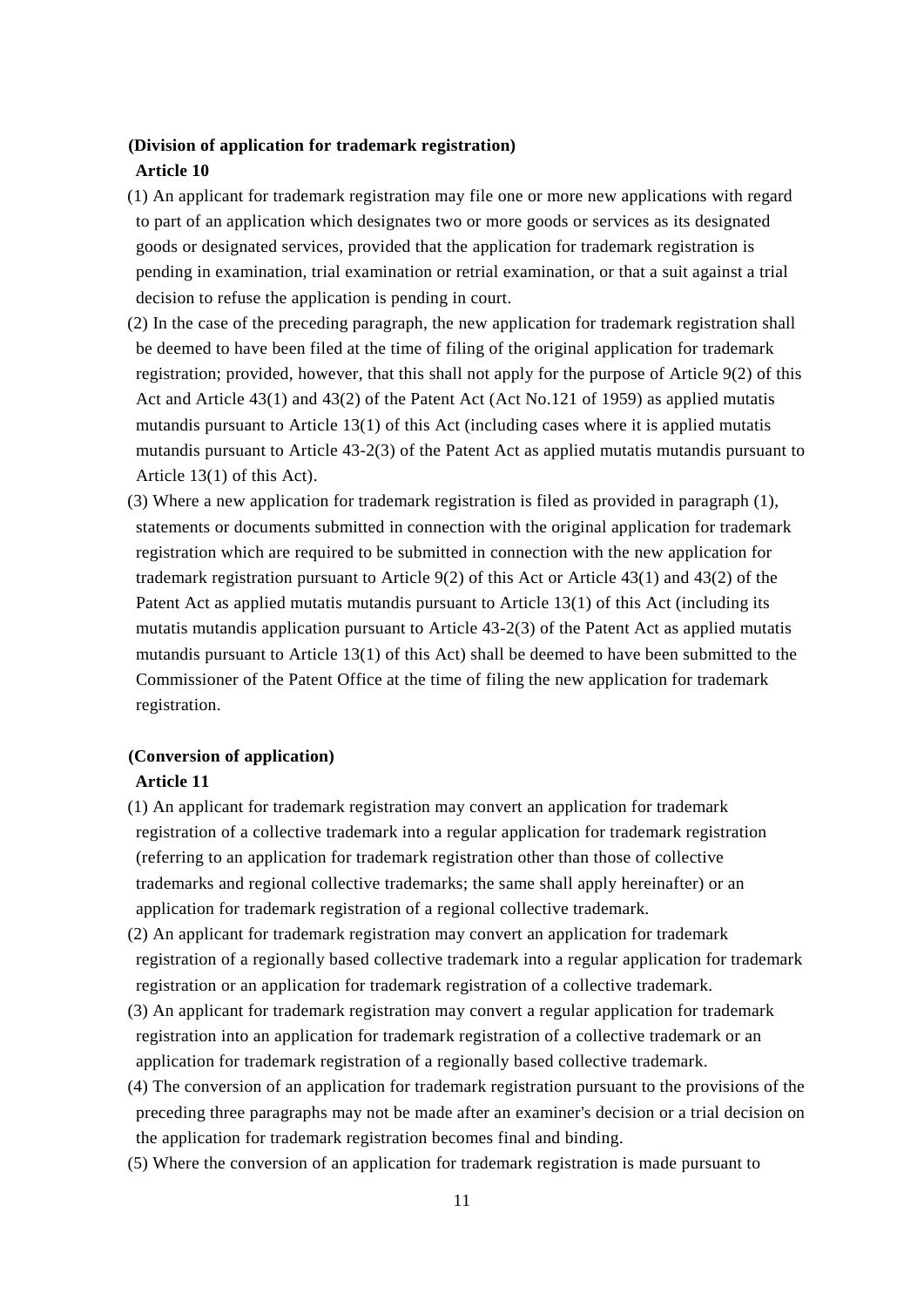paragraphs (1) to (3), the original application for trademark registration shall be deemed to have been withdrawn.

(6) The provisions of Articles 10(2) and 10(3) shall apply mutatis mutandis to the conversion of an application for trademark registration pursuant to paragraphs (1) to (3).

#### **Article 12**

- (1) An applicant for a defensive mark registration may convert such an application into an application for trademark registration.
- (2) The conversion of an application pursuant to the preceding paragraph may not be made after an examiner's decision or a trial decision on the application for a defensive mark registration becomes final and binding.
- (3) The provisions of Articles 10(2), 10(3) and 11(5) shall apply mutatis mutandis to the conversion of an application pursuant to paragraph (1).

#### **(Laying open of application)**

#### **Article 12-2**

- (1) Where an application for trademark registration is filed, the Commissioner of the Patent Office shall lay open the trademark application.
- (2) The laying open of a trademark application shall be effected by stating the following matters in the Trademark Gazette; provided, however, that this shall not apply to the matters listed in items (iii) and (iv), where the Commissioner of the Patent Office finds that publishing the said matters in the trademark bulletin is likely to cause damage to public policy.
	- (i) the name and the domicile or residence of the applicant for the trademark registration;
	- (ii) the number and date of the application for trademark registration;
	- (iii) the trademark stated in the application (in the case provided in Article 5(3), the trademark represented in standard characters; the same shall apply in Articles 18(3)(iii) and  $27(1)$ ;
	- (iv) the designated goods or designated services; and
	- (v) other necessary matters in addition to those matters listed in the preceding items.

## **(Application mutatis mutandis of provisions of the Patent Act) Article 13**

(1) The provisions of Paragraphs (1) to (4) of Article 43, 43-2(2) and (3) of the Patent Act shall apply mutatis mutandis to an application for trademark registration. In this case, the term "one year and four months from the earliest of the following dates" in Article 43(2) of the Patent Act shall be deemed to be replaced with "three months from the filing date of an application for trademark registration"; "or members of the World Trade Organization" in Article 43-2(2) of the said Act shall be deemed to be replaced with "members of the World Trade Organization or Contracting Parties to the Trademark Law Treaty"; "or nationals of members of the World Trade Organization" in the same paragraph shall be deemed to be replaced with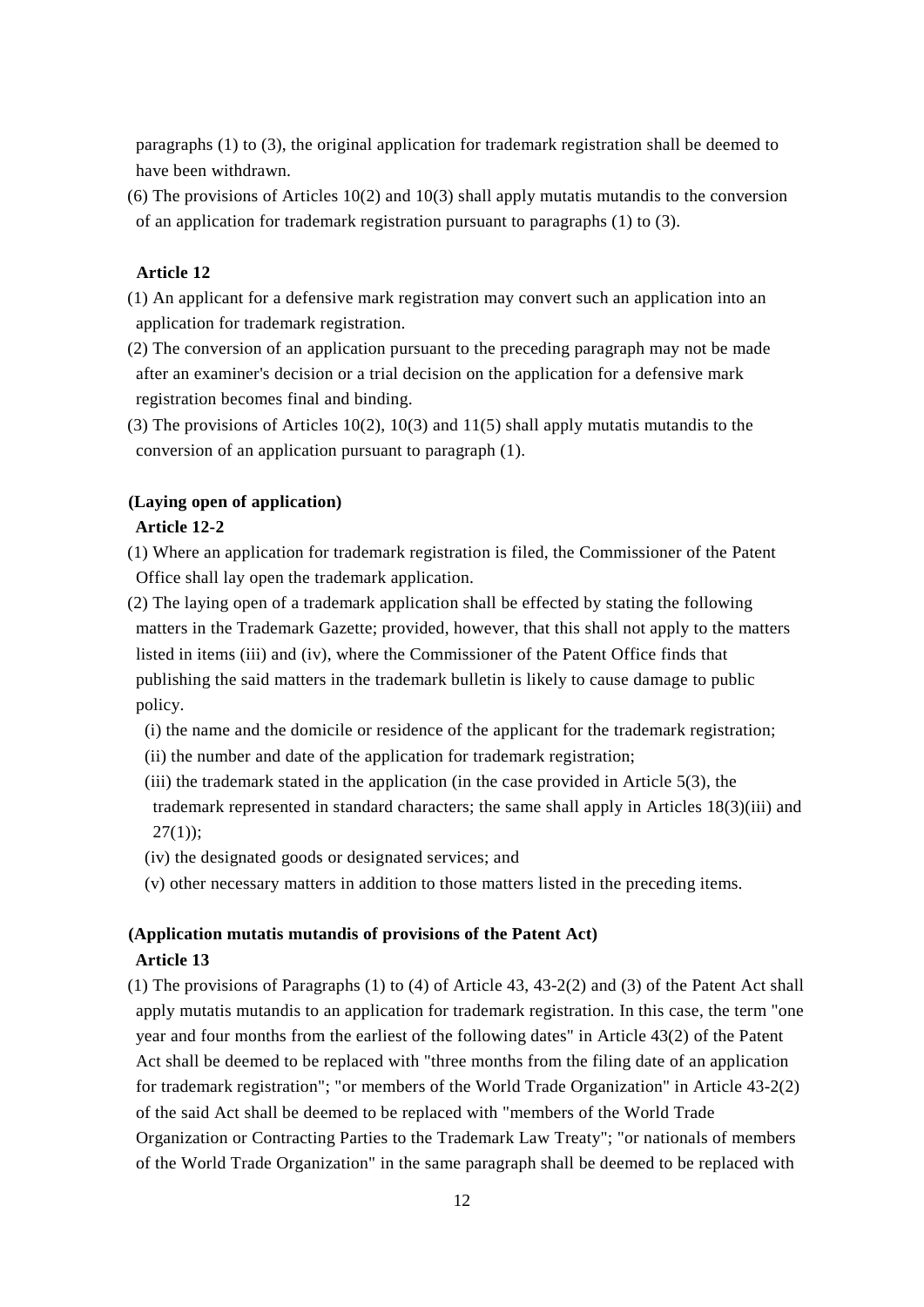"nationals of members of the World Trade Organization or nationals of Contracting Parties to the Trademark Law Treaty"; and "preceding two paragraphs" in paragraph (3) of the said Article shall be deemed to be replaced with "preceding paragraph."

(2) The provisions of paragraphs (1) to (3) of Articles 33 and paragraphs (4) to (7) of Article 34 (Right to obtain patent) of the Patent Act shall apply mutatis mutandis to the rights deriving from an application for trademark registration.

## **(Right to monetary claim, etc. prior to registration of establishment of trademark right) Article 13-2**

- (1) Where an applicant for trademark registration issues a warning after filing an application for trademark registration by presenting a document stating a description of the application, the applicant may claim against any person who uses the trademark pertaining to the application, for the designated goods or designated services in the application during the period from the warning to the registration of establishment of the trademark right, the payment of money in the amount equivalent to the loss incurred in the course of business due to such use.
- (2) The right to claim under the preceding paragraph may not be exercised prior to the registration of establishment of the trademark right.
- (3) The exercise of the right to claim under paragraph (1) shall not preclude the exercise of the trademark right.
- (4) The right to claim under paragraph (1) shall be deemed never to have arisen in any of the following cases: where an application for trademark registration is abandoned, withdrawn or dismissed; where an examiner's decision or a trial decision to the effect that an application for trademark registration is to be refused becomes final and binding; where a ruling to rescind a trademark under Article 43-3(2) becomes final and binding; or where, excluding the cases falling under the proviso to Article 46-2(1), a trial decision to the effect that a trademark registration is to be invalidated becomes final and binding.
- (5) The provisions of Articles 27 and 37 of this Act, Articles 104-3(1) and (2), 105, 105-2, 105-4 to 105-6 and 106 of the Patent Act as applied mutatis mutandis under Article 39 of this Act, and Articles paragraphs (3) to (6) of Article 168 of the Patent Act as applied mutatis mutandis under Article 56(1) of this Act and Articles 719 and 724 (Tort) of the Civil Code (Act No.89 of 1896) shall apply mutatis mutandis to the exercise of the right to claim under paragraph (1). In this case, where prior to the registration of the establishment of the trademark right, the person having the right to claim becomes aware of the fact that the trademark in connection with the application for trademark registration is used, and the identity of the person using the trademark, the term "by the victim or his/her legal representative within three years from the time when he/she comes to know of the damages and the identity of the perpetrator" in Article 724 of the said Code shall be deemed to be replaced with "by the person having the right to claim within three years from the date of the registration of the establishment of the trademark right."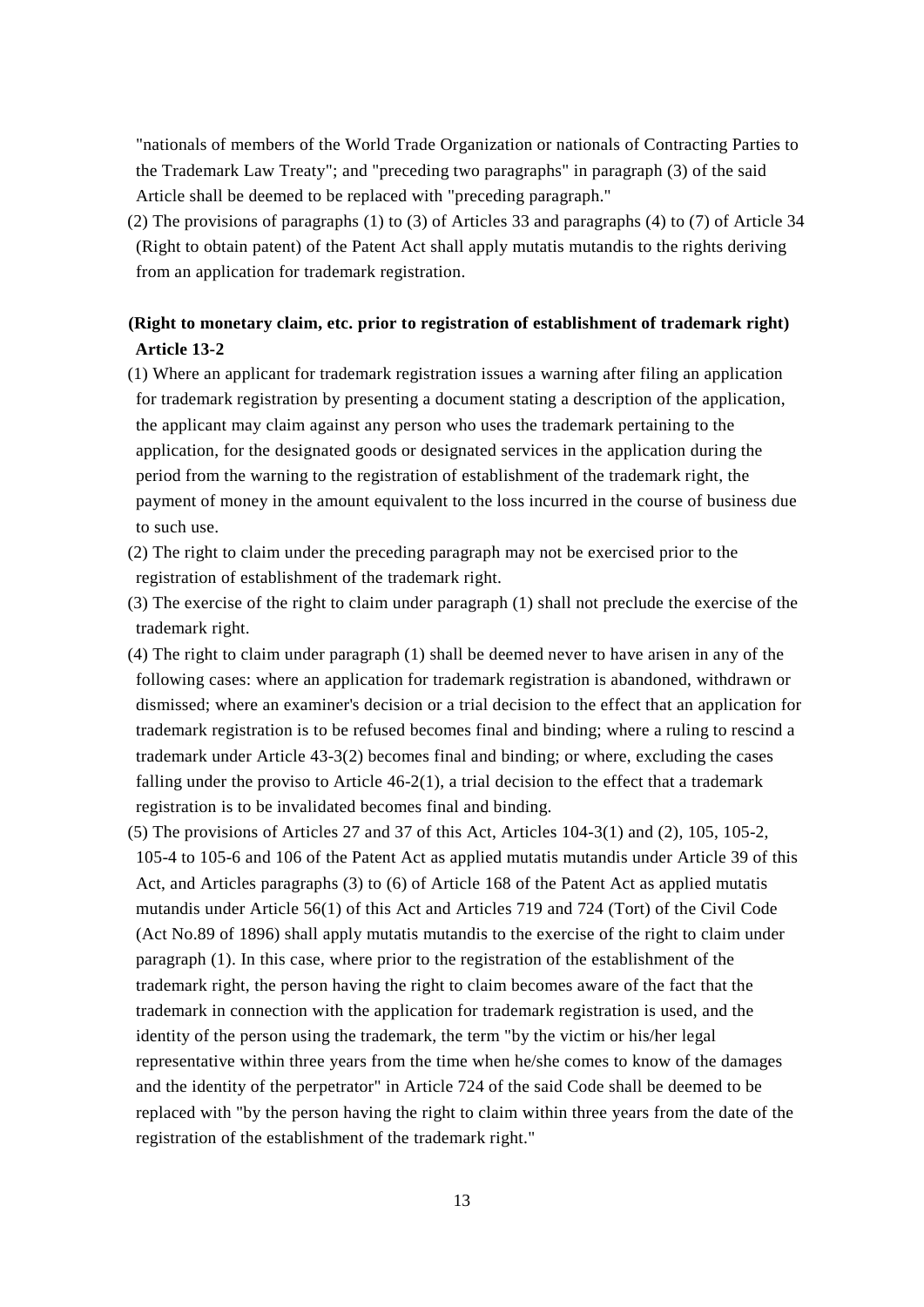#### **CHAPTER III EXAMINATION**

#### **(Examination by an examiner)**

## **Article 14**

The Commissioner of the Patent Office shall direct the examination of applications for trademark registration by an examiner.

#### **(Examiner's decision of refusal)**

#### **Article 15**

Where an application for trademark registration falls under any of the following items, the examiner shall render a decision to the effect that the application is to be refused:

- (i) the trademark pertaining to an application for trademark registration is not registrable pursuant to the provisions of Articles 3, 4(1), 7-2(1), 8(2), 8(5), 51(2) (including the case of its mutatis mutandis application under Article 52-2(2)), 53(2) of this Act or Article 25 of the Patent Act as applied mutatis mutandis under 77(3) of this Act;
- (ii) the trademark pertaining to an application for trademark registration is not registrable pursuant to the provisions of a relevant treaty; or
- (iii) the application for trademark registration does not comply with the requirements provided in Article 6(1) or 6(2).

#### **(Notification of reasons for refusal)**

#### **Article 15-2**

Where the examiner intends to render a decision to the effect that an application is to be refused, the examiner shall notify the applicant for trademark registration of the reasons for refusal and provide the applicant an opportunity to submit a written opinion, designating a reasonable time limit for such purpose.

#### **Article 15-3**

(1) Where a trademark pertaining to an application for trademark registration is identical with, or similar to, another person's trademark pertaining to an application for trademark registration filed prior to the filing date of the said application, if the said trademark is used for goods or services identical with, or similar to, the designated goods or designated services pertaining to such other person's trademark, the examiner may notify the applicant for trademark registration of the fact that the said application for trademark registration will fall under Article 15(i) when the said other person's trademark is registered, and provide the applicant with an opportunity to submit a written opinion, designating a reasonable time limit for such purpose.

(2) Where the notification set forth in the preceding paragraph has already been served and the said other person's trademark is registered, the examiner shall not be required to serve the notification set forth in the preceding Article.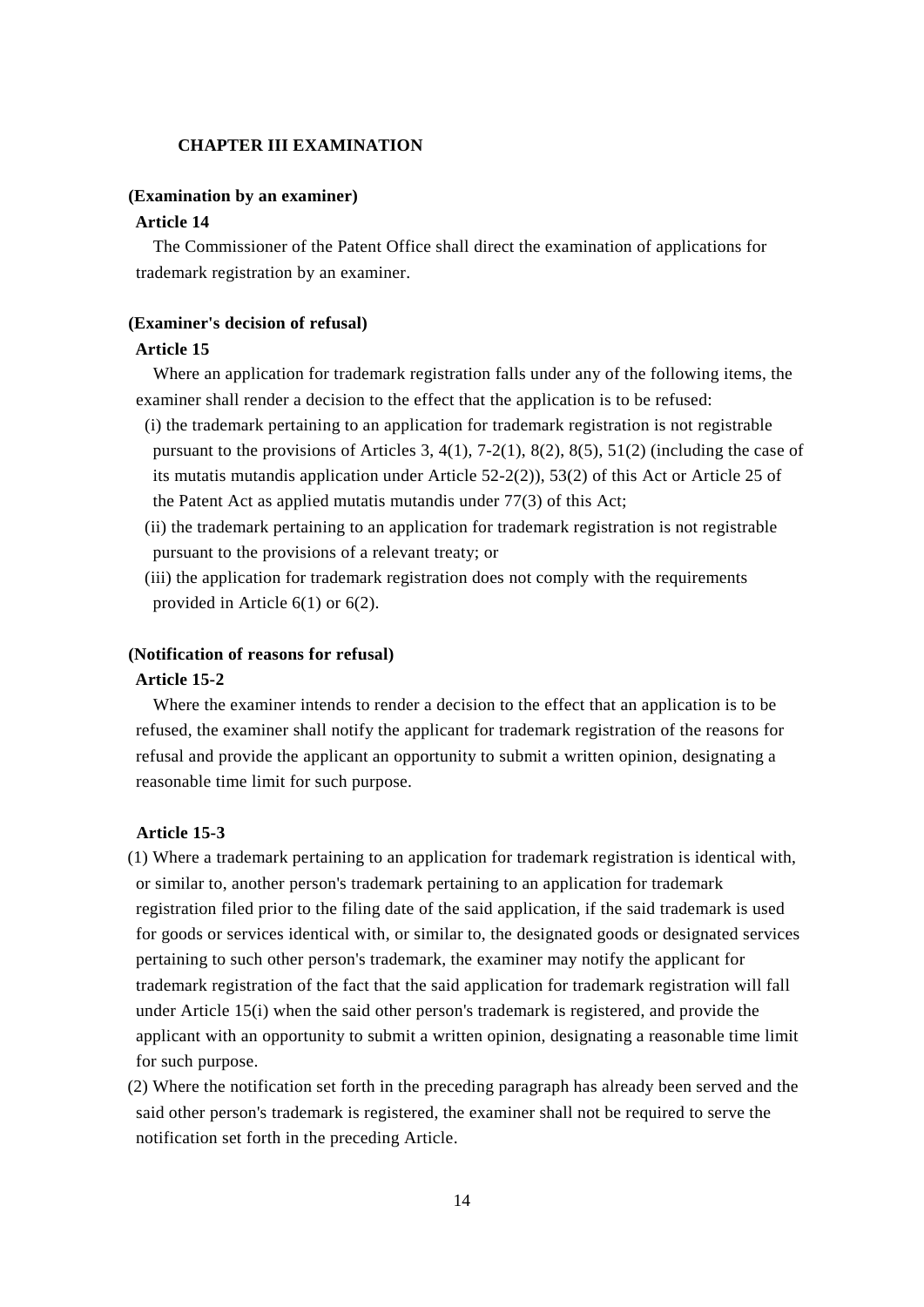#### **(Examiner's decision of trademark registration)**

#### **Article 16**

Where no reasons for refusal are found in connection with an application for trademark registration within the time limit provided by Cabinet Order, the examiner shall render a decision to the effect that the trademark is to be registered.

#### **(Dismissal of amendment)**

#### **Article 16-2**

- (1) Where an amendment made to the designated goods or designated services, or to the trademark for which registration is sought as stated in the application, is considered to cause any change of the gist thereof, the examiner shall dismiss the amendment by a ruling.
- (2) The ruling dismissing an amendment under the preceding paragraph shall be made in writing and state reasons therefor.
- (3) Where a ruling dismissing an amendment under paragraph (1) is rendered, the examiner shall not render any decision on the said application for trademark registration before the expiration of a three month period from the date of service of a transcript of the ruling.
- (4) Where an applicant for trademark registration files a request for a trial under Article 45(1) against the ruling dismissing an amendment under paragraph (1), the examiner shall suspend the examination of the application for trademark registration until the trial decision becomes final and binding.

#### **(Application mutatis mutandis of provisions of the Patent Act)**

#### **Article 17**

The provisions of Articles 47(2) (Qualification of Examiners), 48 (Exclusion of Examiners), 52 (Formal Requirements for Examination) and 54 (Relationship with Litigation) of the Patent Act shall apply mutatis mutandis to the examination of applications for trademark registration. In this case, the term "a trial decision" in Article 54(1) of the Patent Act shall be deemed to be replaced with "a ruling on an opposition to registration or a trial decision."

## **(Mutatis mutandis application of the Design Act)**

#### **Article 17-2**

- (1) The provision of Article 17-3 (New Application for Designs as Amended) of the Design Act (Act No. 125 of 1959) shall apply mutatis mutandis to the case where an amendment is dismissed by a ruling pursuant to Article 16-2(1) of this Act.
- (2) The provision of Article 17-4 of the Design Act shall apply mutatis mutandis to the case of an extension of the time limit provided in Article 17-3(1) of the Design Act as applied mutatis mutandis to the preceding paragraph or Article 55-2(3) (including its mutatis mutandis application under Article 60-2(2)) of this Act.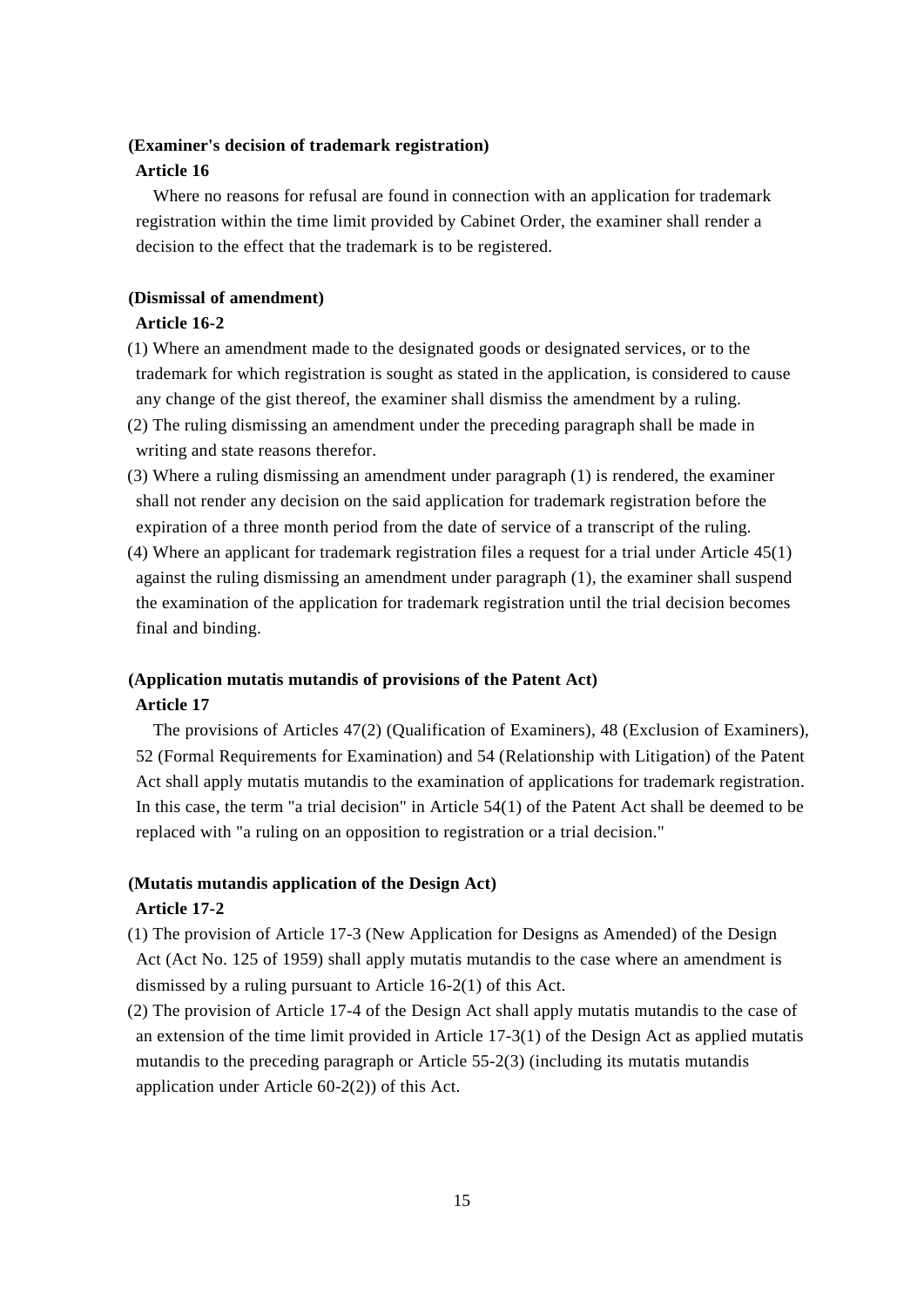## **CHAPTER IV TRADEMARK RIGHT Section 1 Trademark Right**

# **(Registration of establishment of trademark right)**

### **Article 18**

- (1) A trademark right shall arise upon registration of establishment of such right.
- (2) Where the registration fee under Article 40(1) or the registration fee due and payable within thirty days from the date of service of a transcript of an examiner's decision or a trial decision to the effect that a trademark is to be registered pursuant to Article 41-2(1) is paid, the establishment of the trademark right shall be registered.
- (3) Upon registration set forth in the preceding paragraph, the following matters shall be published in the trademark bulletin:
	- (i) the name and the domicile or residence of the holder of trademark right;
	- (ii) the number and date of the application for trademark registration;
	- (iii) the trademark stated in the application;
	- (iv) the designated goods or designated services;
	- (v) the registration number and the date of registration of establishment; and
	- (vi) other necessary matters in addition to those listed in the preceding items.
- (4) The Commissioner of the Patent Office shall make application documents and their annexed articles available for public inspection at the Patent Office for two months from the date of issuance of the trademark bulletin containing matters listed in each item of the preceding paragraph (hereinafter referred to as "bulletin containing the trademark") pursuant to the provisions of the preceding paragraph; provided, however, that this shall not apply to documents or articles that are likely to damage the reputation or disturb the peaceful existence of an individual or to cause damage to public policy, and the Commissioner of the Patent Office finds necessary to be kept confidential.
- (5) Where the Commissioner of the Patent Office intends to make available for public inspection documents or articles which are likely to damage the reputation or disturb the peaceful existence of an individual and are other than those the Commissioner of the Patent Office finds necessary to be kept confidential pursuant to the proviso set forth in the preceding paragraph, the Commissioner of the Patent Office shall notify the person who submitted the documents or the articles thereof and the reasons therefor.

#### **(Duration)**

- (1) The duration of a trademark right shall expire after ten years from the date of registration of establishment of such right.
- (2) The duration of a trademark right may be renewed by the holder of trademark right by filing an application for registration of renewal.
- (3) Where the renewal of the duration of the trademark right is registered, the duration shall have been renewed at the time of expiration of the duration.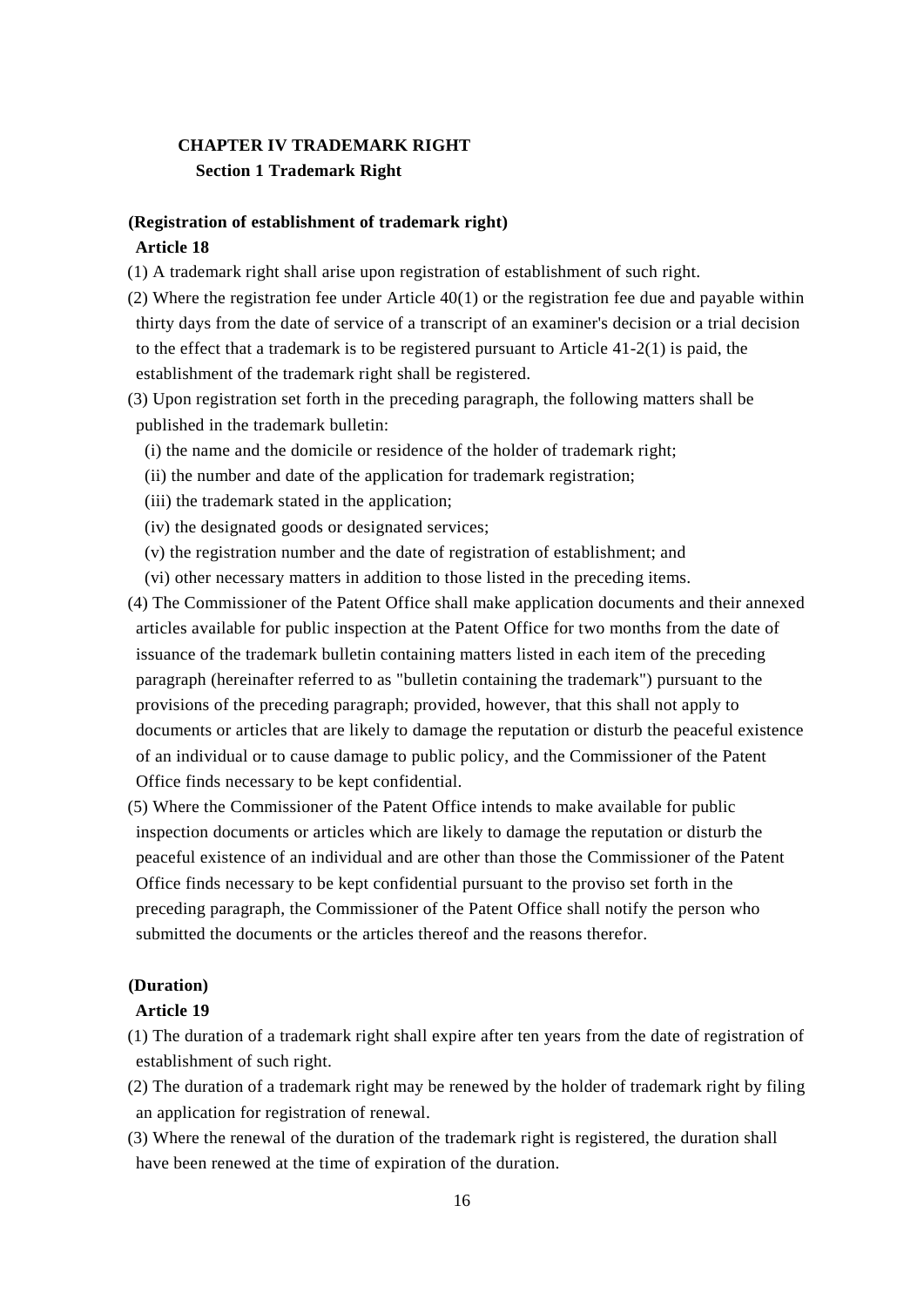### **(Application for registration of renewal of duration) Article 20**

- (1) A person filing a request for registration of renewal of the duration of a trademark right shall submit to the Commissioner of the Patent Office an application stating the following matters:
	- (i) the name and the domicile or residence of the applicant;
	- (ii) the registration number of the trademark registration; and
	- (iii) in addition to those listed in the preceding two items, the matters provided by Ordinance of the Ministry of Economy, Trade and Industry.
- (2) An application for registration of renewal shall be filed during the period from six months prior to the expiration of the duration of a trademark right to the date of expiration thereof.
- (3) Where the holder of trademark right is unable to file an application for registration of renewal within the time limit provided in the preceding paragraph, the holder of trademark right may file the said application within six months even after the expiration of the said time limit.
- (4) Where the holder of trademark right fails to file an application for registration of renewal within the time limit for such request pursuant to the provision of the preceding paragraph, the trademark right shall be deemed to have been extinguished retroactively from the time of the expiration of its duration.

#### **(Restoration of trademark right)**

#### **Article 21**

- (1) Where the original holder of a trademark right which was deemed to have been extinguished pursuant to Article 20(4) has justifiable reasons for having been unable to file an application for registration of renewal within the time limit for such application pursuant to Article 20(3), the original holder of the trademark right may file the said application within two months from the date on which the reasons ceased to exist but not later than six months after the expiration of the said time limit.
- (2) Where an application for registration of renewal is filed under the preceding paragraph, the duration shall be deemed to have been renewed retroactively at the time of expiration of the duration.

#### **(Limitations of effects of restored trademark right)**

#### **Article 22**

The effects of a trademark right restored pursuant to Article 21(2) may not extend to the following acts committed after the expiration of the time limit for the filing of the application for registration of renewal provided in Article 20(3) and before the registration of renewal of the duration of the trademark right by the application under Article 21(1):

(i) the use of the registered trademark in connection with the designated goods or designated services; and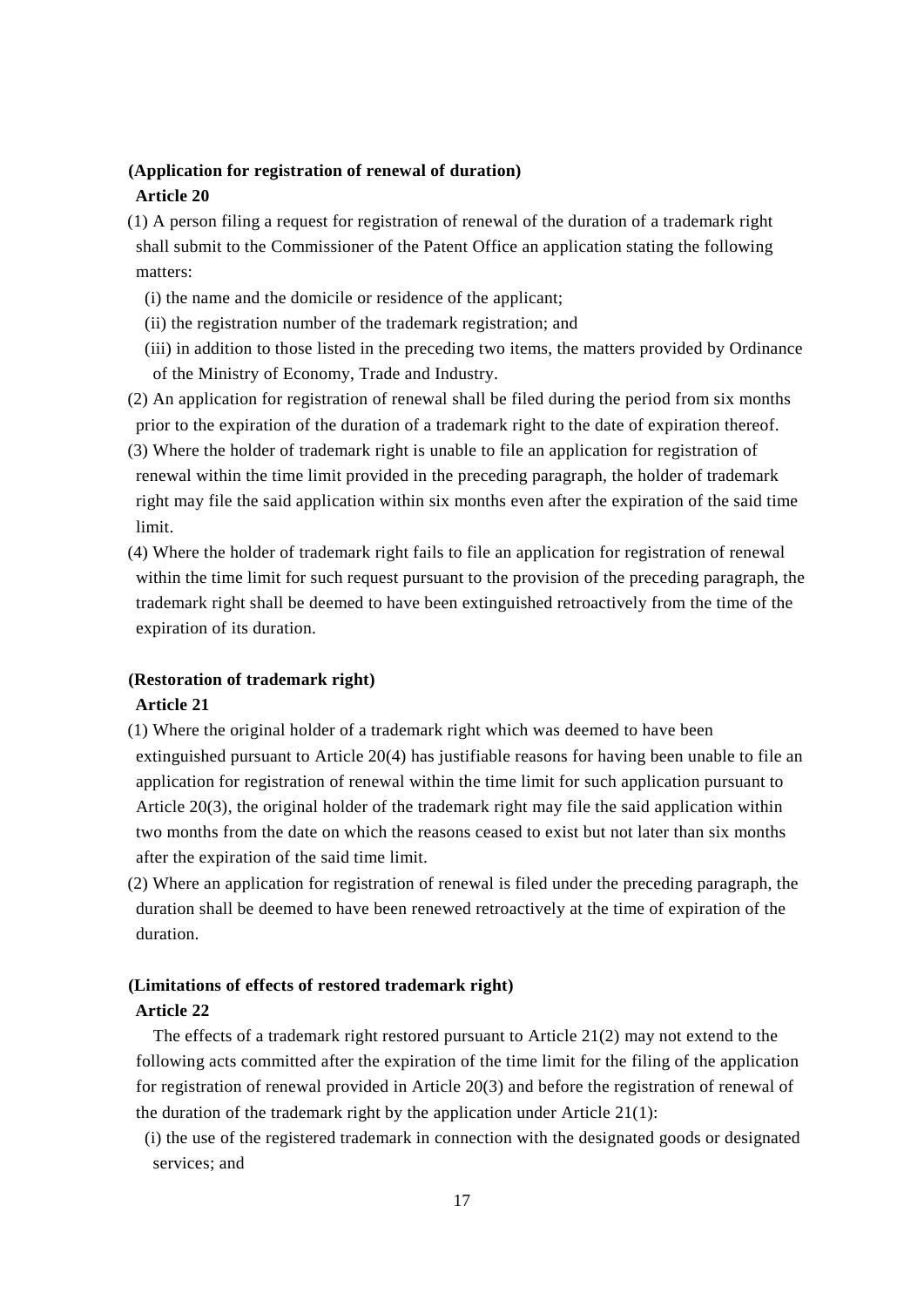(ii) the acts provided for in each item of Article37.

#### **(Registration of renewal of duration) Article 23**

- (1) Where the registration fee under Article 40(2) or the registration fee due and payable at the time of filing of the application for registration of renewal pursuant to Article 41-2(2) is paid, the renewal of the duration of the trademark right shall be registered.
- (2) Notwithstanding the preceding paragraph, where an application for registration of renewal is filed pursuant to Article 20(3) or 21(1), the renewal of the duration of the trademark right shall be registered at the time of payment of the registration fee under Article 40(2) and the registration surcharge under Article 43(1), or the registration fee due and payable at the time of filing of the application for registration of renewal under Article 41-2(2) and the registration surcharge under Article 43(2).
- (3) Upon registration as set forth under the preceding two paragraphs, the following matters shall be published in the trademark bulletin:
	- (i) the name and the domicile or residence of the holder of trademark right;
	- (ii) the registration number and the date of registration of renewal; and
	- (iii) other necessary matters in addition to those listed in the preceding two items.

#### **(Division of trademark right)**

#### **Article 24**

- (1) Where there are two or more designated goods or designated services for which a trademark right shall apply, the trademark right may be divided for each of the designated goods or designated services.
- (2) Where a request for a trial is filed under Article 46(2), the division provided for in the preceding paragraph may be made even after the extinguishment of the trademark right, provided that a trial, retrial or court proceeding in connection with the case is pending.

#### **(Transfer of trademark right)**

#### **Article 24-2**

- (1) Where there are two or more designated goods or designated services, the trademark right may be divided into each of the designated goods or services in transferring such right.
- (2) A trademark right in connection with an application for trademark registration which falls under Article 4(2) filed by the State, a local government, an agency thereof, or a non-profit organization undertaking a business for public interest may not be assigned.
- (3) A trademark right in connection with an application for trademark registration that falls under Article 4(2) filed by a non-profit enterprise undertaking a business for public interest, may not be transferred unless the business is transferred together with such right.
- (4) A trademark right in connection with a regionally based collective trademark may not be assigned.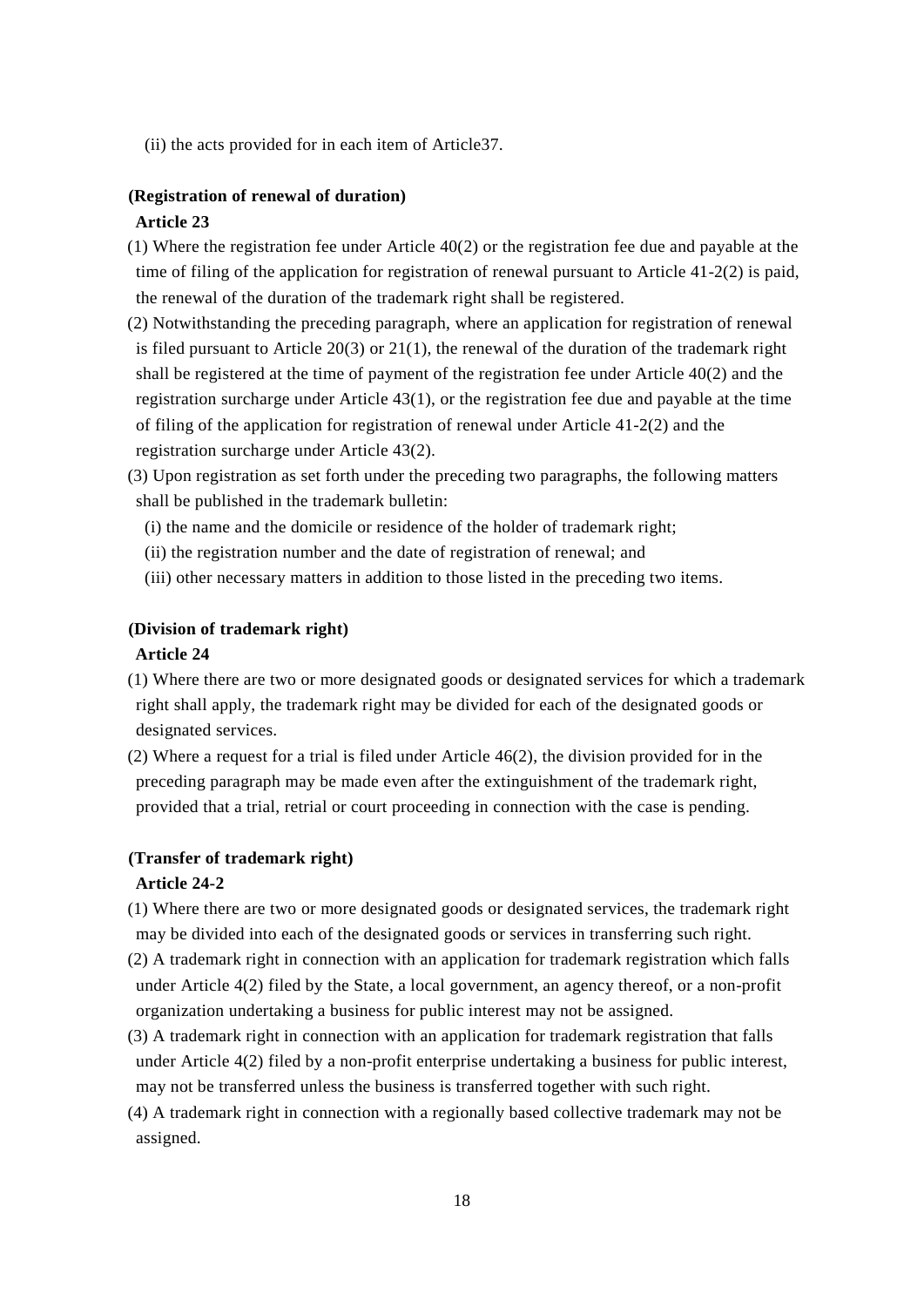## **(Transfer of collective trademark right) Article 24-3**

- (1) Upon transfer, the trademark right to a collective trademark shall be deemed to have been converted to a regular trademark right, except in the case as provided in the following paragraph.
- (2) Where the right holder of a collective trademark desires to transfer the collective trademark right, the said right holder shall submit an application for registration of transfer accompanied by a document stating thereof, and the documents provided in Article 7(3), to the Commissioner of the Patent Office.

## **(Request for indication to prevent confusion arising from transfer of trademark right) Article 24-4**

Where, as a result of transfer of a trademark right, the trademark right to a similar registered trademark to be used in connection with identical goods or services, or the trademark right to an identical or similar registered trademark to be used in connection with similar goods or services becomes owned by a different holder of trademark right, if the use of one of such registered trademarks for its designated goods or designated services by its holder of trademark right, exclusive right to use or non-exclusive right to use is likely to damage business interests (limited to those pertaining to the designated goods or designated services using the said other registered trademark) of the other holder of trademark right or of exclusive right to use, the other holder of trademark right or of exclusive right to use may request the holder of trademark right, exclusive right to use or non-exclusive right to use to affix an indication that may sufficiently prevent any confusion between the goods or services pertaining to the business of the other party and those of its own.

#### **(Effects of trademark right)**

#### **Article 25**

The holder of trademark right shall have an exclusive right to use the registered trademark in connection with the designated goods or designated services; provided, however, that where an exclusive right to use the trademark is established in connection with the trademark right, this provision shall not apply to the extent that the holder of exclusive right to use has an exclusive right to use the registered trademark.

## **(Limitations of effects of trademark right) Article 26**

- (1) A trademark right shall have no effect on any of the following trademarks (including those which constitute part of other trademarks):
	- (i) a trademark indicating, in a common manner, one's own portrait, name, famous pseudonym, professional name, pen name or famous abbreviation thereof;
	- (ii) a trademark indicating, in a common manner, the common name, place of origin, place of sale, quality, raw materials, efficacy, intended purpose, quantity, shape (including shape of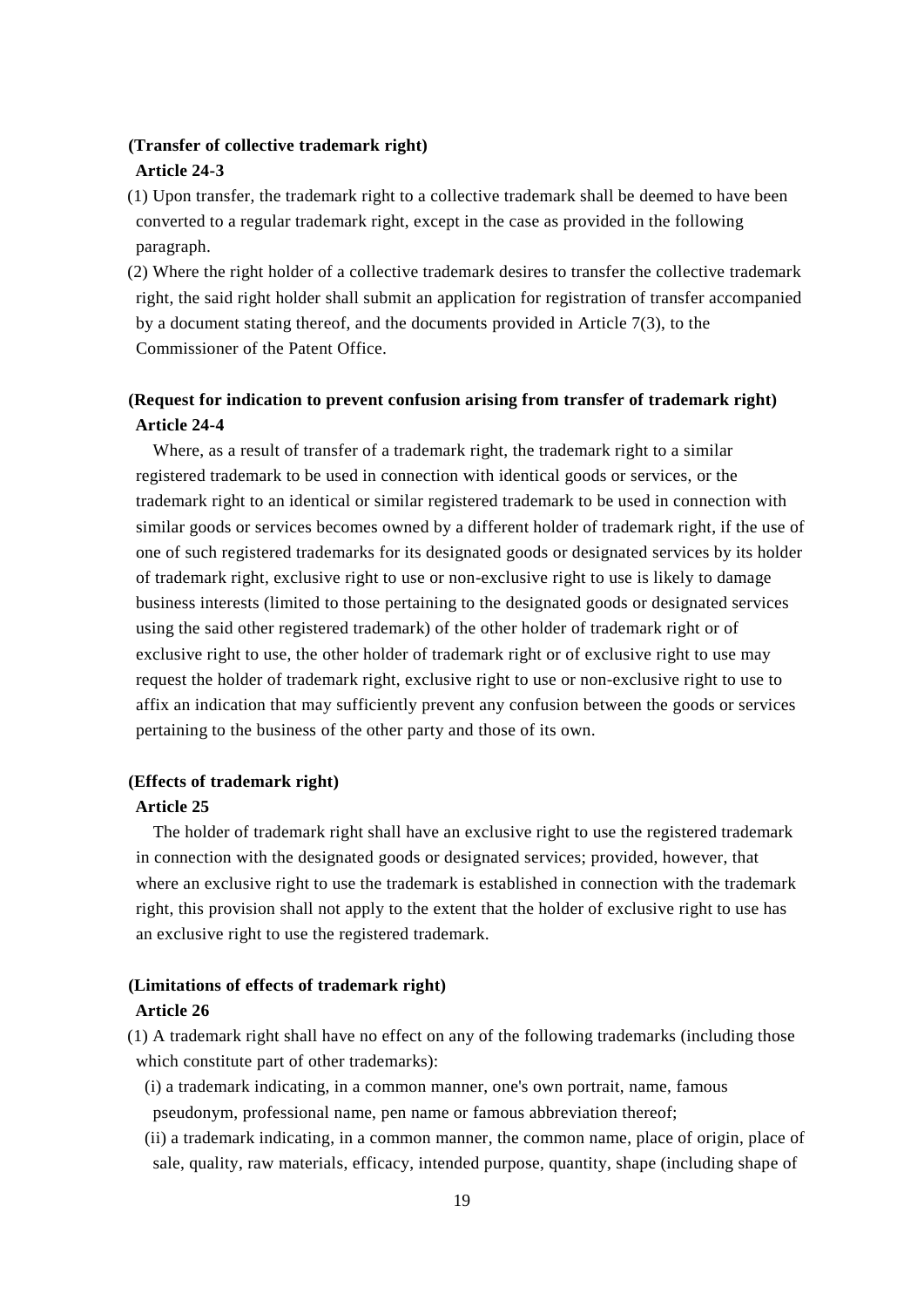packages; the same shall apply in the following item), price, the method or time of production or use of the designated goods or goods similar thereto, or the common name, location of provision, quality, articles to be used in such provision, efficacy, intended purpose, quantity, modes, price or method or time of provision of services similar to the designated goods;

- (iii) a trademark indicating, in a common manner, the common name, location of provision, quality, articles to be used in such provision, efficacy, intended purpose, quantity, modes, price or method or time of provision of the designated services or services similar thereto, or the common name, place of origin, place of sale, quality, raw materials, efficacy, intended purpose, quantity, shape, price, the method or time of production or use of goods similar to the designated services;
- (iv) a trademark customarily used for the designated goods or designated services or goods or services similar thereto; or
- (v) a trademark consisting solely of a three-dimensional shape of goods or their packaging which is indispensable for such goods or their packaging to properly function.
- (2) Item (i) of the preceding paragraph shall not apply where, after the registration of establishment of the trademark right, one's own portrait, name, famous pseudonym, professional name, pen name or famous abbreviation thereof is used for the purpose of unfair competition.

#### **(Scope of registered trademark, etc.)**

#### **Article 27**

- (1) The scope of a registered trademark shall be determined based on the trademark stated in the application.
- (2) The scope of the designated goods or designated services shall be determined based on the statement in the application.

#### **Article 28**

- (1) A request for an advisory opinion on the effects of a trademark right may be filed to the Patent Office.
- (2) Upon receipt of the request under the preceding paragraph, the Commissioner of the Patent Office shall designate three appeal examiners and have them make an advisory opinion.
- (3) Articles 71(3) and 71(4) of the Patent Act shall apply mutatis mutandis to the advisory opinion provided for in paragraph (1).

#### **Article 28-2**

- (1) Where the Commissioner of the Patent Office is commissioned by a court to provide an expert opinion on the effects of a trademark right, the Commissioner shall designate three appeal examiners and have them provide such expert opinion.
- (2) Articles 71-2(2) of the Patent Act shall apply mutatis mutandis to the commissioned provision of the expert opinion provided for in paragraph (1).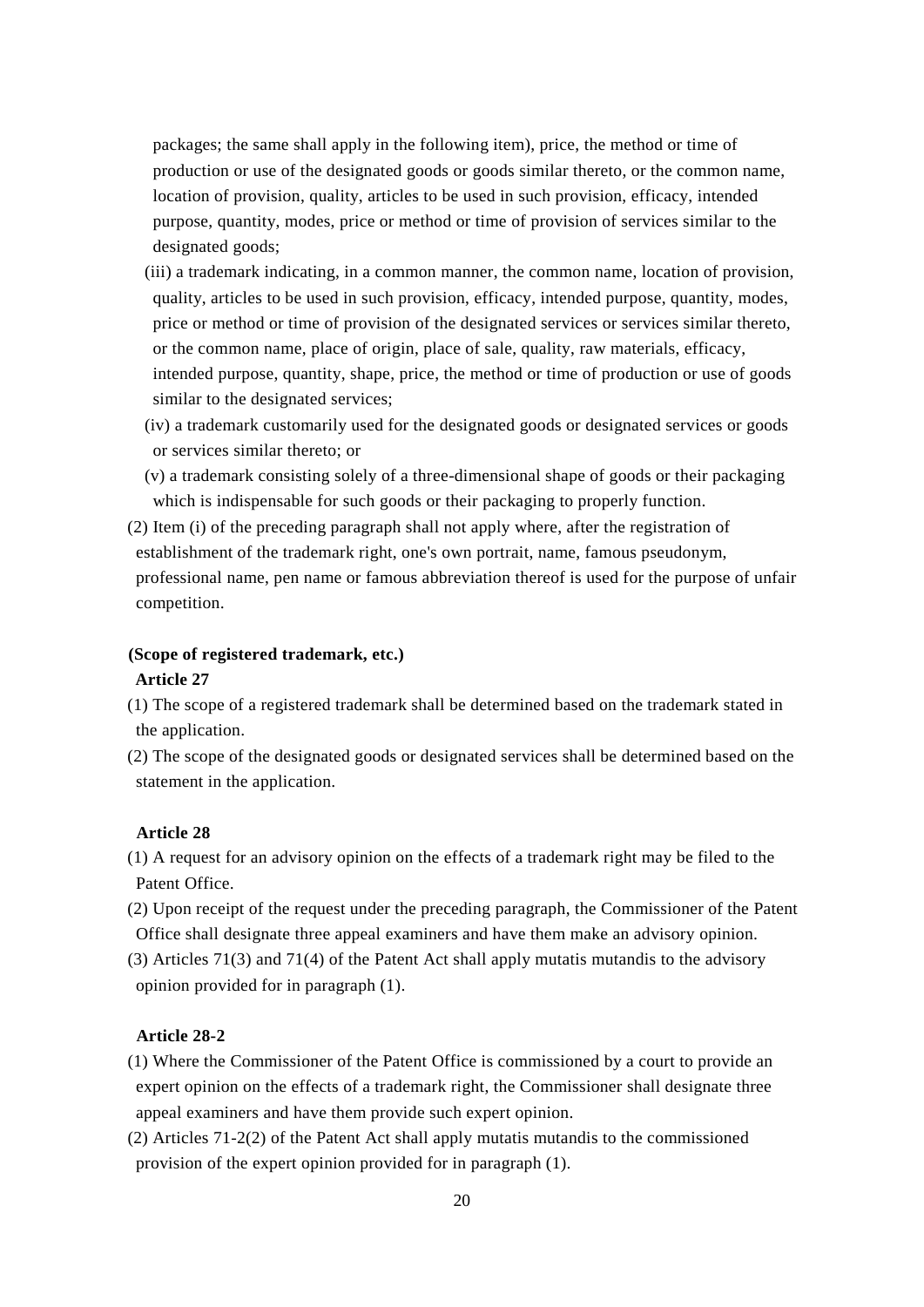### **(Relationship with another person's patent right, etc.) Article 29**

Where the use of a registered trademark in a particular manner in connection with its designated goods or designated services conflicts with another person's right to a patent, utility model or design for which an application has been filed prior to the filing date of an application of the said registered trademark or upon another person's copyright arising prior to the filing date of the same, the holder of trademark right, exclusive right to use or non-exclusive right to use may not use the registered trademark in the same manner on the conflicting part of the designated goods or designated services.

#### **(Exclusive right to use)**

#### **Article 30**

- (1) The holder of trademark right may establish an exclusive right to use to the trademark to which he/she holds the right; provided, however, that this provision shall not apply to the trademark right pertaining to an application for trademark registration provided in Article 4(2) or a regionally based collective trademark.
- (2) The holder of exclusive right to use shall have an exclusive right to use a registered trademark in connection with the designated goods or designated services to the extent provided by the agreement under which such right is granted.
- (3) The exclusive right to use may be transferred only where the consent of the holder of trademark right is obtained or where the transfer falls under general succession including inheritance.
- (4) Articles 77(4) and 77(5) (establishment of pledge, etc.), 97(2) (waiver), and 98(1)(ii) and 98(2) (effects of registration) of the Patent Act shall apply mutatis mutandis to an exclusive right to use.

#### **(Non-exclusive right to use)**

- (1) The holder of trademark right may grant to another person a non-exclusive right to use to the trademark to which he/she holds the right; provided, however, that this provision shall not apply to the trademark right pertaining to an application for trademark registration provided in Article 4(2).
- (2) The holder of non-exclusive right to use shall have the right to use the registered trademark for the designated goods or designated services to the extent provided by the agreement under which such right is granted.
- (3) A non-exclusive right to use may be transferred only where the consent of the holder of trademark right (the holders of trademark right and of exclusive right to use in the case of a non-exclusive right to use granted in connection with an exclusive right to use) is obtained or where the transfer falls under general succession including inheritance.
- (4) When a non-exclusive right to use is registered, the non-exclusive right to use shall have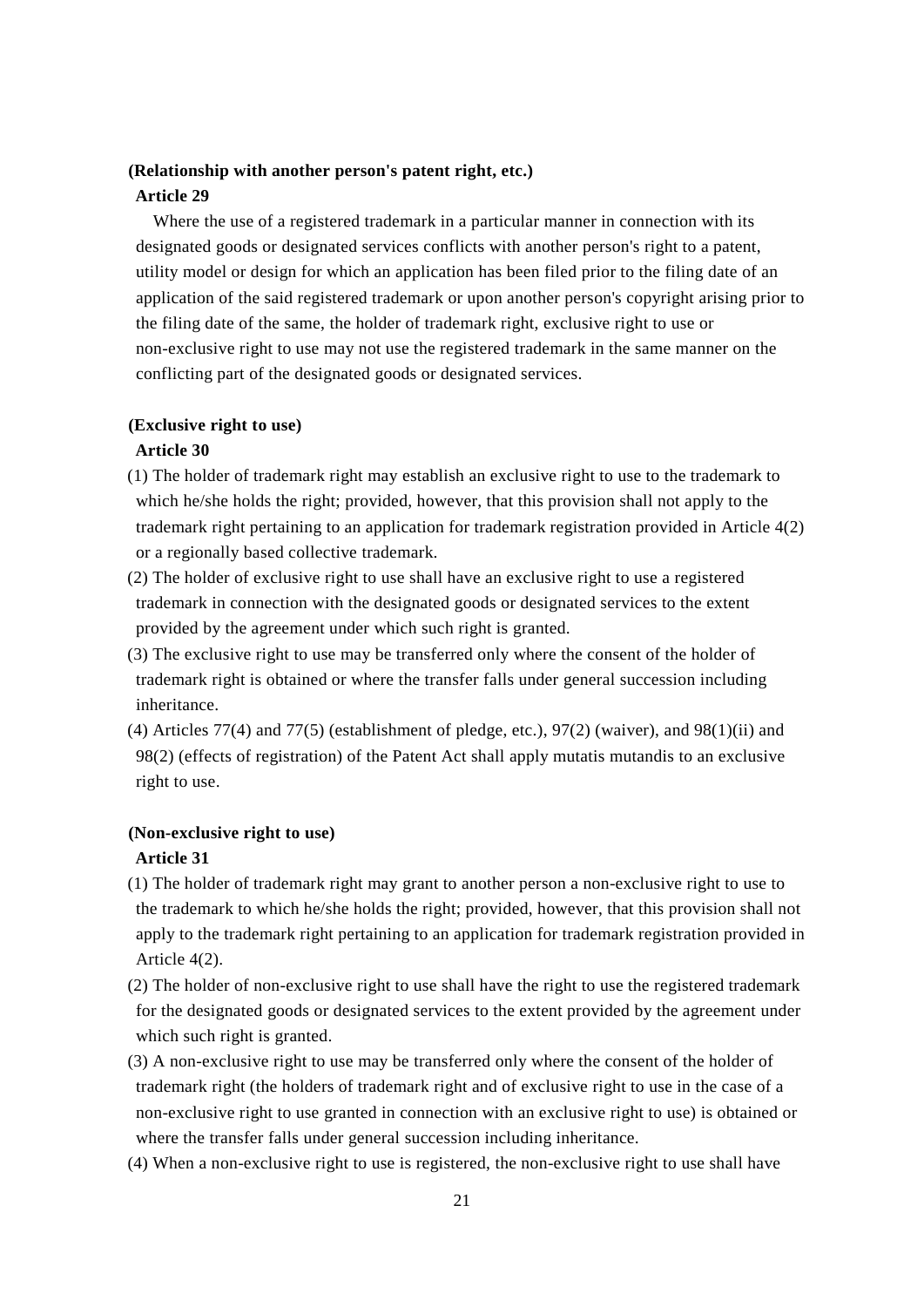effect on any person who subsequently acquires the trademark rght or the exclusive right to use, or the exclusive right to use on the trademark right.

- (5) The transfer, modification, extinguishment or restriction on disposition of a non-exclusive right to use shall have no effect on any third party unless registered.
- (6) Articles 73(1) (joint ownership), 94(2) (establishment of right of pledge) and 97(3) (waiver) of the Patent Act shall apply mutatis mutandis to a non-exclusive right to use.

#### **(Right of members of corporation or association)**

#### **Article 31-2**

- (1) Members of a juridical person provided in Article  $7(1)$  holding a trademark right to a collective trademark (hereinafter referred to as "collective members") or members of an association, etc. holding a trademark right to a regionally based collective trademark (hereinafter referred to as "regional collective members") shall have the right to use a registered trademark relating to collective trademark or regionally based collective trademark for the designated goods or designated services as provided by the said juridical person or association, etc.; provided, however, that in the case and only to the extent that an exclusive right to use the registered trademark (limited to the trademark right pertaining to a collective trademark) has been established.
- (2) The right provided for in the main clause of the preceding paragraph may not be transferred.
- (3) For the purpose of application of Articles 24-4, 29, 50, 52-2, 53 and 73, collective members or regional collective members shall be deemed to be holders of non-exclusive right to use.
- (4) For the purpose of the application of Article 33(1)(iii) in relation to registered trademarks in connection with collective trademarks and regionally based collective trademarks, "or a person who has the non-exclusive right to use which is effective regarding the trademark right or the exclusive right to use under Article 31(4) of this Act. " in the said item shall read, "or a person who has the non-exclusive right to use which is effective regarding the trademark right or the exclusive right to use under Article 31(4) of this Act, or collective members or regional collective members who have the right to use the said trademark."

## **(Right to use trademark arising from prior use)**

#### **Article 32**

(1) Where a trademark identical with, or similar to, the trademark for which the application is filed by another person has been used in Japan in connection with the designated goods or designated services of the trademark for which the application is filed, or in connection with goods or services similar thereto, without any intention to be engaged in unfair competition, from the time prior to the filing of such other person's application for the said trademark registration, and as a result, at the time of filing of the application for trademark registration (at the time of filing of the original application for trademark registration or the submission of a written amendment, if the application for trademark registration is deemed to have been filed at the time of submission of a written amendment under Article 9-4 of this Act or Article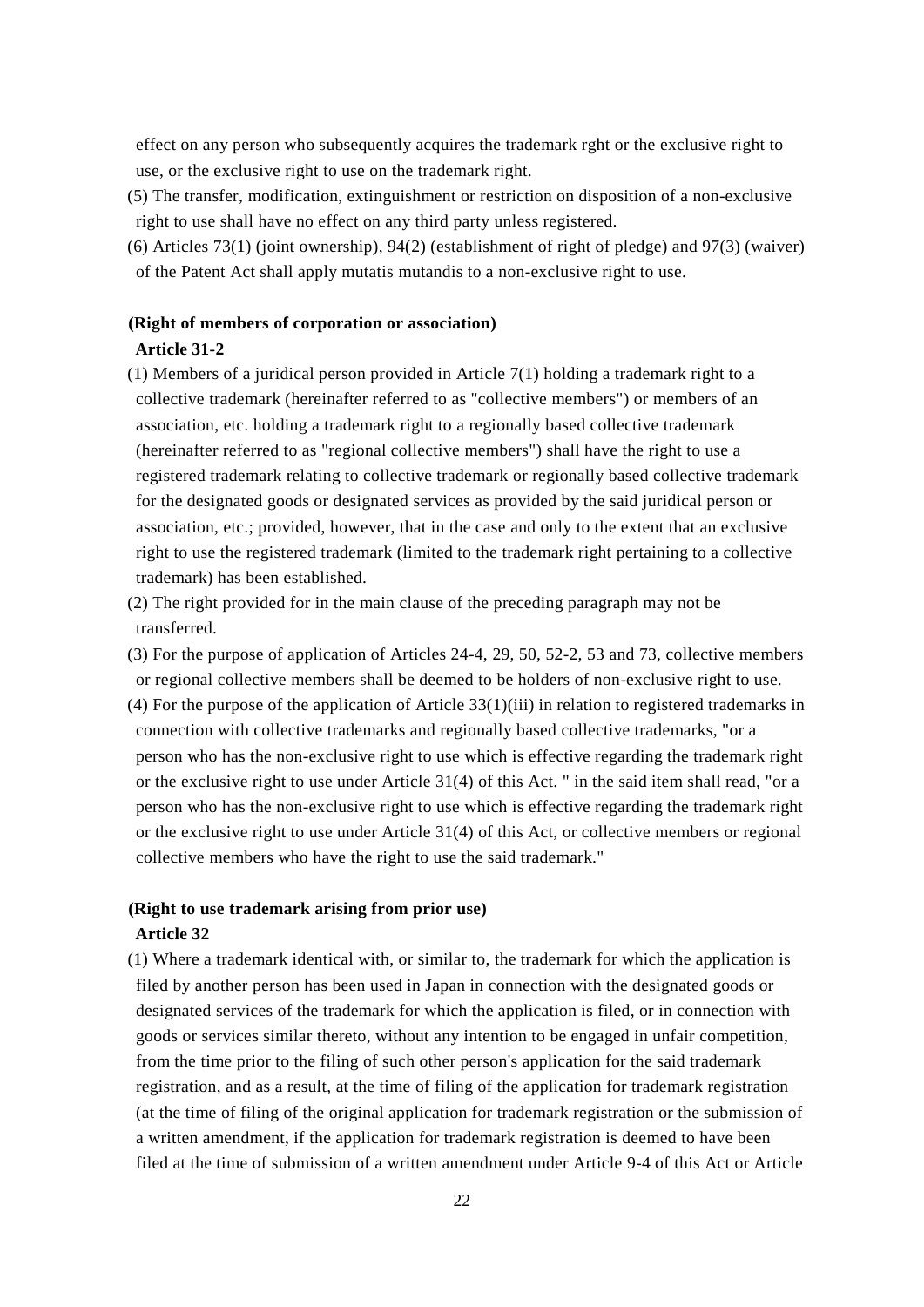17-3(1) of the Design Act as applied mutatis mutandis under Article 17-2(1) or 55-2(3) of this Act (including its mutatis mutandis application under Article  $60-2(2)$ )), such trademark has become well known among consumers as that indicating goods or services pertaining to the business of the person, the person shall have the right to use the trademark in connection with such goods or services as far as the said person continuously uses the trademark for the goods or services. The same shall apply to those by whom such business is succeeded.

(2) The holder of trademark right or of exclusive right to use may request the person who has the right to use the trademark pursuant to the preceding paragraph to affix an indication that may sufficiently prevent any confusion between the goods or services pertaining to the business of the said person and those of its own.

#### **Article 32-2**

- (1) Any person who has been using in Japan a trademark identical with, or similar to, a regionally based collective trademark for which an application for registration is filed by another person in connection with the designated goods or designated services for which the application for trademark registration is filed, or in connection with goods or services similar thereto, without any intention to be engaged in unfair competition, prior to the filing of such other person's application for trademark registration of the said regionally based collective trademark, shall have the right to use the trademark in connection with such goods or services as far as the said person continuously uses the trademark in connection with such goods or services. The same shall apply to those by whom such business is succeeded.
- (2) The holder of trademark right may request the person who has the right to use the trademark pursuant to the preceding paragraph to affix an indication that may sufficiently prevent any confusion between the goods or services pertaining to the business of the said person and those of its own or its members.

## **(Right to use trademark arising from use prior to registration of request for invalidation trial)**

- (1) Where, prior to the registration of a request for a trial provided for in Article 46(1), a person falling under any of the following items has been using in Japan a registered trademark or a trademark similar thereto in connection with the designated goods or designated services or goods or services similar thereto without the knowledge that the said trademark registration falls under any of the items of the said paragraph, and the said trademark has become well known among consumers as that indicating goods or services pertaining to its business, the person shall have the right to use the trademark in connection with such goods or services as far as the said person continuously uses the trademark for such goods or services; the same shall apply to those by whom such business is succeeded:
	- (i) the original holder of trademark right, where one of two or more trademark registrations for identical or similar trademarks to be used in connection with identical or similar designated goods or designated services has been invalidated;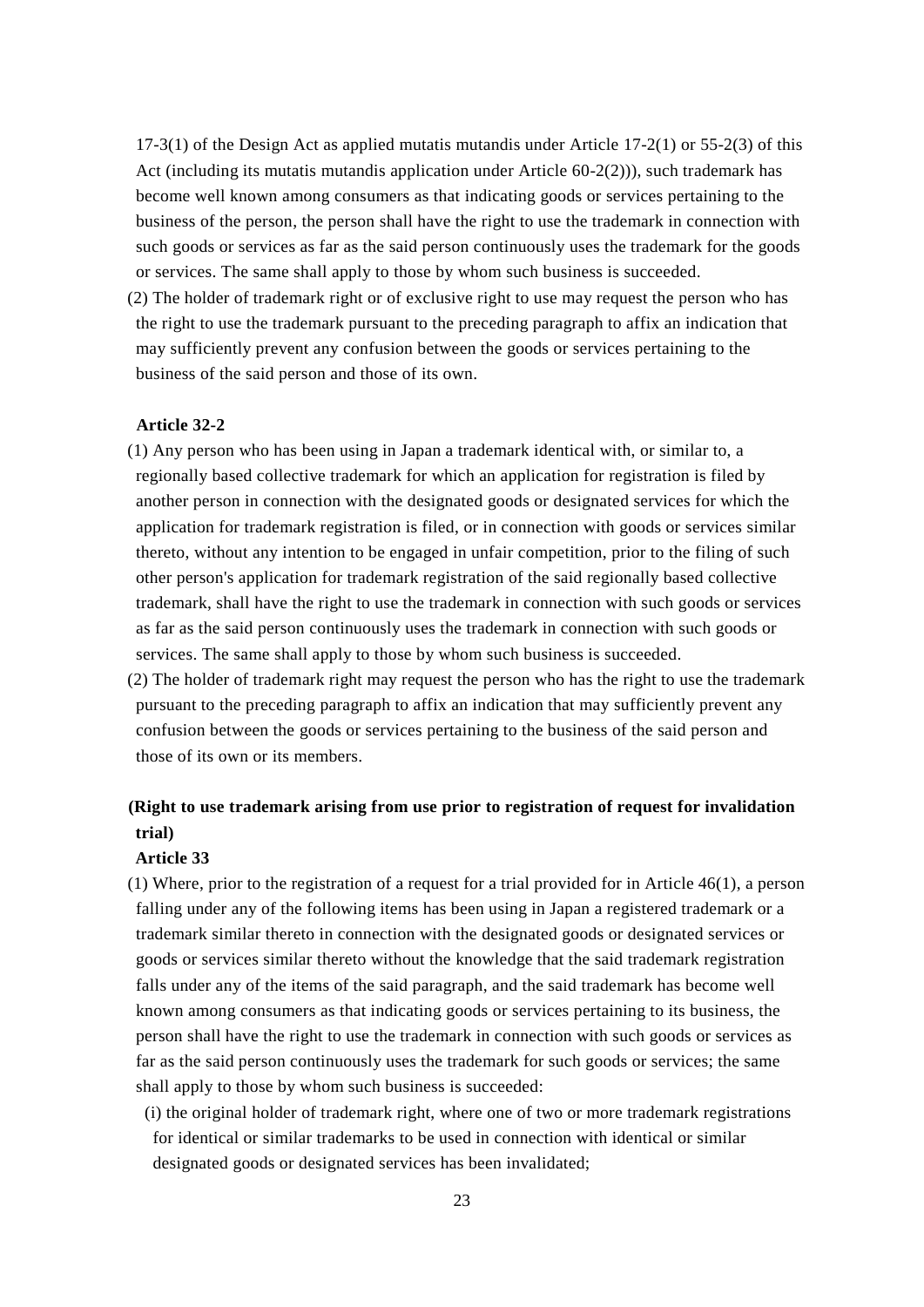- (ii) the original holder of trademark right, where the trademark registration has been invalidated and a trademark identical with, or similar to, such trademark to be used in connection with identical or similar designated goods or designated services is registered for the person who is entitled to such a trademark; or
- (iii) in the case of the preceding two items, a person who, at the time of registration of the request for a trial under Article 46(1), has the exclusive right to use of the trademark right of the trademark registration which has been invalidated or a person who has the non-exclusive right to use which is effective regarding the trademark right or the exclusive right to use under Article 31(4) of this Act.
- (2) The said holder of trademark right or of exclusive right to use shall be entitled to receive reasonable compensation from the person who has the right to use the trademark pursuant to the preceding paragraph.
- (3) Article 32(2) shall apply mutatis mutandis to paragraph (1).

## **(Right to use trademark after expiration of duration of patent right, etc.) Article 33-2**

- (1) Where a patent right of an application that has been filed prior to or on the same date as the filing date of an application for trademark registration conflicts with the trademark right of the application for trademark registration, upon expiration of the duration of the said patent right, the original patent right holder shall have the right to use the registered trademark or a trademark similar thereto in connection with the designated goods or designated services specified in the application, or goods or services similar thereto, within the limits of the original patent right; provided, however, that such trademark is not used for the purpose of unfair competition.
- (2) Article 32(2) shall apply mutatis mutandis to the preceding paragraph.
- (3) The preceding two paragraphs shall apply mutatis mutandis, where a utility model or design right of an application that has been filed prior to or on the same date as the filing date of an application for trademark registration conflicts with the trademark right of the application for trademark registration, upon expiration of the duration of such utility model right or design right.

#### **Article 33-3**

(1) Where a patent right of an application that has been filed prior to or on the same date as the filing date of an application for trademark registration conflicts with the trademark right of the application for trademark registration, upon expiration of the duration of the said patent right, the person who, at the time of expiration of the duration of the patent right, has the exclusive license to work the patent right, or a non-exclusive license to work which is effective on the patent right or on the exclusive license to work, shall have the right to use the registered trademark or a trademark similar thereto, within the limits of the original patent right, in connection with the designated goods or designated services specified in the application for trademark registration, or goods or services similar thereto; provided, however, that such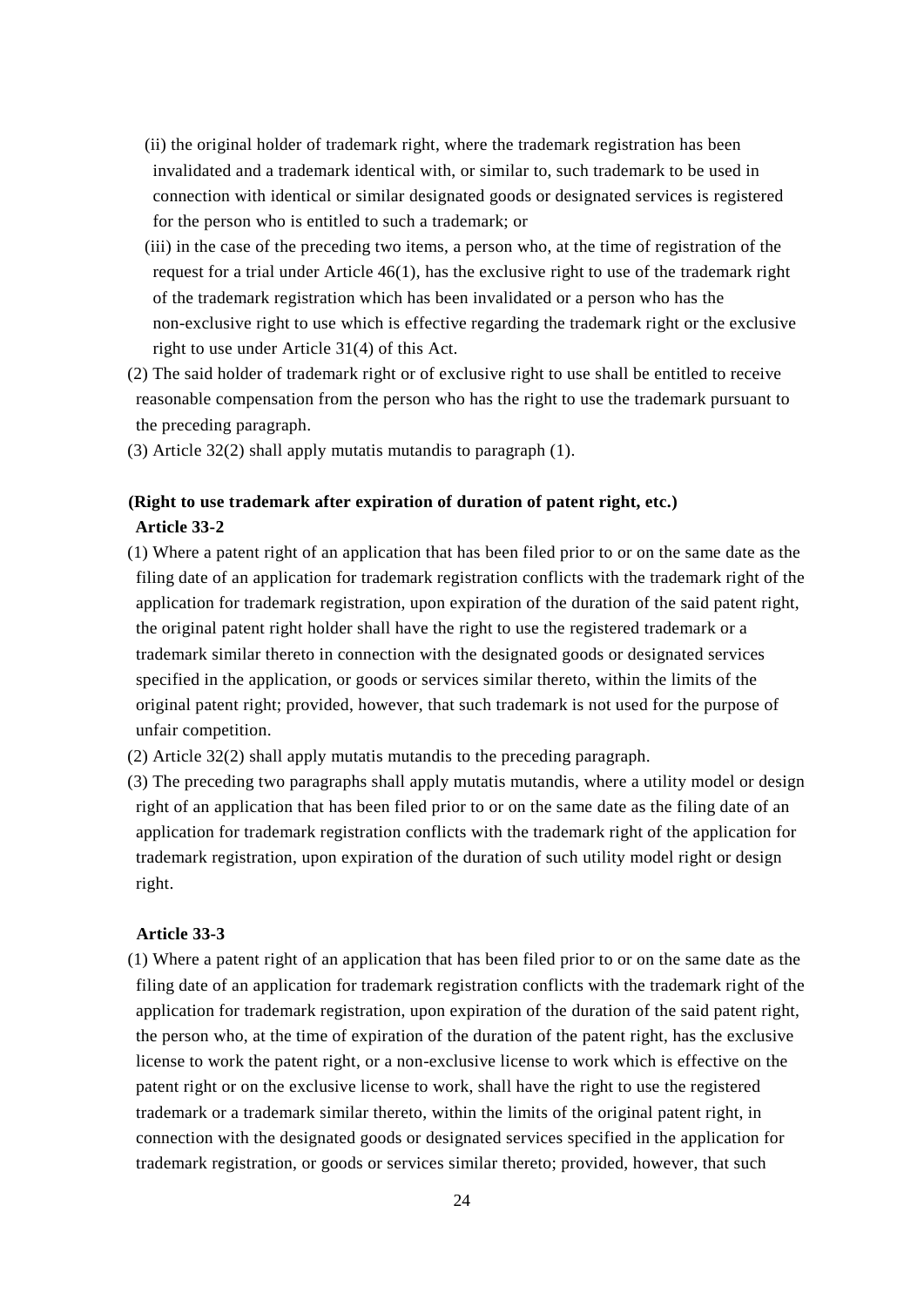trademark is not used for the purpose of unfair competition.

- (2) Articles 32(2) and 33(2) shall apply mutatis mutandis to the preceding paragraph.
- (3) The preceding two paragraphs shall apply mutatis mutandis, where a utility model or a design right of an application which has been filed prior to or on the same date as the filing date of an application for trademark registration conflicts with the trademark right of the application for trademark registration, upon expiration of the duration of such utility model right or design right.

#### **(Pledges)**

#### **Article 34**

- (1) Where a pledge is established on a trademark right, exclusive right to use or non-exclusive right to use, unless otherwise provided for by contract, the pledgee may not use the registered trademark in connection with the designated goods or designated services.
- (2) The establishment, transfer, modification, extinguishment or restriction on disposition of a pledge on a non-exclusive right to use shall have no effect on any third party without registration.
- (3) Article 96 (subrogation) of the Patent Act shall apply mutatis mutandis to pledges on a trademark right, exclusive right to use or non-exclusive right to use.
- (4) Article 99(3) (effects of registration) of the Patent Act shall apply mutatis mutandis to pledges on a non-exclusive right to use.

#### **(Application mutatis mutandis of provisions of the Patent Act)**

#### **Article 35**

**Article 73 (co-ownership), 76 (Lapse of patent rights in absence of heir), 97(1) (waiver), and 98(1)(i) and 98(2) (Effect of registration) of the Patent Act shall apply mutatis mutandis to trademark rights. In this case, the term "transfer (excluding those by general succession including inheritance)" in Article 98(1)(i) of the Patent Act shall be deemed to be replaced with "division and transfer (excluding those by general succession including inheritance)."**

#### **Section 2 Infringement of Rights**

#### **(Right to demand injunction)**

- (1) The holder of trademark right or of exclusive right to use may demand a person who is infringing or is likely to infringe the trademark right or the exclusive right to use to stop or prevent such infringement.
- (2) In making such a demand under the preceding paragraph, the holder of trademark right or of exclusive right to use may demand the person to take measures necessary for the prevention of such infringement, including the destruction of articles which constitute the act of infringement and the removal of equipment used for or contributing to the act of infringement.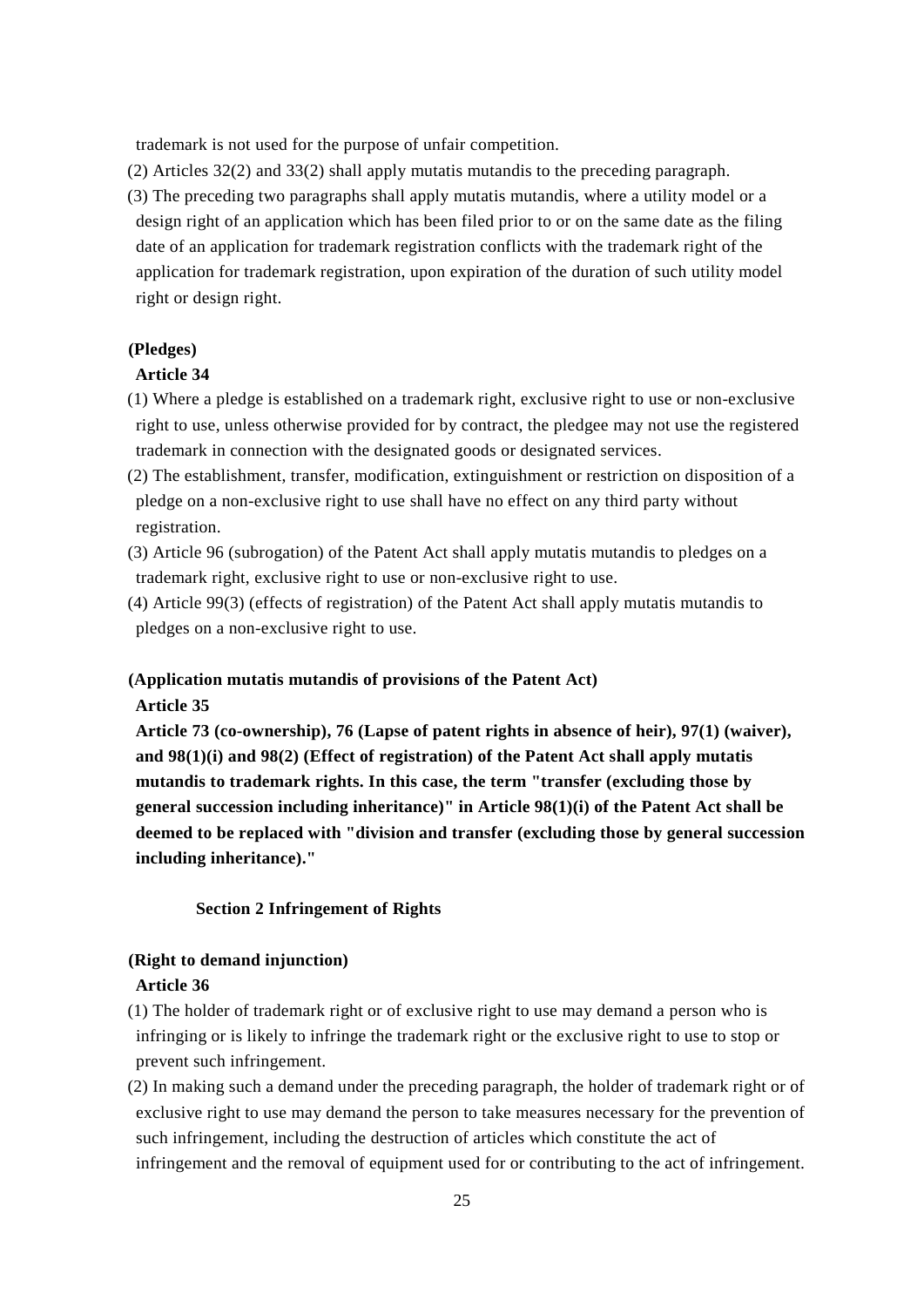#### **(Acts deemed to constitute infringement)**

#### **Article 37**

The following acts shall be deemed to constitute infringement of a trademark right or an exclusive right to use:

- (i) the use of a trademark similar to the registered trademark in connection with the designated goods or designated services, or the use of the registered trademark or a trademark similar thereto in connection with goods or services similar to the designated goods or designated services;
- (ii) the possession for the purpose of assignment, delivery or export of the designated goods, or goods similar to the designated goods or designated services, affixed with the registered trademark or a trademark similar thereto on the goods or their packages;
- (iii) the possession or importation of articles affixed with the registered trademark or a trademark similar thereto, that are used in the course of the provision of designated services or services similar to the designated services or the designated goods by a person who receives the said services, for the purpose of the provision of the said services through use of the said articles;
- (iv) the assignment, delivery, or possession or importation for the purpose of assignment or delivery of articles affixed with a registered trademark or a trademark similar thereto, that are used in the course of the provision of designated services or services similar to the designated services or the designated goods by a person who receives the said services, for the purpose of causing the provision of the said services through use of the said products;
- (v) the possession of products indicating the registered trademark or a trademark similar thereto, for the purpose of using the registered trademark or a trademark similar thereto in connection with the designated goods or designated services, or goods or services similar thereto;
- (vi) the assignment, delivery, or possession for the purpose of assignment or delivery, of articles indicating the registered trademark or a trademark similar thereto, for the purpose of causing the registered trademark or a trademark similar thereto to be used in connection with the designated goods or designated services, or goods or services similar thereto;
- (vii) the manufacture or importation of products indicating the registered trademark or a trademark similar thereto, for the purpose of using or causing to be used the registered trademark or a trademark similar thereto in connection with the designated goods or designated services or goods or services similar thereto; and
- (viii) the manufacture, assignment, delivery or importation, as a business, of products to be used exclusively for the manufacturing of products indicating the registered trademark or a trademark similar thereto.

### **(Presumption of amount of damage, etc.) Article 38**

(1) Where a holder of trademark right or of exclusive right to use claims against an infringer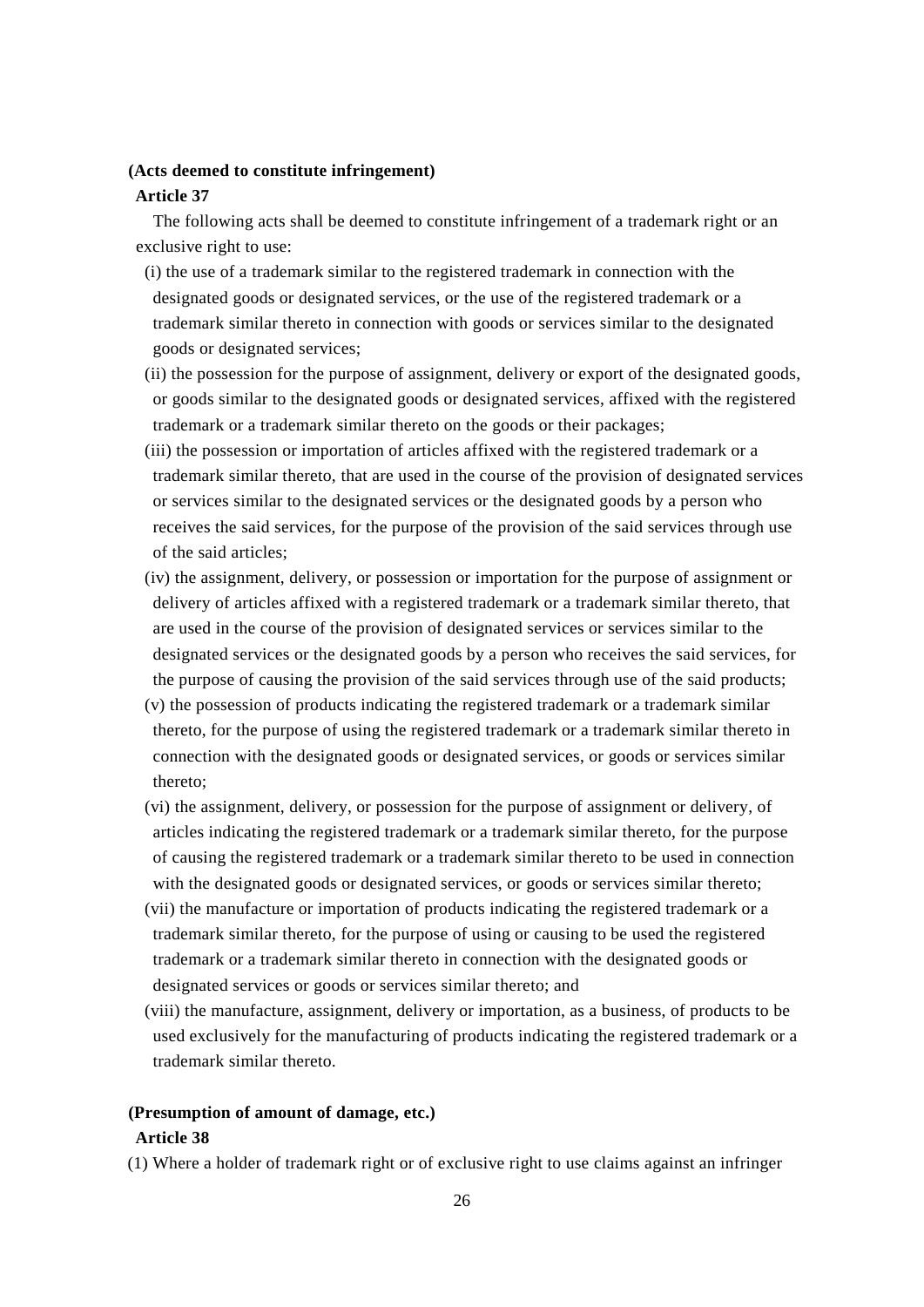compensation for damage sustained as a result of the intentional or negligent infringement of the trademark right or the exclusive right to use, and the infringer assigned the goods that composed the act of infringement, the amount of damage sustained by the holder of trademark right or of exclusive right to use may be presumed to be the amount of profit per unit of goods which would have been sold by the holder of trademark right or of exclusive right to use if there had been no such act of infringement, multiplied by the quantity of goods assigned by the infringer (hereinafter referred to as the "Assigned Quantity"), the maximum of which shall be the amount attainable by the holder of trademark right or of exclusive right to use in light of the capability of the holder of trademark right or of exclusive right to use to use such goods; provided, however, that if any circumstances exist under which the holder of trademark right or of exclusive right to use would have been unable to sell the assigned quantity in whole or in part, the amount calculated as the number of goods not able to be sold due to such circumstances shall be deducted.

- (2) Where the holder of trademark right or of exclusive right to use claims against an infringer compensation for damage sustained as a result of the intentional or negligent infringement of the trademark right or the exclusive right to use, and the infringer earned profits from the act of infringement, the amount of profits earned by the infringer shall be presumed to be the amount of damage sustained by the holder of trademark right or of exclusive right to use.
- (3) The holder of trademark right or of exclusive right to use may claim against an infringer compensation for damage sustained as a result of the intentional or negligent infringement of the trademark right or the exclusive right to use, by regarding the amount the holder of trademark right or of exclusive right to use would have been entitled to receive for the use of the registered trademark as the amount of damage sustained.
- (4) The preceding paragraph shall not prevent any relevant party from claiming compensation for damage in an amount exceeding the amount provided therein. In this case, where the infringer committed the infringement of the trademark right or the exclusive right to use without intent or gross negligence, the court may take these circumstances into consideration in determining the amount of damages to be awarded.

#### **(Limitation to assertion)**

#### **Article 38-2**

Where the following trial decisions or rulings have become final and binding after the final judgment on a litigation pertaining to infringement of the trademark right or the exclusive right to use or to a claim for payment of money as provided in Article 13-2(1) (including cases where it is applied mutatis mutandis in Article 68(1)) has become final and binding, a person who was a party of the said litigation may not claim that the said trial decisions or rulings have become final and binding in the appeal for retrial against the said final judgment (including appeals for the purpose of the claim of the compensation for damages against an obligee of a case of provisional seizure order in which the said litigation is the case and appeals for the purpose of the claim of the compensation for damages and the return for unjust enrichment against an obligee of the case of provisional disposition order in which the said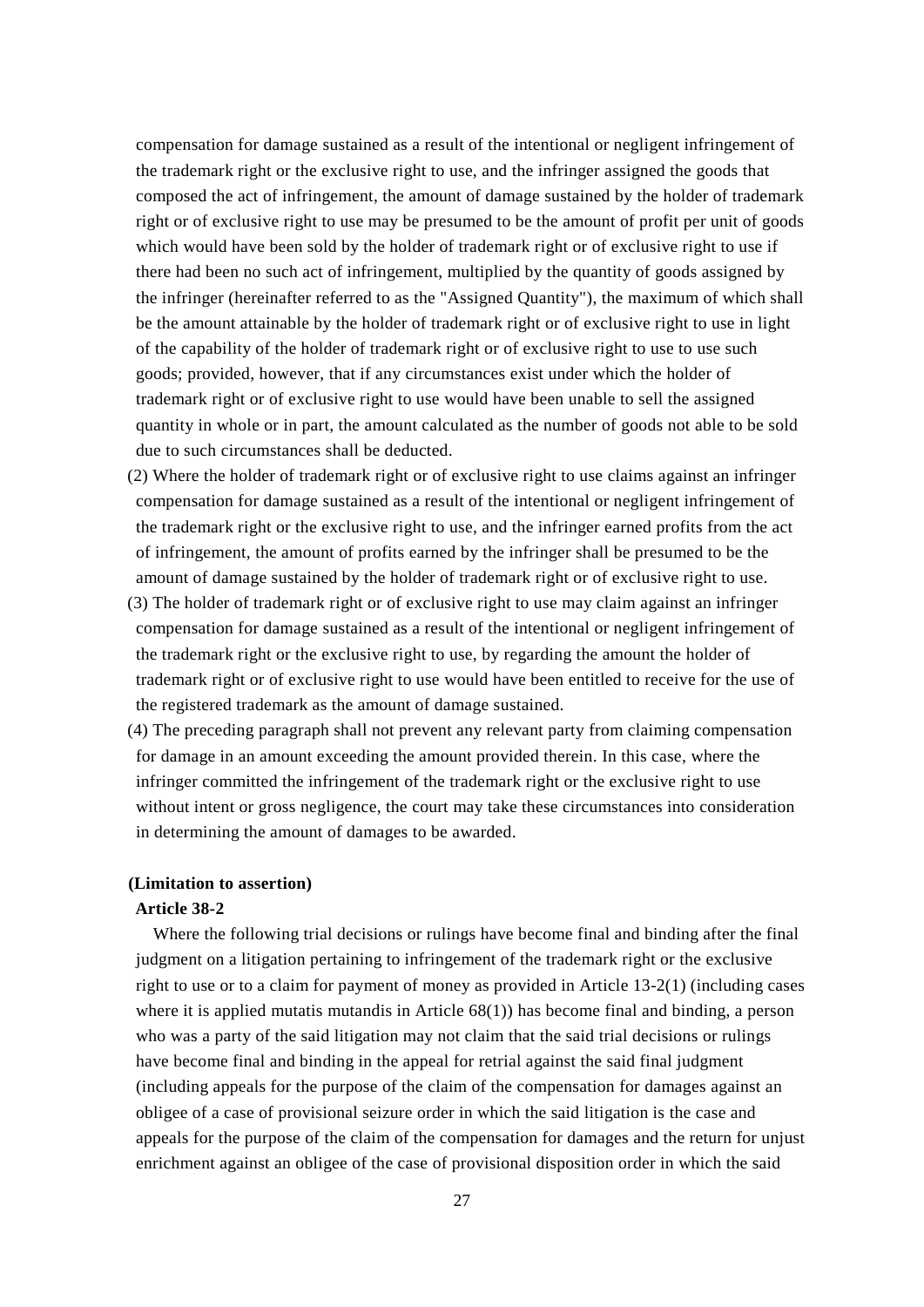litigation is the case):

- (i) appeal/trial decision to the effect that the said trademark registration is to be invalidated;
- (ii) a decision to the effect that the said trademark registration is to be rescinded.

#### **(Application mutatis mutandis of provisions of the Patent Act)**

#### **Article 39**

**Articles 103 (Presumption of negligence), 104-2 (Obligation to clarify the specific condition); 104-3(1) and (2) (Restriction on exercise of rights of patentee, etc.), 105 to 105-6 (Production of documents, etc.; Expert opinion for calculation of damages; Determination of reasonable damages; Protective order; Rescission of protective order and Notice, etc. of a request inspection of record, etc.) and 106 (Measures to restore credibility) of the Patent Act shall apply mutatis mutandis to the infringement of a trademark right and an exclusive right to use.**

#### **Section 3 Registration Fees**

#### **(Registration fees)**

- (1) A person obtaining the registration of establishment of a trademark right shall pay as a registration fee for each trademark registration the amount of 37,600 yen multiplied by the number of classes (referring to classes of goods and services provided by Cabinet Order provided for in Article 6(2), to which the designated goods or designated services belong; the same shall apply hereinafter).
- (2) A person filing a request for the registration of renewal of the duration of a trademark right shall pay as a registration fee for each trademark registration the amount of 48,500 yen multiplied by the number of classes.
- (3) The preceding two paragraphs shall not apply to trademark rights belonging to the State.
- (4) Where a trademark right is jointly owned by the State and a person or persons other than the State, and the portion of their respective shares of the said trademark right has been agreed, notwithstanding paragraphs (1) and (2), the registration fee provided for in the said paragraphs shall be the amount of the registration fee provided in the said paragraphs multiplied by the total ratio of the share of each person other than the State, which shall be paid by the person or persons other than the State.
- (5) Any fractional figures of the registration fee calculated in accordance with the preceding paragraph smaller than 10 yen, if any, shall be discarded.
- (6) The registration fee provided for in paragraphs (1) and (2) shall be paid by patent revenue stamps as provided by Ordinance of the Ministry of Economy, Trade and Industry; provided, however, that the payment may be made in cash if permitted under the Ordinance of the Ministry of Economy, Trade and Industry.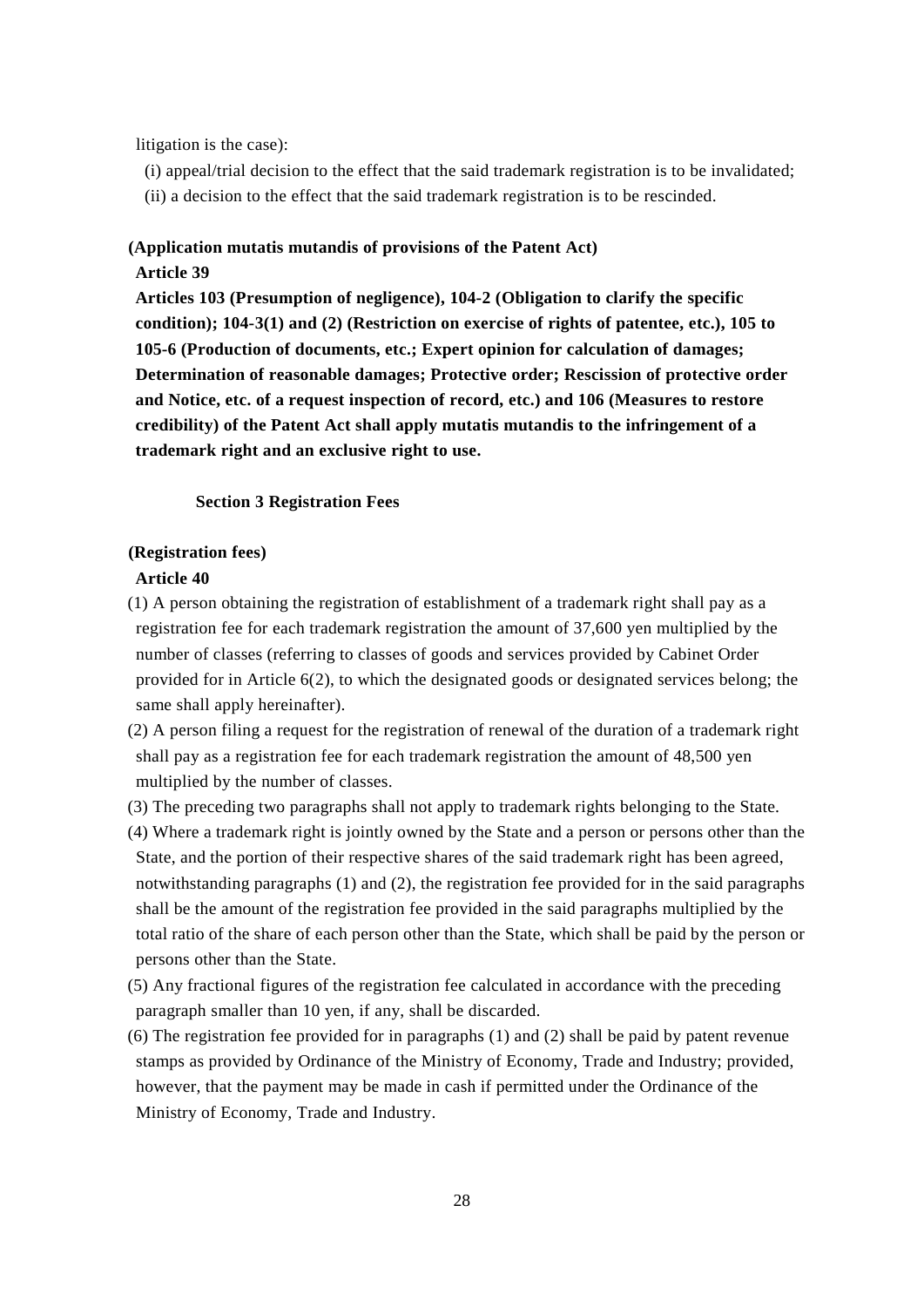# **(Time limit for payment of registration fees)**

### **Article 41**

- (1) The registration fee under Article 40(1) shall be paid within 30 days from the service of a transcript of an examiner's decision or appeal/trial decision to the effect that a trademark is to be registered.
- (2) Upon the request of a person required to pay the registration fee, the Commissioner of the Patent Office may extend the period of time provided in the preceding paragraph by a maximum of 30 days.
- (3) The registration fee under Article 40(2) shall be paid at the time of filing of a request for renewal of registration.

## **(Payment of registration fee by installments)**

#### **Article 41-2**

- (1) Notwithstanding Article 40(1), a person obtaining a registration of establishment of a trademark right may pay the prescribed registration fee by installments. In this case, 21,900 yen multiplied by the number of classes shall be paid for each trademark registration within 30 days from the service of a transcript of an examiner's decision or appeal/trial decision to the effect that a trademark is to be registered, and an additional 21,900 yen multiplied by the number of classes shall be paid for each trademark registration no later than five years prior to the expiration of the duration of the trademark right.
- (2) Notwithstanding Article 40(2), a person filing a request for the registration of renewal of the duration of a trademark right may pay the prescribed registration fee by installments. In this case, the said applicant shall pay 28,300 yen multiplied by the number of classes for each trademark registration at the time of filing of the request for the registration of renewal, and an additional 28,300 yen multiplied by the number of classes for each trademark registration no later than five years prior to the expiration of the duration of the trademark right.
- (3) Where the holder of trademark right is unable to pay the prescribed registration fee no later than five years prior to the expiration of the duration of the trademark right in accordance with paragraph (1) or (2), the holder of trademark right may make a delayed payment for such fee within six months even after the expiration of the said time limit.
- (4) Where the holder of trademark right fails to pay the prescribed registration fee due and payable no later than five years prior to the expiration of the duration of the trademark in accordance with paragraph (1) or (2) and the surcharge for late registration provided for in Article 43(3) within the time limit permitted to make a delayed payment for the registration fee in accordance with the preceding paragraph, the trademark right is deemed to have been extinguished retroactively as of the last day five years prior to the expiration of the duration.
- (5) The provisions of paragraphs (3) to (5) of Article 40 shall apply mutatis mutandis to paragraphs (1) and (2).
- (6) Article 41(2) shall apply mutatis mutandis to the payment of the prescribed registration fee due and payable within 30 days from the service of a transcript of an examiner's decision or appeal/trial decision to the effect that a trademark is to be registered under paragraph (1).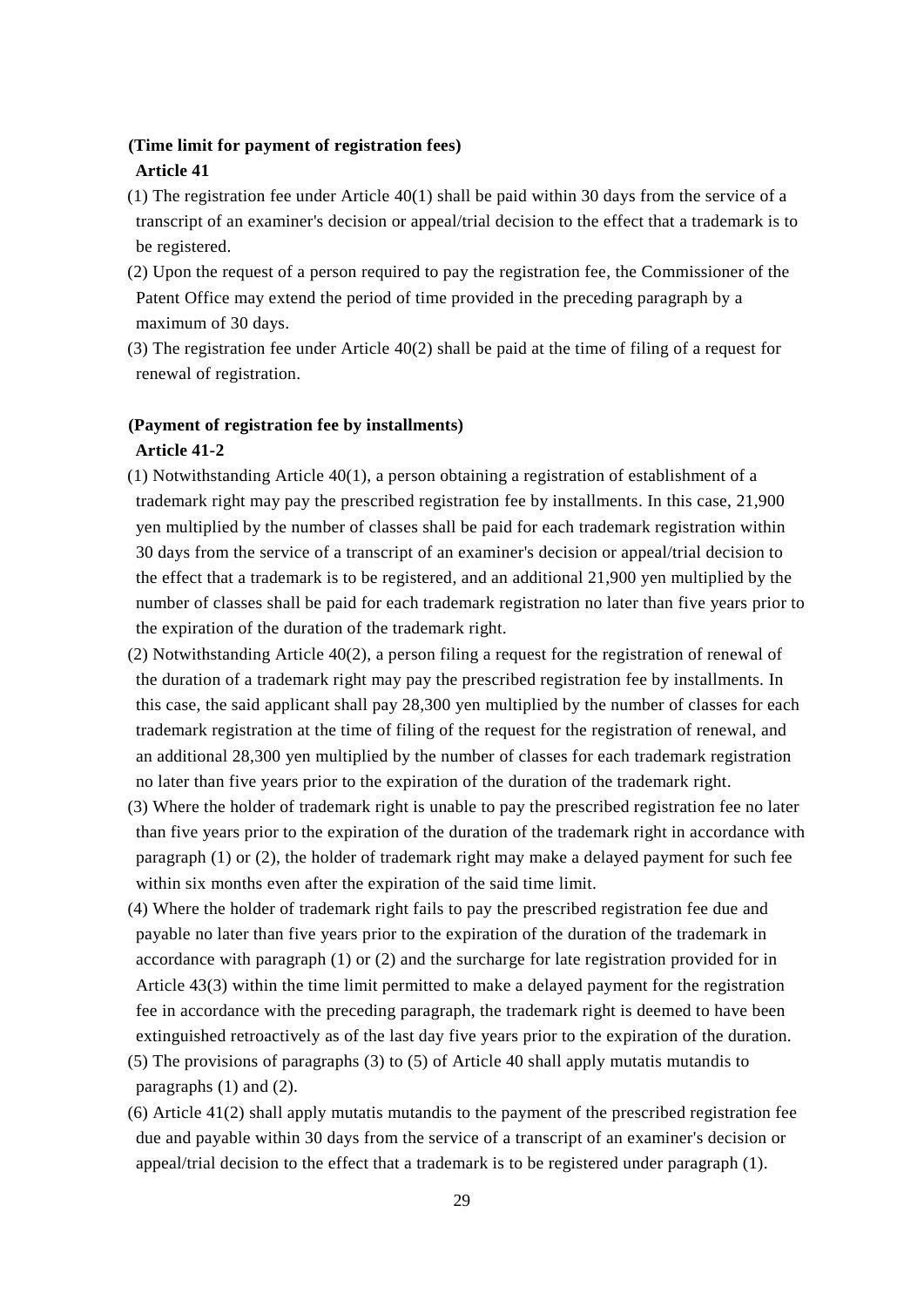## **(Payment of registration fee by interested person) Article 41-3**

- (1) Any interested person may make payment of the registration fee (excluding the registration fee due and payable at the time of filing of a request for renewal of registration) even against the intention of the person by whom the said fee is to be paid.
- (2) An interested person who makes payment of the registration fee in accordance with the preceding paragraph may demand payment to reimburse the expense thereof from the person by whom the said fee was to have been paid, to the extent that the said person receives actual benefits therefrom.

## **(Refund of registration fee already paid) Article 42**

- (1) Only the following registration fees are refundable upon request by a payee:
	- (i) a registration fee paid in excess, or in error; or
	- (ii) a registration fee due and payable no later than five years prior to the expiration of the duration of the trademark right under Article 41-2(1) or 41-2(2) (limited to the case where a rescission decision under Article 43-3(2) or appeal/trial decision to the effect that a trademark registration is to be invalidated becomes final and binding no later than five years prior to the expiration of the duration of the trademark right).
- (2) No refund of any registration fee under the preceding paragraph may be requested after the lapse of one year from the day on which the registration fee is paid in the case of registration fees provided for in item (i) of the preceding paragraph and six months from the day on which a rescission decision under Article 43-3(2) or appeal/trial decision becomes final and binding in the case of registration fees provided for in item (ii) of the preceding paragraph.

#### **(Registration surcharge)**

- (1) A person filing a request for renewal of registration under Article 20(3) or 21(1) shall pay, in addition to the registration fee due and payable under Article 40(2), a surcharge in an amount equivalent to the registration fee.
- (2) Where Article 41-2(2) is applicable, a person filing a request provided in the preceding paragraph shall pay, in addition to the registration fee due and payable at the time of filing of the request for registration of renewal under Article 41-2(2), a surcharge in an amount equivalent to the registration fee.
- (3) Where Article 41-2(3) is applicable, the holder of trademark right shall pay, in addition to the registration fee due and payable no later than five years prior to the expiration of the duration of the trademark right under Article 41-2(1) or (2), a surcharge in an amount equivalent to the registration fee.
- (4) The surcharges under the preceding three paragraphs shall be paid by patent revenue stamps as provided by Ordinance of the Ministry of Economy, Trade and Industry; provided, however,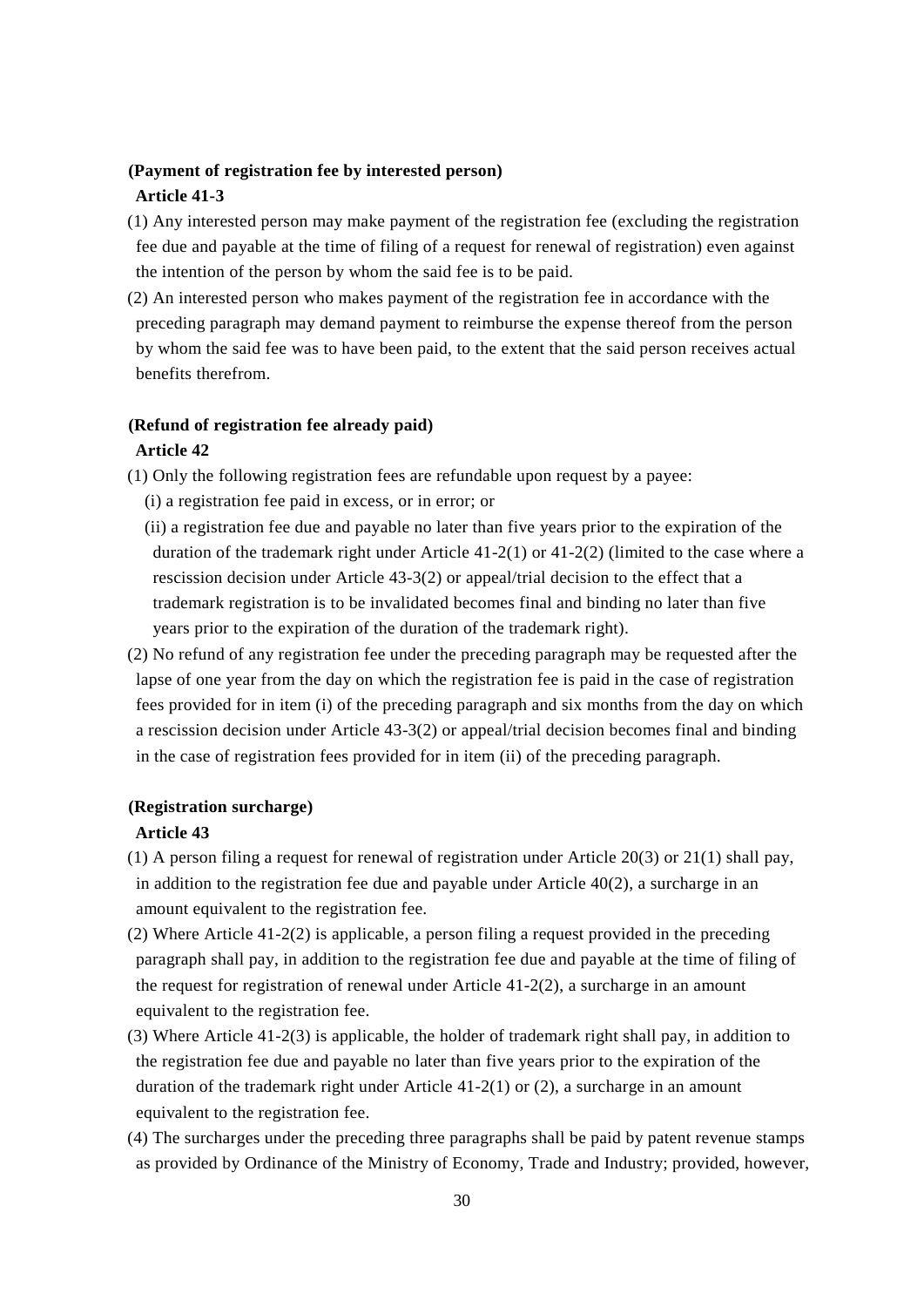that the payment may be made in cash, if permitted by Ordinance of the Ministry of Economy, Trade and Industry.

#### **CHAPTER IV-2 OPPOSITION TO REGISTRATION**

#### **(Opposition to registration)**

#### **Article 43-2**

Any person may file with the Commissioner of the Patent Office an opposition to registration within two months from the date of publication of the bulletin containing the trademark, on the grounds that the trademark registration falls under any of the following items; in this case, an opposition to registration may be filed for each of designated goods or designated services if the relevant trademark has been registered in connection with two or more designated goods or designated services:

- (i) where the trademark registration has been made in violation of Article 3,  $4(1)$ ,  $7-2(1)$ , 8(1), 8(2), 8(5), 51(2) (including its mutatis mutandis application under Article 52-2(2)), 53(2) of this Act or Article 25 of the Patent Act as applied mutatis mutandis under Article 77(3) of this Act; and
- (ii) where the trademark registration has been made in violation of a treaty.

#### **(Decision)**

#### **Article 43-3**

- (1) An examination and decision on an opposition to registration shall be conducted by a panel consisting of three or five appeal examiners.
- (2) Where the appeal examiners find the trademark registration pertaining to an opposition to registration falls under any of the items of Article 43-2, the appeal examiners shall render a decision to the effect that the trademark registration is to be rescinded (hereinafter referred to as "rescission decision").
- (3) Where the rescission decision becomes final and binding, the relevant trademark right shall be deemed never to have existed.
- (4) Where the appeal examiners find the trademark registration pertaining to an opposition to registration does not fall under any of the items of Article 43-2, the appeal examiners shall render a decision to the effect that the trademark registration is to be maintained.
- (5) The decision under the preceding paragraph shall not be subject to appeal.

## **(Formal requirements for filing an opposition, etc.) Article 43-4**

- (1) A person filing an opposition to registration of a trademark shall submit to the Commissioner of the Patent Office a written opposition stating the following matters:
	- (i) the name and the domicile or residence of the opponent to the registration and a representative(s) thereof;
	- (ii) the indication of the trademark registration pertaining to the opposition to registration;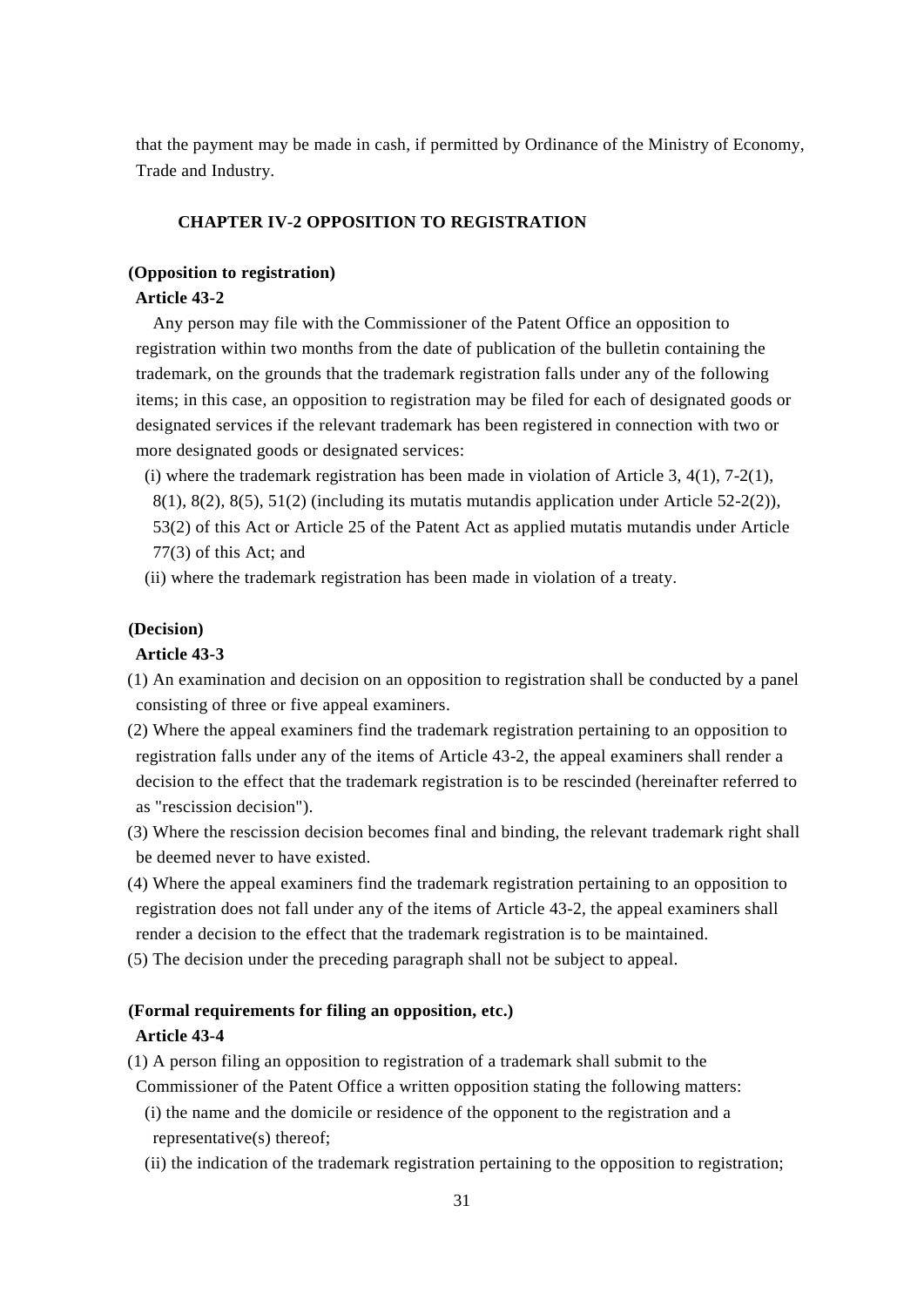and

(iii) the grounds of the opposition to registration and the indication of supporting evidence.

- (2) An amendment of the written opposition to registration submitted under the preceding paragraph shall not change the gist thereof. Notwithstanding, this provision shall not apply to any amendment with respect to the matters provided for in item (iii) of the preceding paragraph; provided that such amendment is made no later than thirty days from the lapse of the term provided in Article 43-2.
- (3) The Commissioner of the Patent Office may, upon request or ex officio, extend the period provided in the preceding paragraph for a person in a remote area or an area with transportation difficulties.
- (4) The chief appeal examiner shall transmit a copy of the written opposition to the holder of trademark right.
- (5) Article 46(3) shall apply mutatis mutandis to the case where an opposition to registration is filed.

#### **(Designation of appeal examiners, etc.)**

#### **Article 43-5**

**Articles 136(2) and 137 to 144 of the Patent Act as applied mutatis mutandis under Article 56(1) of this Act shall apply mutatis mutandis to the panel under Article 43-3(1) and the appeal examiners constituting thereof.**

#### **(Trial Clerk)**

#### **Article 43-5-2**

- (1) The Commissioner of the Patent Office shall designate a trial clerk for each case of opposition to registration.
- (2) The provisions of paragraphs (3) to (5) of Article 144-2 of the Patent Act as applied mutatis mutandis under Article 56(1) of this Act shall apply mutatis mutandis to the trial clerk provided for in the preceding paragraph.

#### **(Proceedings of examination, etc.)**

#### **Article 43-6**

- (1) The examination of the opposition to registration shall be conducted by documentary examination; provided, however, that where a petition is filed by the holder of trademark right, the opponent, an intervenor or ex officio, the chief appeal examiner may decide to conduct the proceedings by oral examination.
- (2) Paragraphs (3) to (5) of Articles 145, 146 and 147 of the Patent Act as applied mutatis mutandis under Article 56(1) of this Act shall apply mutatis mutandis to appeall by oral examination provided for in the proviso to the preceding paragraph.
- (3) Where any ground for suspension or termination of procedures is applicable to one of the joint holders of trademark right for an examination and decision on an opposition to registration, the said suspension or termination shall have effect on all such joint holders of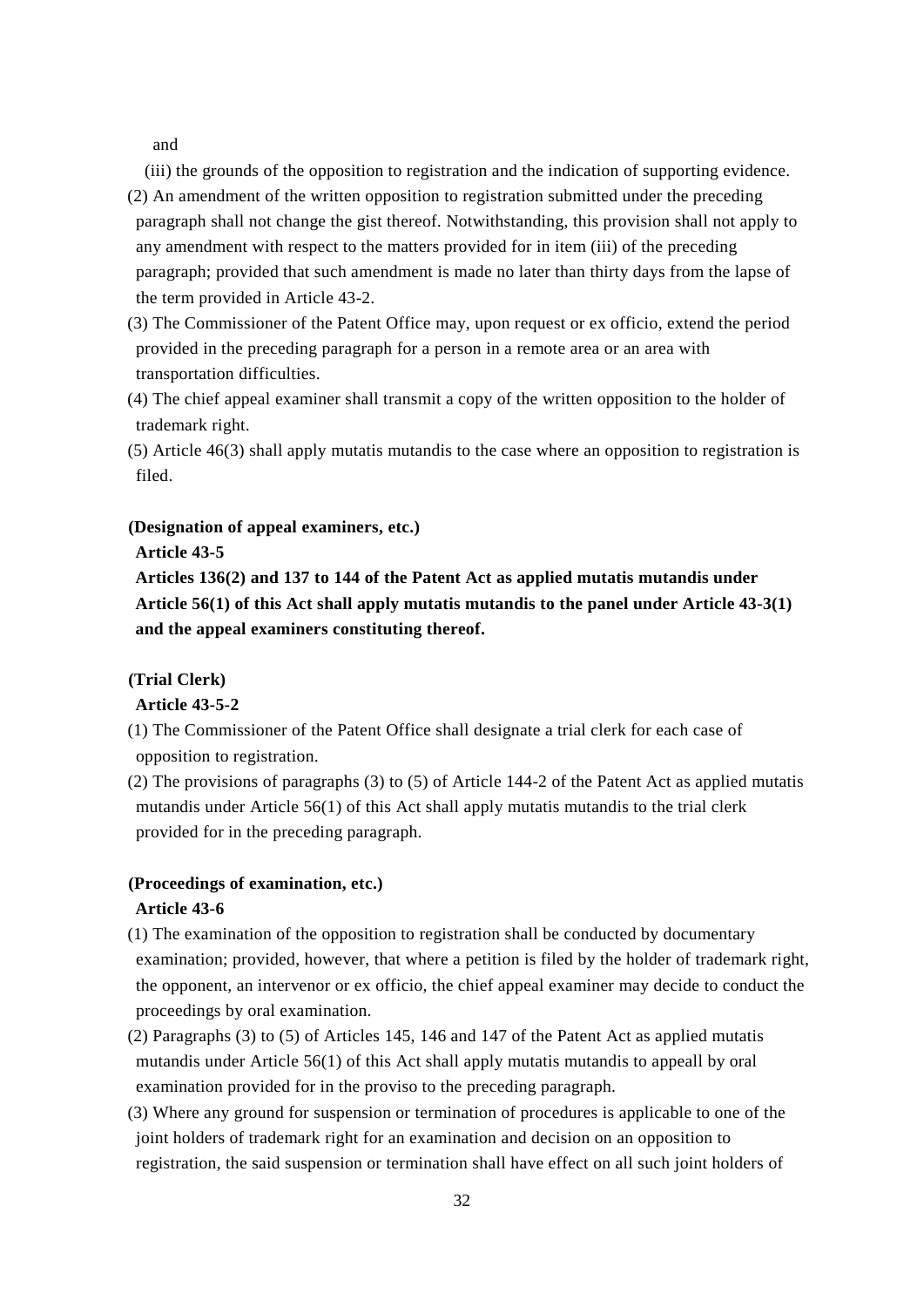trademark right.

## **(Intervention)**

### **Article 43-7**

- (1) In an examination to render a decision on an opposition to registration, any person who has a right relating to the trademark right or any other person who has an interest in the trademark right may intervene in the examination in order to assist the holder of trademark right until the decision on the opposition to registration is rendered.
- (2) Articles 148(4), 148(5) and 149 of the Patent Act as applied mutatis mutandis under Article 56(1) of this Act shall apply mutatis mutandis to the intervenor provided for in the preceding paragraph.

#### **(Examination and preservation of evidence)**

#### **Article 43-8**

**Articles 150 and 151 of the Patent Act as applied mutatis mutandis under Article 56(1) of this Act shall apply mutatis mutandis to the examination and preservation of evidence in the examination of the opposition to registration.**

#### **(Ex officio examination)**

#### **Article 43-9**

- (1) In an examination of an opposition to registration, any grounds not pleaded by the holder of trademark right, the opponent or the intervenor may be examined.
- (2) In an examination of an opposition to registration, no examination shall be conducted on any designated goods or designated services for which the opposition to registration is not raised.

#### **(Joint or separate conduct of oppositions)**

#### **Article 43-10**

- (1) Where two or more oppositions to registration are filed in relation to the same trademark right, unless special circumstances exist, the examinations thereof shall be conducted jointly.
- (2) An examination conducted jointly in accordance with the preceding paragraph may later be divided.

### **(Withdrawal of opposition)**

#### **Article 43-11**

- (1) An opposition to registration, once filed, may not be withdrawn after the notification under Article 43-12 is served.
- (2) Article 155(3) of the Patent Act as applied mutatis mutandis under Article 56(2) of this Act shall apply mutatis mutandis to the withdrawal of an opposition to registration.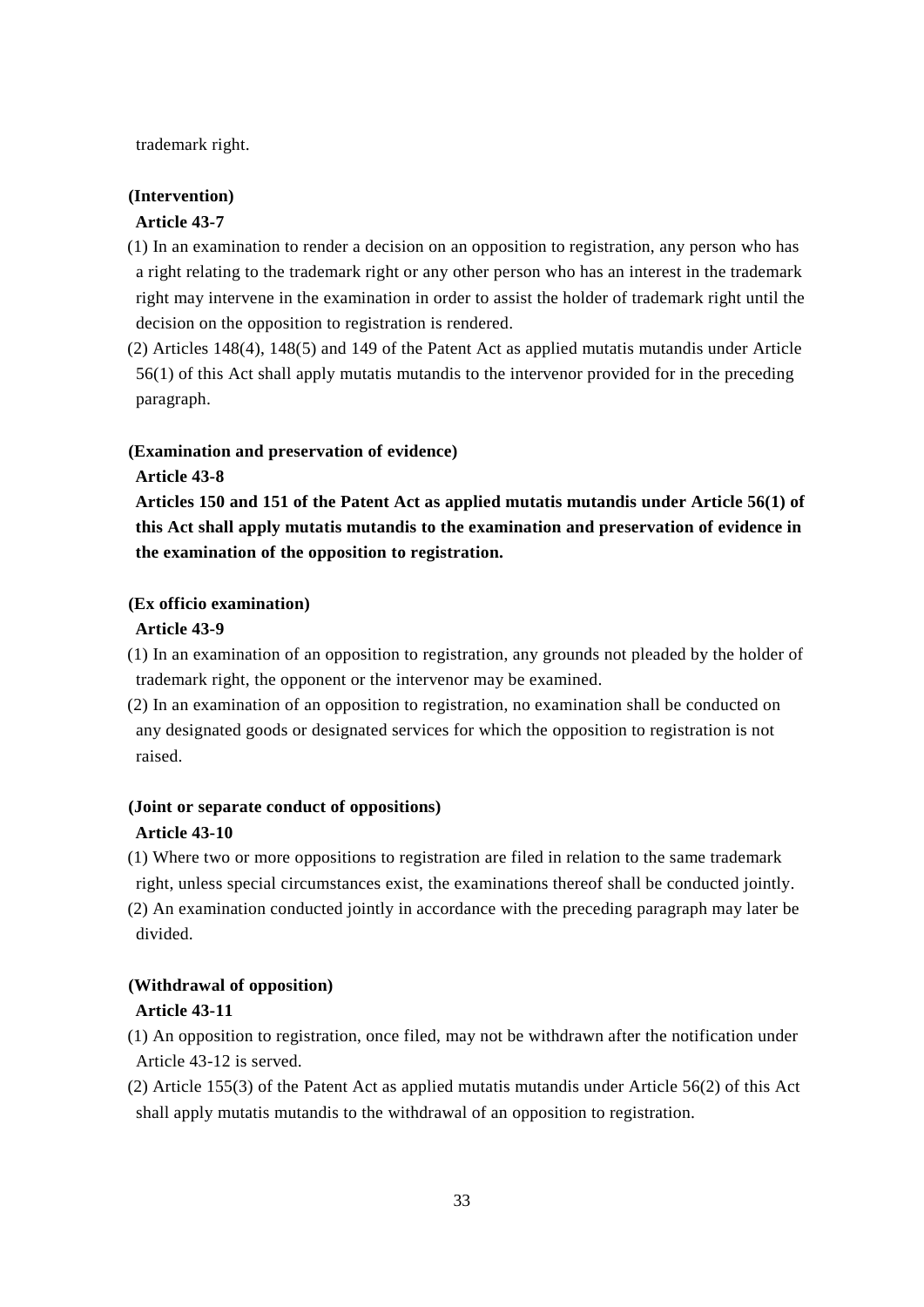#### **(Notification of reasons for rescission)**

#### **Article 43-12**

Where the chief appeal examiner intends to render a rescission decision, the chief appeal examiner shall notify the holder of trademark right and the intervenor of the reasons for rescission of the trademark registration and give the said parties an opportunity to submit a written opinion, designating a reasonable time limit.

#### **(Formal requirements of decision)**

#### **Article 43-13**

- (1) The decision with regard to an opposition to registration shall be rendered in writing stating the following matters:
	- (i) the case number of the opposition to registration;
	- (ii) the name and the domicile or residence of the holder of trademark right, the opponent, the intervenor and their representative(s);
	- (iii) an indication of the trademark registration on which the decision was rendered;
	- (iv) the conclusions of and reasons for the decision; and
	- (v) the date of the decision.
- (2) Where a decision has been rendered, the Commissioner of the Patent Office shall serve a transcript of the decision to the holder of trademark right, the opponent, the intervenor and persons whose request for intervention in the examination on the opposition to registration has been refused.

#### **(Scope of final and binding decision)**

#### **Article 43-14**

A decision with regard to an opposition to registration shall become final and binding for each case of opposition to registration; provided, however, that the decision with regard to an opposition to registration filed against the designated goods or designated services shall become final and binding for each designated goods or services.

## **(Mutatis mutandis application of provisions concerning appeal/trial) Article 43-15**

- (1) Articles 133, 133-2, 134(4), 135, 152, 168, paragraphs (3) to (6) of Article 169, and 170 of the Patent Act as applied mutatis mutandis under Article 56(1) of this Act shall apply mutatis mutandis to an examination and a decision on an opposition to registration.
- (2) Article 43-3(5) of this Act shall apply mutatis mutandis to a decision under Article 135 of the Patent Act as applied mutatis mutandis under the preceding paragraph.

#### **CHAPTER 5 APPEAL and TRIAL**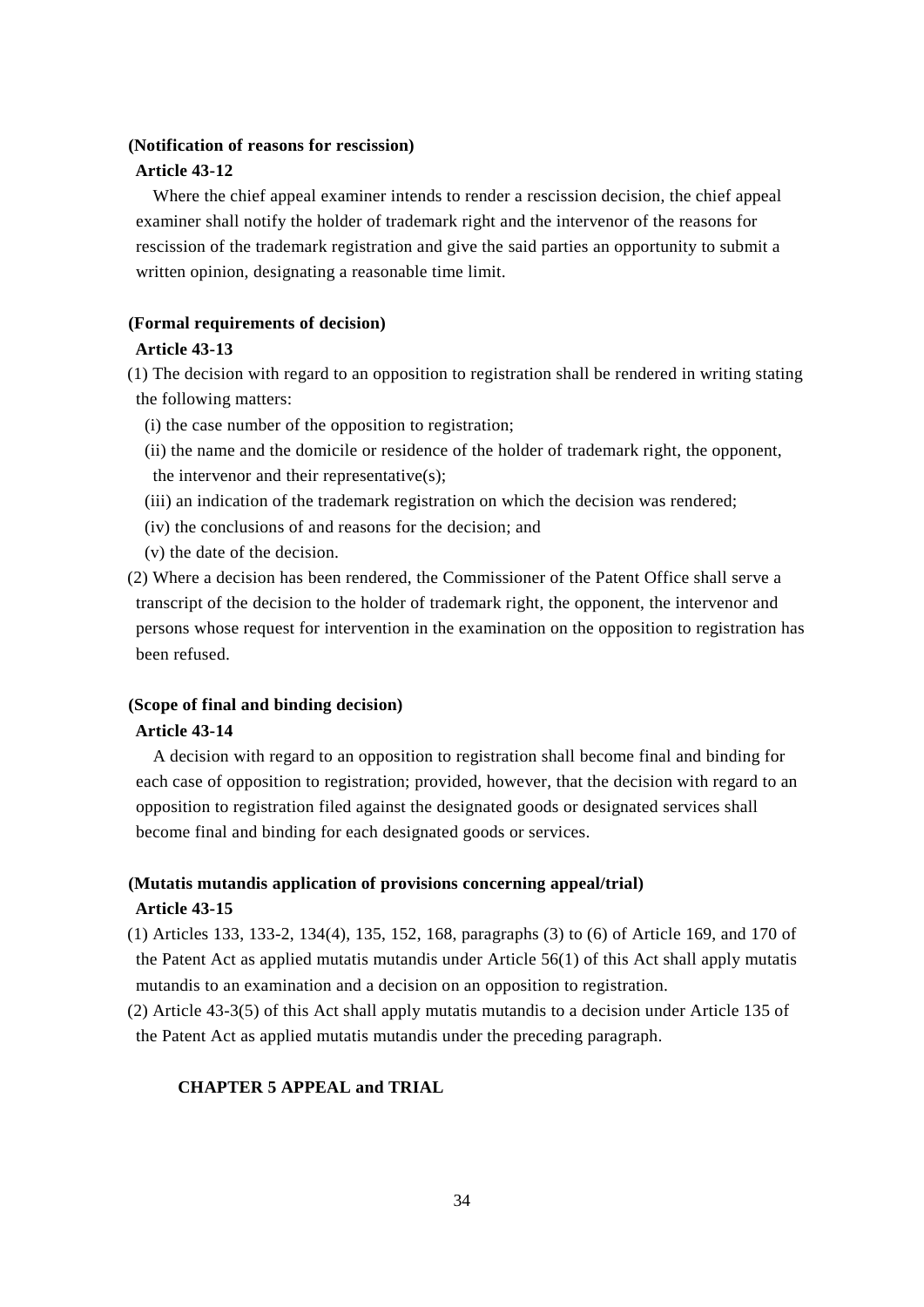### **(Appeal against examiner's decision of refusal) Article 44**

- (1) A person who has received an examiner's decision to the effect that an application is to be refused and is dissatisfied may file a request for appeal against the examiner's decision of refusal within three months from the date the transcript of the examiner's decision has been served.
- (2) Where, due to reasons beyond the control of the person, the person filing a request for appeal pursuant to the preceding paragraph is unable to file the request within the time limit as provided in the preceding paragraph, the said person may, notwithstanding the said paragraph, file the request within 14 days (two months for resident abroad) from the date on which the reasons for not filing ceased to be applicable, but not later than six months after the expiration of the said time limit.

## **(Appeal against examiner's decision of dismissal of amendment) Article 45**

(1) Any person who has received a decision of dismissal of amendments under Article 16-2(1) and is dissatisfied may file a request for appeal against the decision within three months from the date the transcript of the decision has been served; provided, however, that this provision shall not apply where a new application for trademark registration provided in Article 17-3(1) of the Design Act as applied mutatis mutandis pursuant to Article 17-2(1) of this Act is filed. (2) Article 44(2) shall apply mutatis mutandis to a request for appeal under the preceding paragraph.

## **(Invalidation trial of trademark registration)**

- (1) Where a trademark registration falls under any of the following items, a request for invalidation trial of the trademark registration may be filed; iIn this case, where the trademark has been registered in connection with two or more designated goods or designated services, a request may be filed for each of the designated goods or designated services:
	- (i) where the trademark registration has been made in violation of Article 3,  $4(1)$ ,  $7-2(1)$ ,  $8(1)$ ,  $8(2)$ ,  $8(5)$ ,  $51(2)$  (including cases where it is applied mutatis mutandis pursuant to Article 52-2(2)), 53(2) of this Act or Article 25 of the Patent Act as applied mutatis mutandis pursuant to Article 77(3) of this Act;
	- (ii) where the trademark registration has been made in violation of a treaty;
	- (iii) where the trademark registration has been made on an application for trademark registration filed by a person who has not succeeded the rights deriving from the application for trademark registration;
	- (iv) where, after the trademark registration, the holder of trademark right has become unable to enjoy the trademark right pursuant to Article 25 of the Patent Act as applied mutatis mutandis pursuant to Article 77(3) of this Act, or the trademark registration has become in violation of a treaty;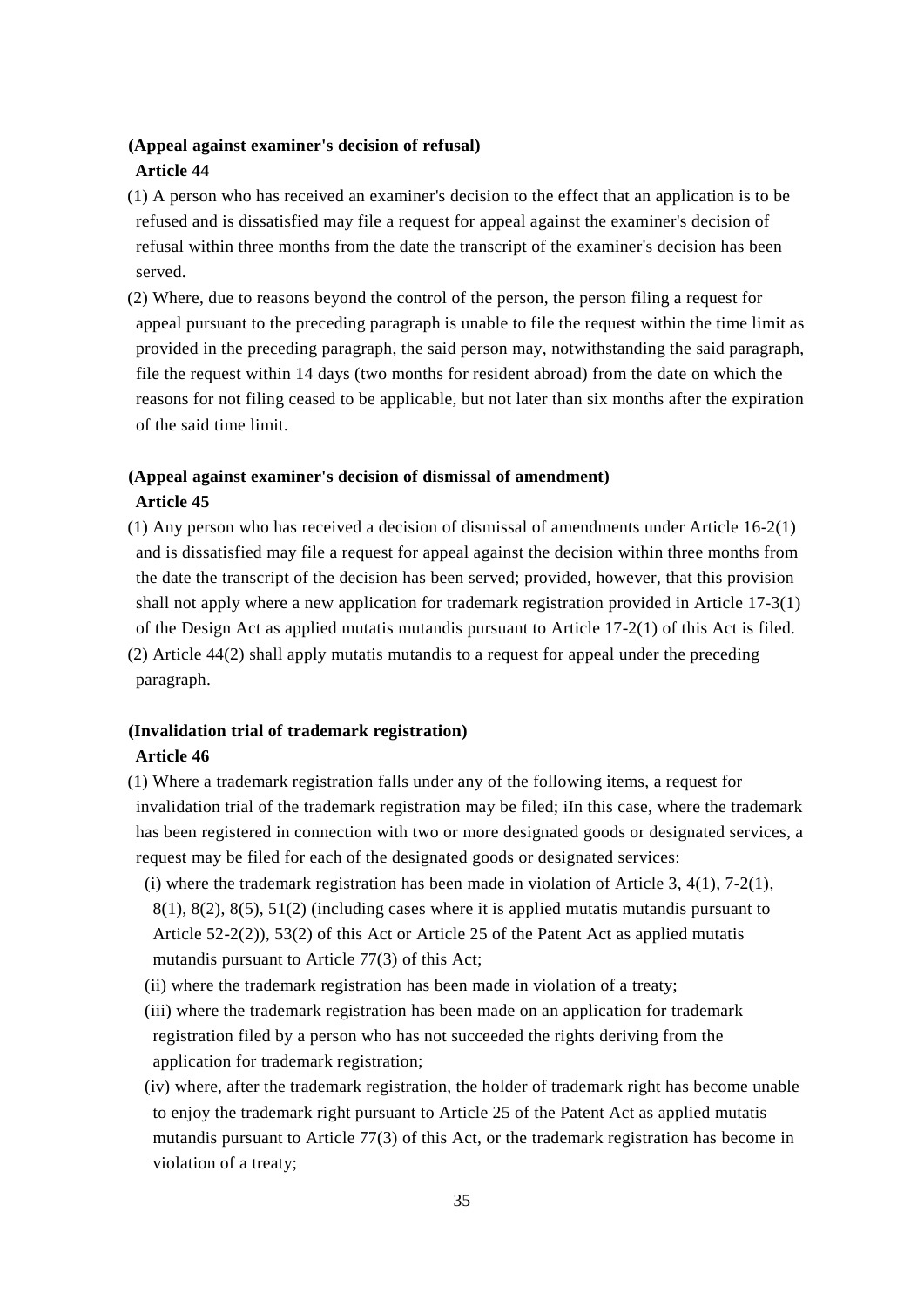- (v) where, after the trademark registration, the registered trademark has become a trademark that falls under any of Articles  $4(1)(i)$  to  $4(1)(iii)$ ,  $4(1)(v)$ ,  $4(1)(vii)$  and  $4(1)(xvi)$ ; and (vi) where, after the trademark registration of a regionally based collective trademark, the holder of trademark right has ceased to be an Association, etc., or the registered trademark has ceased to be a trademark well known among consumers as that indicating goods or services in connection with the business of the holder of trademark right or its members, or ceases to fall under any of the items of Article 7-2(1).
- (2) A request for a trial under the preceding paragraph may be filed even after the extinguishment of the trademark right.
- (3) Where a request for a trial is filed under paragraph (1), the chief appeal examiner shall notify the holder of exclusive right to use in connection with the trademark right, and other persons who have any registered rights relating to the trademark registration.

#### **Article 46-2**

- (1) Where a trial decision to the effect that the trademark registration is to be invalidated becomes final and binding, the trademark right shall be deemed never to have existed; provided, however, that where the trademark registration falls under any of items (iv) to (vi) of paragraph (1) of Article 46, and a trial decision to the effect that the trademark registration is to be invalidated becomes final and binding, the trademark right shall be deemed not to have existed from the time any of items (iv) to (vi) of the said paragraph first became applicable to the trademark registration.
- (2) In the case of the proviso to the preceding paragraph, where the time at which any of items (iv) to (vi) of Article 46(1) first became applicable to the trademark registration cannot be specified, the trademark right shall be deemed not to have existed from the date of registration of the request for invalidation trial of the said trademark registration.

- (1) Where a trademark registration has been made in violation of Article 3,  $4(1)(viii)$ ,  $4(1)(xi)$ to  $4(1)(\dot{x}iv)$ ,  $8(1)$ ,  $8(2)$  or  $8(5)$ , where a trademark registration has been made in violation of Article  $4(1)(x)$  or  $4(1)(x)$  (excluding the case where a trademark has been registered for the purpose of unfair competition), where a trademark has been registered in violation of Article  $4(1)(xy)$  (excluding the case where a trademark has been registered for unfair purposes), or where a trademark registration falls under Article 46(1)(iii), a request for a trial relating to the trademark registration under Article 46(1) may not be filed after a lapse of five years from the date of registration of the establishment of the trademark right.
- (2) Where a trademark registration has been made in violation of Article 7-2(1) (limited to the case where the trademark was not well known, as a result of the use of the trademark, among consumers as that indicating goods or services in connection with the business of the applicant for the trademark registration or its members) and five years have lapsed from the date of registration of the establishment of the trademark right, and further the registered trademark is well known among consumers as that indicating goods and services in connection with the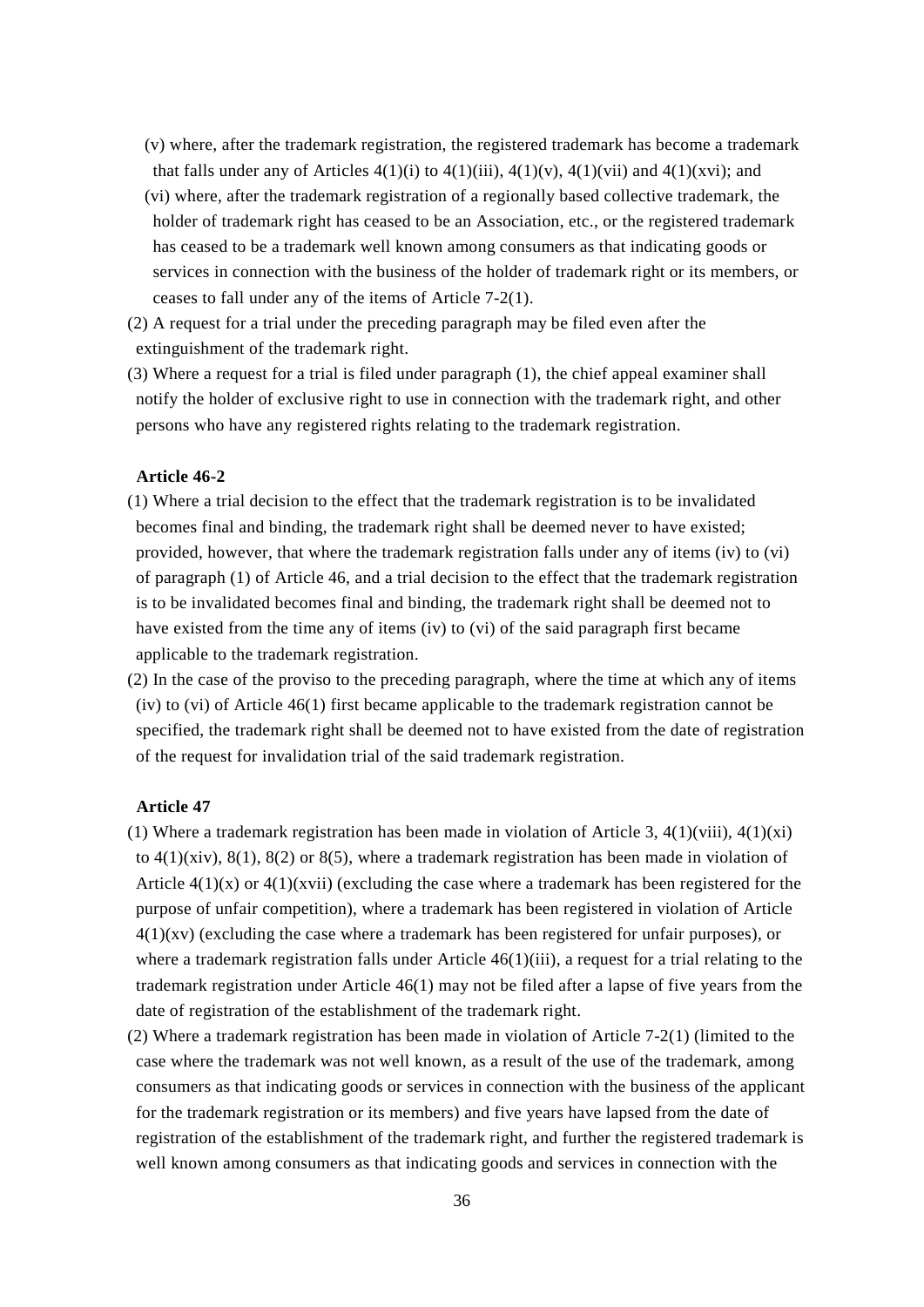business of the holder of trademark right or its members, a request for a trial pertaining to the trademark registration under Article 46(1) may not be filed.

#### **Article 48 and Article 49 Deleted**

#### **(Cancellation trial)**

#### **Article 50**

- (1) Where a registered trademark (including a trademark deemed identical from common sense perspective with the registered trademark, including a trademark consisting of characters identical with the registered trademark but in different fonts, a trademark that is written in different characters, Hiragana characters, Katakana characters, or Latin alphabetic characters, from the registered trademark but identical with the registered trademark in terms of pronunciation and concept, and a trademark consisting of figures that are considered identical in terms of appearance as those of the registered trademark; hereinafter the same shall apply in this article) has not been used in Japan in connection with any of the designated goods and designated services for three consecutive years or longer by the holder of trademark right, the exclusive right to use or non-exclusive right to use, any person may file a request for a trial for rescission of such trademark registration in connection with the relevant designated goods or designated services.
- (2) Where a request for a trial under the preceding paragraph is filed, unless the demandee proves that any of the holder of trademark right, exclusive right to use or non-exclusive right to use has used the registered trademark in Japan in connection with any of the designated goods or designated services pertaining to the request within three years prior to the registration of the request for the trial, the holder of trademark right may not prevent the rescission of the trademark registration in connection with the relevant designated goods or designated services; provided, however, that this shall not apply where the demandee shows just causes for non-use of the registered trademark in connection with the relevant designated goods or designated services.
- (3) Where the registered trademark in connection with the designated goods or designated services pertaining to the request under paragraph (1) has been used in Japan by any of the holders of trademark right, exclusive right to use or non-exclusive right to use, during the period from three months prior to the filing of the request for a trial under paragraph (1) to the date of the registration of the filing of the request, and where the demandant proves that the registered trademark has been used after the user became aware of the fact that the said request for a trial would be filed, the use of the registered trademark shall not fall under the use of the registered trademark provided in paragraph (1); provided, however, that this shall not apply to the case where the demandee shows just causes for the use of the registered trademark.

#### **Article 51**

(1) Where a holder of trademark right intentionally uses, either a trademark similar to a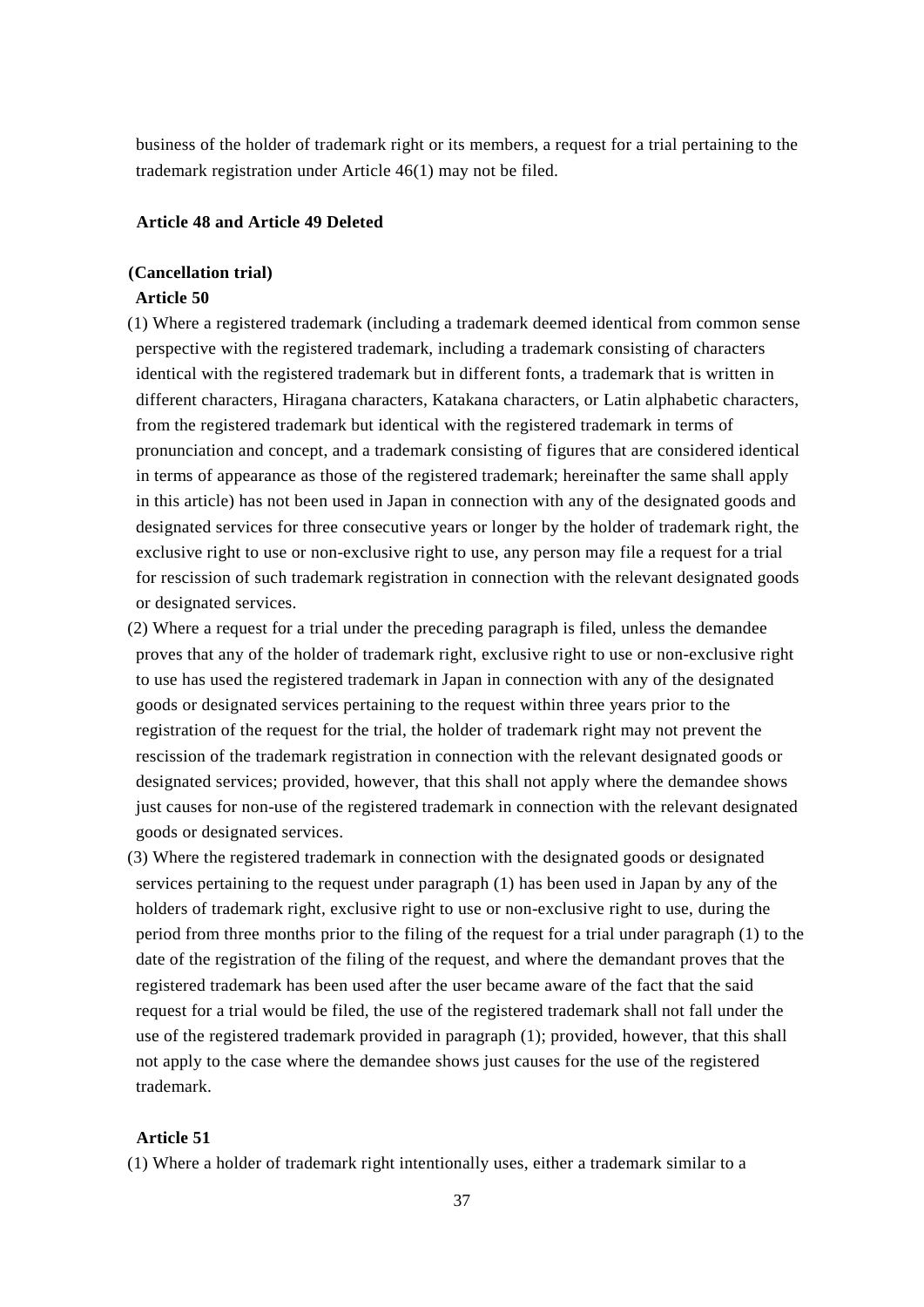registered trademark in connection with the designated goods or designated services, or a registered trademark in connection with goods or services similar to the designated goods or designated services or a trademark similar thereto, in a manner that misleads as to the quality of the goods or services or causes confusion in connection with the goods or services pertaining to a business of another person, any person may file a request for appeal/trial for rescission of the trademark registration.

(2) The previous holder of trademark right may not be granted a registration of the same trademark or of a trademark similar thereto in connection with the designated goods or designated services for which the trademark registration has been rescinded, or in connection with goods or services similar thereto, until after a lapse of five years from the date the appeal/trial decision to the effect that the trademark registration is to be rescinded under the preceding paragraph becomes final and binding.

#### **Article 52**

A request for appeal/trial under Article 51(1) may not be filed after the lapse of five years from the date on which the holder of trademark right ceased to use the trademark in the manner provided in the said paragraph.

#### **Article 52-2**

- (1) Where a trademark right to a similar registered trademark to be used in connection with identical goods or services, or a trademark right to an identical or similar registered trademark to be used in connection with similar goods or services becomes owned by a different holder of trademark right as a result of transfer of the trademark right, if the holder of trademark right of one of the registered trademarks uses, for the purpose of unfair competition, the registered trademark for its designated goods or designated services in a manner that causes confusion in connection with the goods or services pertaining to the business of the holder of trademark right, exclusive right to use or non-exclusive right to use of the other registered trademark, any person may file a request for appeal/trial for rescission of the trademark registration.
- (2) Articles 51(2) and 52 shall apply mutatis mutandis to appeal/trial under the preceding paragraph.

#### **Article 53**

(1) Where a holder of exclusive right to use or non-exclusive right to use uses a registered trademark in connection with the designated goods or designated services or in connection with goods or services similar thereto, or a trademark similar thereto, in a manner that misleads as to the quality of the goods or services or causes confusion in connection with the goods or services pertaining to the business of another person, any person may file a request for appeal/trial for rescission of the trademark registration; provided, however, that this shall not apply to the case where the holder of trademark right was not aware of the fact and using due care.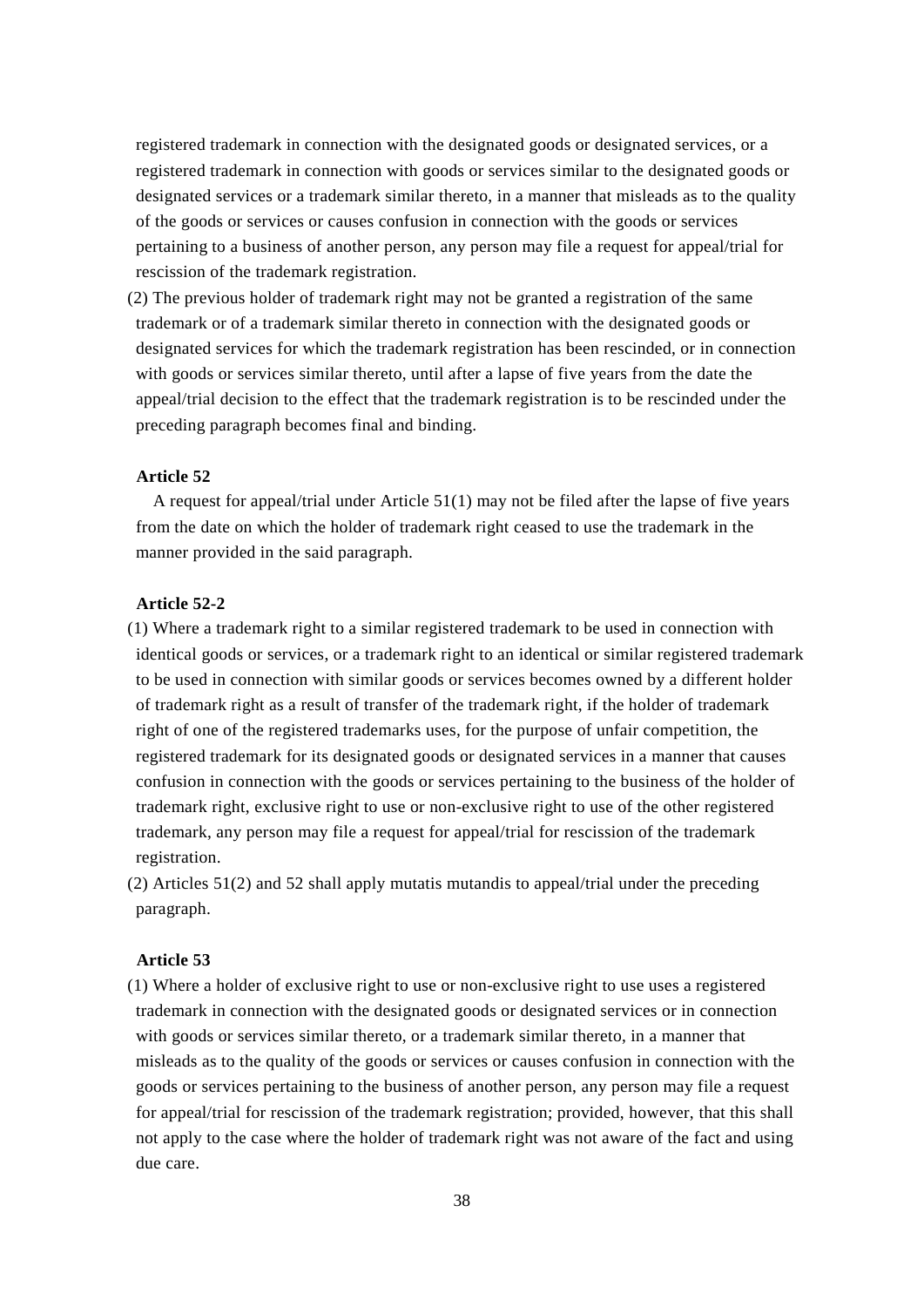- (2) The previous holder of trademark right, exclusive right to use or non-exclusive right to use who used the trademark in a manner provided in the preceding paragraph may not be granted a registration of the same trademark or of a trademark similar thereto in connection with the designated goods or designated services for which the trademark registration has been rescinded, or in connection with goods or services similar thereto, until after the lapse of five years from the date the appeal/trial decision to the effect that the trademark registration is to be rescinded under the preceding paragraph becomes final and binding.
- (3) Article 52 shall apply mutatis mutandis to appeal/trial under paragraph (1).

#### **Article 53-2**

Where a registered trademark is a trademark pertaining to a right to a trademark (limited to a right equivalent to a trademark right) held by a person in a country of the Union to the Paris Convention, a member of the World Trade Organization or a Contracting Party to the Trademark Law Treaty or a trademark similar thereto, and the designated goods or designated services thereof are goods or services pertaining to the said right or goods or services similar thereto, and further, the application for trademark registration was filed without the approval of the person who has the right pertaining to the trademark, without a just cause, by his/her agent or representative or by his/her former agent or representative within one year prior to the filing date of the trademark registration, the person who has the right pertaining to the trademark may file a request for appeal/trial for rescission of the trademark registration.

#### **Article 53-3**

A request for appeal/trial under Article 53-2 may not be filed after the lapse of five years from the date on which the establishment of the trademark right has been registered.

#### **Article 54**

- (1) Where appeal/trial decision to the effect that the trademark registration is to be rescinded becomes final and binding, the trademark right shall become extinguished thereafter.
- (2) Notwithstanding the preceding paragraph, where appeal/trial decision to the effect that the trademark registration is to be rescinded becomes final and binding by appeal/trial under Article 50(1), the trademark right shall be deemed to have become extinguished on the date of registration of the request for appeal/trial under the said paragraph.

#### **Article 55**

The provision of Article 46(3) shall apply mutatis mutandis to the case where a request for appeal/trial is filed under Article 50(1), 51(1), 52-2(1), 53(1) or 53-2.

#### **(Special provisions on appeal against examiner's decision of refusal) Article 55-2**

(1) The provisions of Articles 15-2 and 15-3 shall apply mutatis mutandis to the case where reasons for refusal that are different from those contained in the examiner's decision are found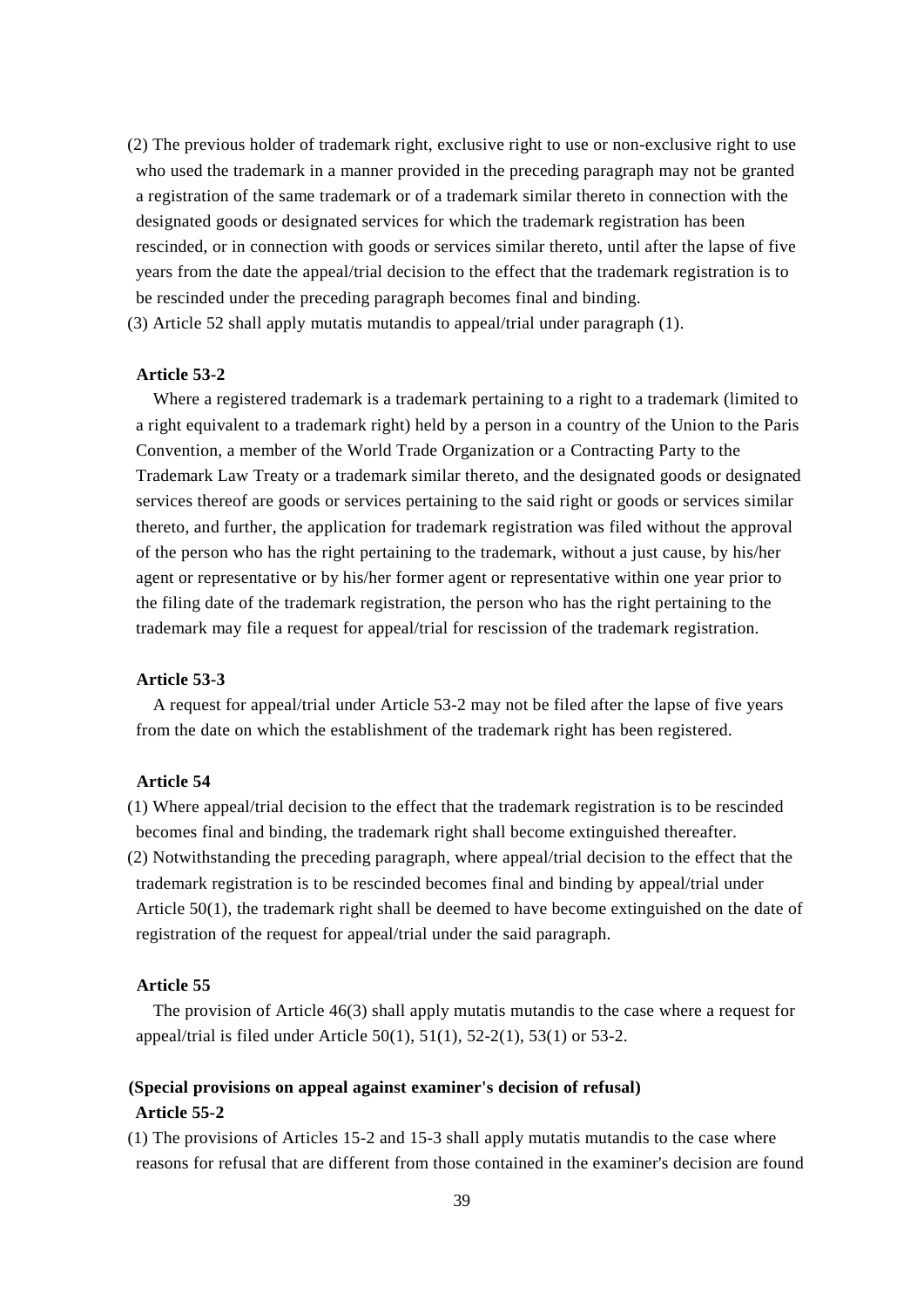in the appeal under Article 44(1).

- (2) The provision of Article 16 shall apply mutatis mutandis where a request for appeal/trial under Article 44(1) is found to have reasonable grounds; provided, however, that this provision shall not apply where appeal/trial decision to the effect that a further examination is to be carried out under Article 160(1) of the Patent Act as applied mutatis mutandis pursuant to Article 56(1) of this Act is rendered.
- (3) The provisions of Article 16-2 of this Act and Article 17-3 of the Design Act shall apply mutatis mutandis to appeal/trial under Article 44(1) of this Act. In this case, the term "three months" in Article 16-2(3) of this Act and Article 17-3(1) of the Design Act shall be deemed to be replaced with "thirty days" and the term "files a request for appeal/trial under Article 45(1)" in Article 16-2(4) shall be deemed to be replaced with "institutes an action under Article 63(1)."

#### **(Scope of final and binding appeal/trial decision)**

#### **Article 55-3**

appeal/trial decision shall become final and binding for each appeal/trial case; provided, however, that the appeal/trial decision of a request for appeal/trial under Article 46(1) of this Act filed for each designated goods or designated services shall become final and binding for each designated goods or designated services.

## **(Application mutatis mutandis of provisions of the Patent Act) Article 56**

(1) The provisions of Articles  $131(1)$ ,  $131-2(1)$  (excluding items (ii) and (iii)),  $132$  to  $133-2$ , 134(1), 134(3), 134(4), 135 to 154, 155(1), 155(2), 156(1), 156(3), 156(4), 157, 158, 160(1), 160(2), 161, 167, 168 to 170 (effect of appeal/trial decision, request for appeal/trial, appeal examiner, appeal/trial procedures in relation to litigation, and costs of appeal/trial) of the Patent Act shall apply mutatis mutandis to appeal/trial. In this case, the term "ground for the request as provided in paragraph (1) item (iii) of the preceding Article in the course of filing a request for appeal/trial other than invalidation trial, or in the event that approval is granted by the chief appeal examiner under the following paragraph" in Article131-2(1) of the Patent Act shall be deemed to be replaced with "ground for the request as provided in Article  $131(1)(iii)$ of the Patent Act as applied mutatis mutandis pursuant to Article 56(1) of this Act in the course of filing a request for appeal/trial other than appeal/trial under Article 46(1) of the Trademark Act" , the term "invalidation trial or invalidation trial of the registration of extension of duration" in Articles 132(1) and 167 of the Patent Act and the term "invalidation trial and a invalidation trial of the registration of extension of duration" in Articles 145(1) and 169(1) of the Patent Act shall be deemed to be replaced with "appeal/trial under Article 46(1), 50(1), 51(1), 52-2(1), 53(1) or 53-2 of the Trademark Act", the term "a party in the case or an intervener in the case" in Article 139(i), (ii) and (v) of the Patent Act shall be deemed to be replaced with "a party in the case, an intervener in the case, or an opponent to the registration in the case", the term "a party in the case or an intervener in the case" in Article 139(iii) of the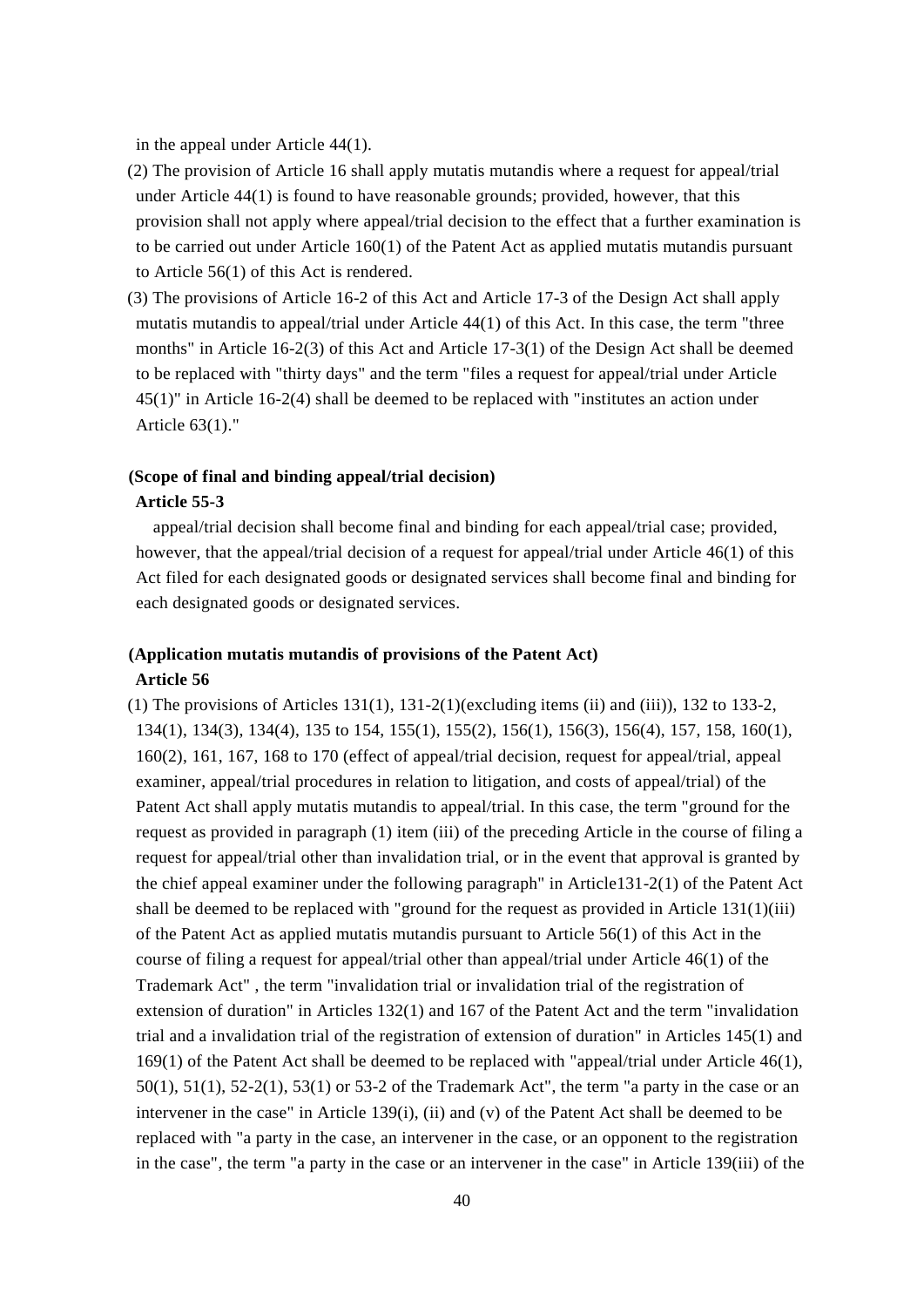Patent Act shall be deemed to be replaced with "a party in the case, an intervener in the case or an opponent to the registration in the case", the term ", in appeal/trial other than invalidation trial, notify" in Article 156(1) of the Patent Act shall be deemed to be replaced with "notify" , the term "appeal against the examiner's decision of refusal" in Article 161 of the Patent Act and " appeal against an examiner's decision of refusal and correction trial" in Article 169(3) of the Patent Act shall be deemed to be replaced with "appeal/trial under Article 44(1) or 45(1) of the Trademark Act", and the term "the decision in another appeal/trial" in Article 168(1) of the Patent Act shall be deemed to be replaced with "decision on the opposition to registration or appeal/trial decision in another appeal/trial." (2) The provisions of Article 155(3) (Withdrawal of request for appeal/trial) of the Patent Act

## **(Mutatis mutandis application of the Design Act)**

#### **Article 56-2**

The provision of Article 51 of the Design Act shall apply mutatis mutandis to appeal/trial under Article 45(1) of this Act.

shall apply mutatis mutandis to appeal/trial under Article 46(1) of this Act.

#### **CHAPTER 6 RETRIAL AND LITIGATION**

#### **(Request for retrial)**

#### **Article 57**

- (1) A party or intervener in the case may file a request for a retrial against a final and binding rescission decision or a final and binding appeal/trial decision.
- (2) The provisions of Articles 338(1), 338(2) and 339 (grounds for retrial) of the Code of Civil Procedure (Act No. 109 of 1996) shall apply mutatis mutandis to a request for appeal/trial under the preceding paragraph.

#### **Article 58**

- (1) Where the demandant of appeal/trial in conspiracy with the demandee has caused appeal/trial decision to be rendered for the purpose of harming the right or interest of a third party, the third party may file a request for a retrial against the final and binding appeal/trial decision.
- (2) A request for a retrial under the preceding paragraph shall be filed against the demandant and the demandee in the appeal/trial as joint demandees.

#### **(Limitations of effects of trademark right restored by a retrial)**

#### **Article 59**

Where a trademark right pertaining to a rescinded or invalidated trademark registration has been restored by a retrial, the trademark right shall have no effect on any of the following acts:

(i) the use of the registered trademark in good faith in connection with the designated goods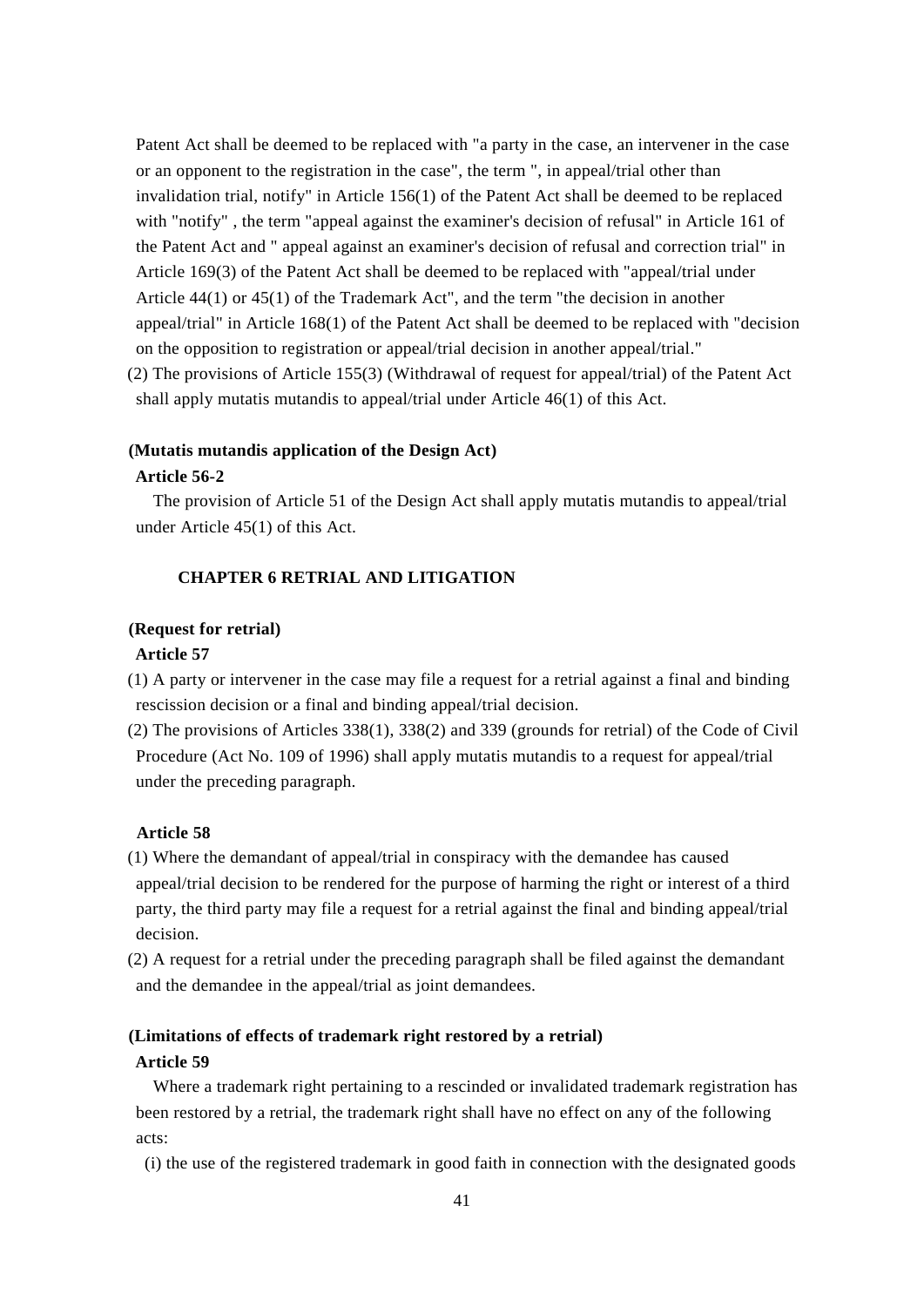or designated services after the rescission decision or appeal/trial decision became final and binding but before the registration of the request for a retrial; and

(ii) the acts listed in each of the items in Article 37 committed in good faith after the rescission decision or appeal/trial decision became final and binding but before the registration of the request for a retrial.

#### **Article 60**

- (1) Where a trademark right pertaining to a rescinded or invalidated trademark registration has been restored by a retrial or, where the establishment of a trademark right with respect to an application for trademark registration refused by appeal/trial decision has been registered through a retrial, and where a person, after the rescission decision or appeal/trial decision becomes final and binding but before the registration of a request for a retrial, uses the registered trademark or a trademark similar thereto in Japan in good faith in connection with the designated goods or designated services or in connection with goods or services similar thereto, and as a result, such trademark has become well known among consumers as that indicating goods or services pertaining to the business of the person at the time of registration of the filing of a request for a retrial, the person shall have the right to use the trademark in connection with such goods or services as far as the said person continuously uses the trademark for such goods or services. The same shall apply to those by whom such business is succeeded.
- (2) The provision of Article 32(2) shall apply mutatis mutandis to the preceding paragraph.

### **(Mutatis mutandis application of provisions concerning appeal/trial) Article 60-2**

- (1) The provisions of Articles 43-3, 43-5 to 43-9 and 43-12 to 43-15 of this Act, Article 131(1), the main clause of Article 131-2(1), 132(3), 154, 155(1) and 156(1), 156(3), 156(4) of the Patent Act as applied mutatis mutandis pursuant to Article 56(1) of this Act, and Article 155(3) of the Patent Act as applied mutatis mutandis pursuant to Articles 56(2) of this Act shall apply mutatis mutandis to a retrial against a final and binding rescission decision.
- (2) The provision of Article 55-2 shall apply mutatis mutandis to a retrial against a final and binding appeal/trial decision on appeal/trial under Article 44(1).
- (3) The provisions of Articles 55-3 and 56-2 shall apply mutatis mutandis to a retrial against a final and binding appeal/trial decision on appeal/trial under Article 45(1).
- (4) The provision of Article 55-3 shall apply mutatis mutandis to a retrial against a final and binding appeal/trial decision on appeal/trial under Article 46(1), Article 50(1), Article 51(1), Article 52-2(1), Article 53(1) or Article 53-2.

#### **(Application mutatis mutandis of provisions of the Patent Act)**

#### **Article 61**

The provisions of Article 173 (Time limit for request for retrial) and Articles 174(2) and 174(4) (Application mutatis mutandis of provisions regarding appeal/trial, etc.) of the Patent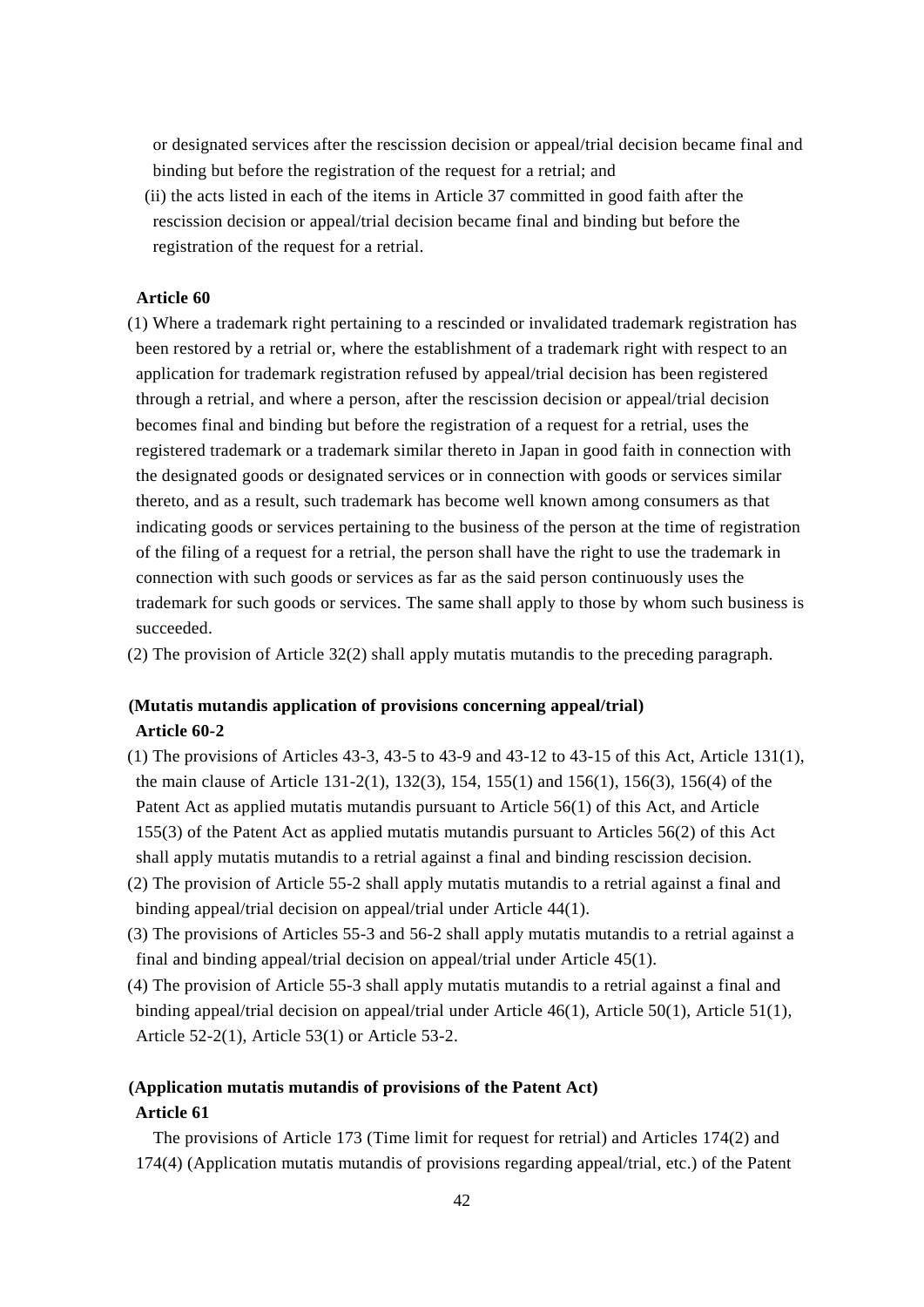Act shall apply mutatis mutandis to a request for a retrial. In this case, the term "appeal/trial decision" in paragraphs (1) and (3) to (5) of Article 173 of the Patent Act shall be deemed to be replaced with "rescission decision or appeal/trial decision", the term "Article 167 to 168" in Article 174(2) of the Patent Act shall be deemed to be replaced with "Article 167, 168", the term "invalidation trial or invalidation trial of the registration of extension of the duration" in Article 174(2) of the Patent Act shall be deemed to be replaced with " appeal/trial under Article 46(1), 50(1), 51(1), 52-2(1), 53(1) or 53-2 of the Trademark Act".

### **(Mutatis mutandis application of the Design Act) Article 62**

- (1) The provision of Article 58(2) (Mutatis mutandis application of provisions concerning appeal/trial) of the Design Act shall apply mutatis mutandis to a retrial against a final and binding appeal/trial decision on appeal/trial under Article 44(1) of this Act. In this case, the term "the main clause of Article 167-2, 168" in Article 58(2) of the Design Act shall be deemed to be replaced with "Article 168."
- (2) The provision of Article 58(3) of the Design Act shall apply mutatis mutandis to a retrial against a final and binding appeal/trial decision on appeal/trial under Article 45(1) of this Act. In this case, the term "the main clause of Article 167-2, 168" in Article 58(3) of the Design Act shall be deemed to be replaced with "Article 168."

# **(Actions against appeal/trial decisions, etc.)**

#### **Article 63**

- (1) The Tokyo High Court shall have exclusive jurisdiction over any action against a rescission decision or appeal/trial decision, an action against a ruling to dismiss an amendment under Article 16-2(1) as applied mutatis mutandis pursuant to Article 55-2(3) (including cases where it is applied mutatis mutandis pursuant to Article  $60-2(2)$ ) and an action against a ruling to dismiss a written opposition or a written request for appeal/trial or retrial.
- (2) The provisions of paragraphs (2) to (6) of Article 178 (time limit for institution of action, etc.), 179 to 182 (appropriate party as defendant, notice of institution of action, opinion of the Commissioner of the Patent Office in litigation rescinding the appeal/trial decision, rescission of the appeal/trial decision or ruling and delivery of original copy, etc. of judgment) of the Patent Act shall apply mutatis mutandis to the actions under the preceding paragraph. In this case, the term "the appeal/trial" in Article 178(2) of the Patent Act shall be deemed to be replaced with "the examination or appeal/trial of the opposition to registration", the term "invalidation trial or invalidation trial of the registration of extension of the during" in Article 179 of the Patent Act shall be deemed to be replaced with "appeal/trial under Article 46(1), 50(1), 51(1), 52-2(1), 53(1) or 53-2 of the Trademark Act."

### **(Relationship between objection and litigation)**

#### **Article 63-2**

The provision of Article 184-2 (Relationship between (administrative) objection and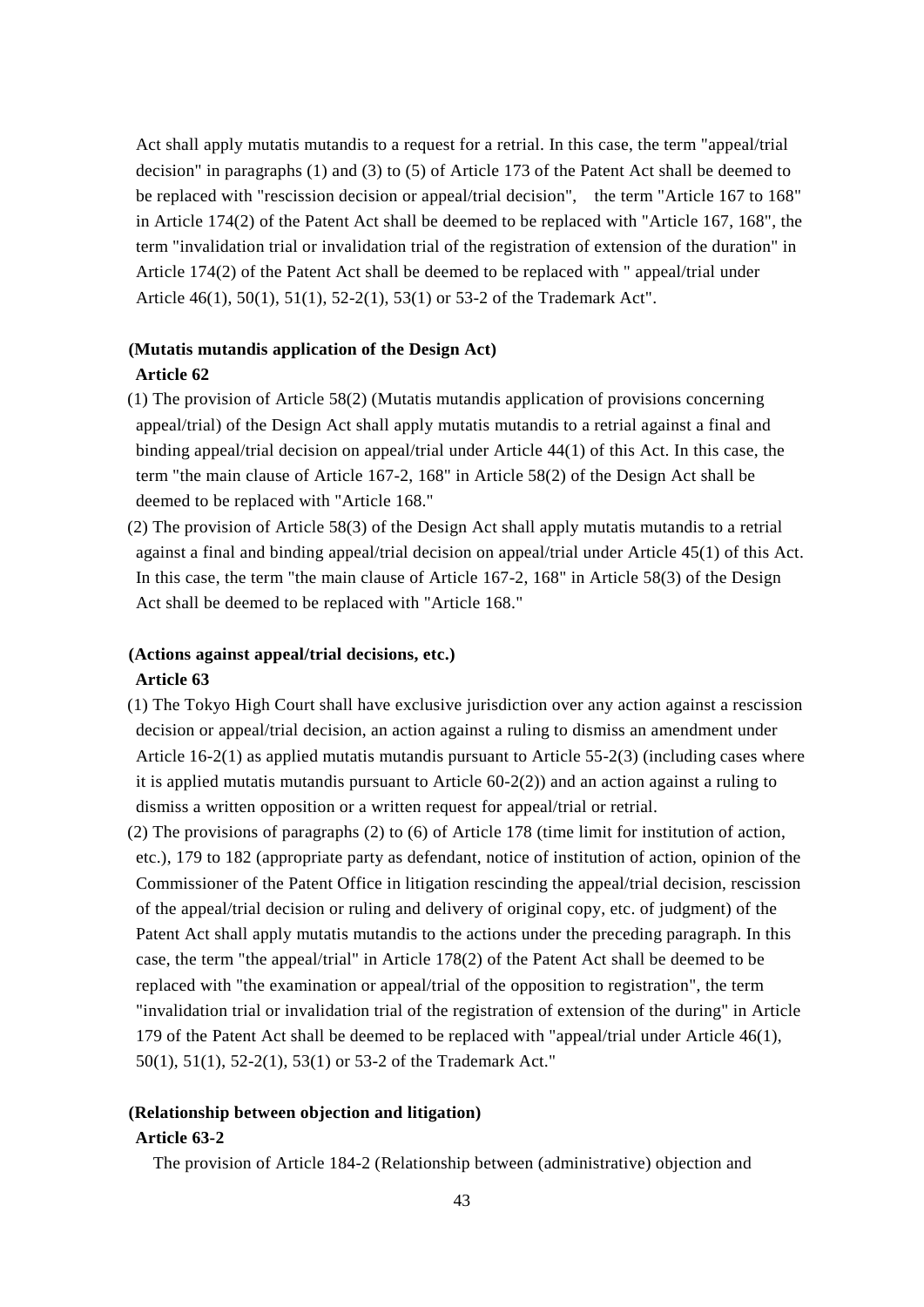litigation) of the Patent Act shall apply mutatis mutandis to an action demanding the rescission of measures (excluding measures provided in Article 77(7)) imposed by this Act or an order thereunder.

### **CHAPTER 7 DEFENSIVE MARK**

#### **(Requirements for defensive mark registration)**

#### **Article 64**

- (1) Where a registered trademark pertaining to goods is well known among consumers as that indicating the designated goods in connection with the business of a holder of trademark right, the holder of trademark right may, where the use by another person of the registered trademark in connection with goods other than the designated goods pertaining to the registered trademark or goods similar thereto or in connection with services other than those similar to the designated goods is likely to cause confusion between the said other person's goods or services and the designated goods pertaining to his/her own business, obtain a defensive mark registration for the mark identical with the registered trademark in connection with the goods or services for which the likelihood of confusion exists.
- (2) Where a registered trademark pertaining to services is well known among consumers as that indicating the designated services in connection with the business of a holder of trademark right, the holder of trademark right may, where the use by another person of the registered trademark in connection with services other than the designated services pertaining to the registered trademark or services similar thereto or in connection with goods other than those similar to the designated services is likely to cause confusion between the said other person's services or goods and the designated services pertaining to his/her own business, obtain a defensive mark registration for the mark identical with the registered trademark in connection with the services or goods for which the likelihood of confusion exists.
- (3) For the purpose of the application of the preceding two paragraphs in relation to defensive mark registrations pertaining to a trademark right pertaining to a regionally based collective trademark, the term "his/her own" in the said paragraphs shall be deemed to be replaced with "its own or its members' ."

#### **(Conversion of application)**

- (1) An applicant for trademark registration may convert an application for trademark registration into an application for defensive mark registration.
- (2) The conversion of an application under the preceding paragraph may not be made after the examiner's decision or the appeal/trial decision on the application for trademark registration becomes final and binding.
- (3) The provisions of Articles 10(2), 10(3) and 11(5) shall apply mutatis mutandis to the conversion of an application under paragraph (1).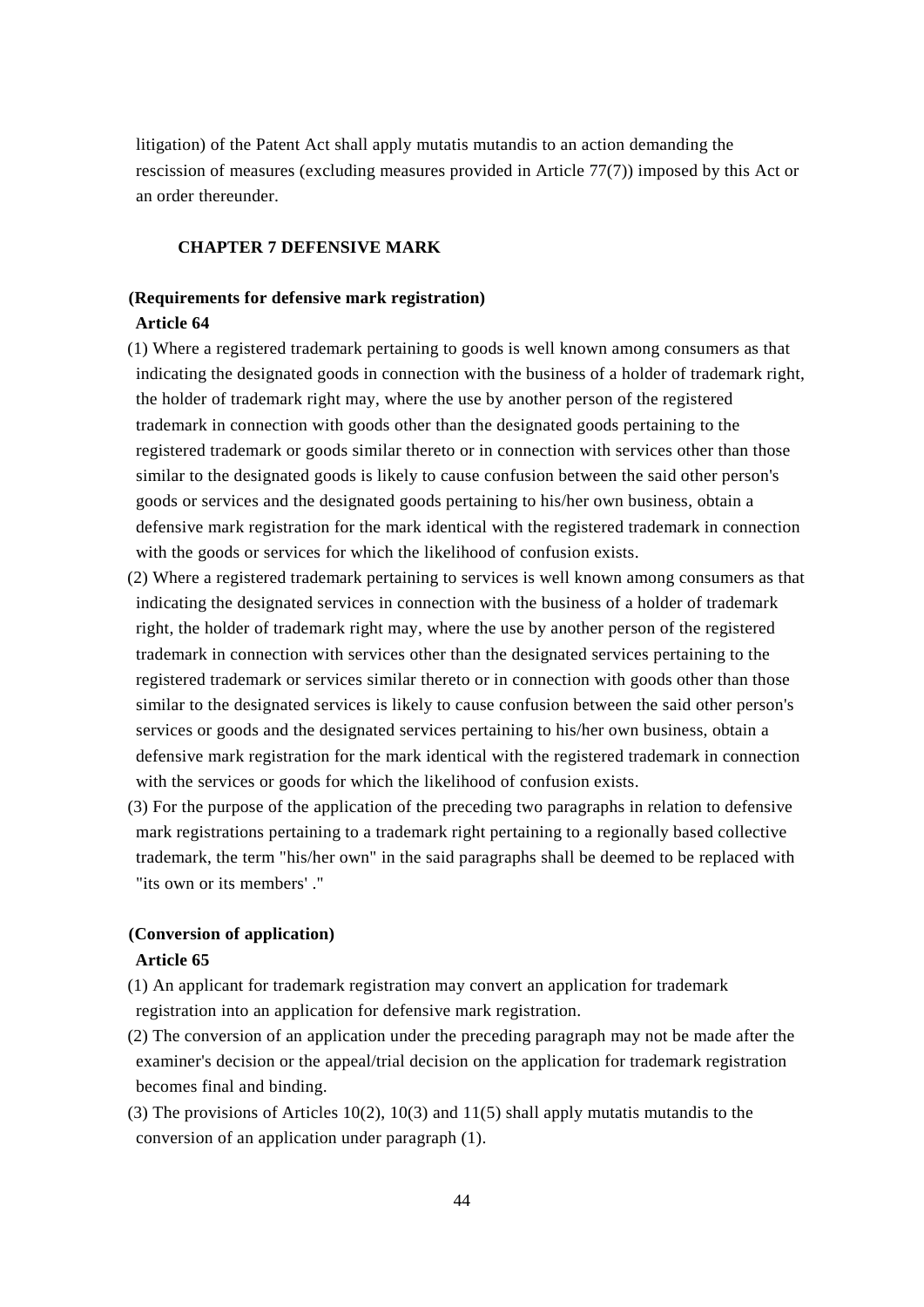### **(Duration of right based on defensive mark registration) Article 65-2**

- 
- (1) The duration of a right based on defensive mark registration shall expire after ten years from the date of registration of the establishment of such right.
- (2) The duration of a right based on defensive mark registration may be renewed by filing an application for registration of renewal; provided, however, that this shall not apply to the case where the registered defensive mark becomes unregistrable as a defensive mark pursuant to Article 64.

## **(Registration of renewal of duration of right based on defensive mark registration) Article 65-3**

- (1) A person filing an application for registration of renewal of the duration of a right based on defensive mark registration shall submit to the Commissioner of the Patent Office an application stating the following matters:
	- (i) the name and the domicile or residence of the applicant;
	- (ii) the registration number of the defensive mark registration; and
	- (iii) in addition to those listed in the preceding two items, matters provided by Ordinance of the Ministry of Economy, Trade and Industry.
- (2) An application for registration of renewal shall be filed during the period from six months prior to the expiration of the duration of the right based on defensive mark registration to the date of expiration thereof.
- (3) Where a person filing an application for registration of renewal of the duration of a right based on defensive mark registration has justifiable reasons for having been unable to file the application for registration of renewal within the time limit for such application pursuant to the preceding paragraph, the person may file such application within two months from the date on which the reasons ceased to exist but not later than six months after the expiration of the said time limit.
- (4) Where an application for registration of renewal of the duration of a right based on defensive mark registration is filed, the duration shall be deemed to have been renewed upon expiration of the duration (where an application is filed under the preceding paragraph, upon filing of the application); provided, however, that this shall not apply to the case where the examiner's decision or appeal/trial decision to the effect that the application is to be refused becomes final and binding or the renewal of the duration of a right based on defensive mark registration is registered.

#### **Article 65-4**

- (1) Where an application for registration of renewal of the duration of a right based on defensive mark registration falls under any of the following items, the examiner shall render a decision to the effect that the application is to be refused:
	- (i) the registered defensive mark pertaining to application is filed becomes unregistrable as a defensive mark pursuant to Article 64; and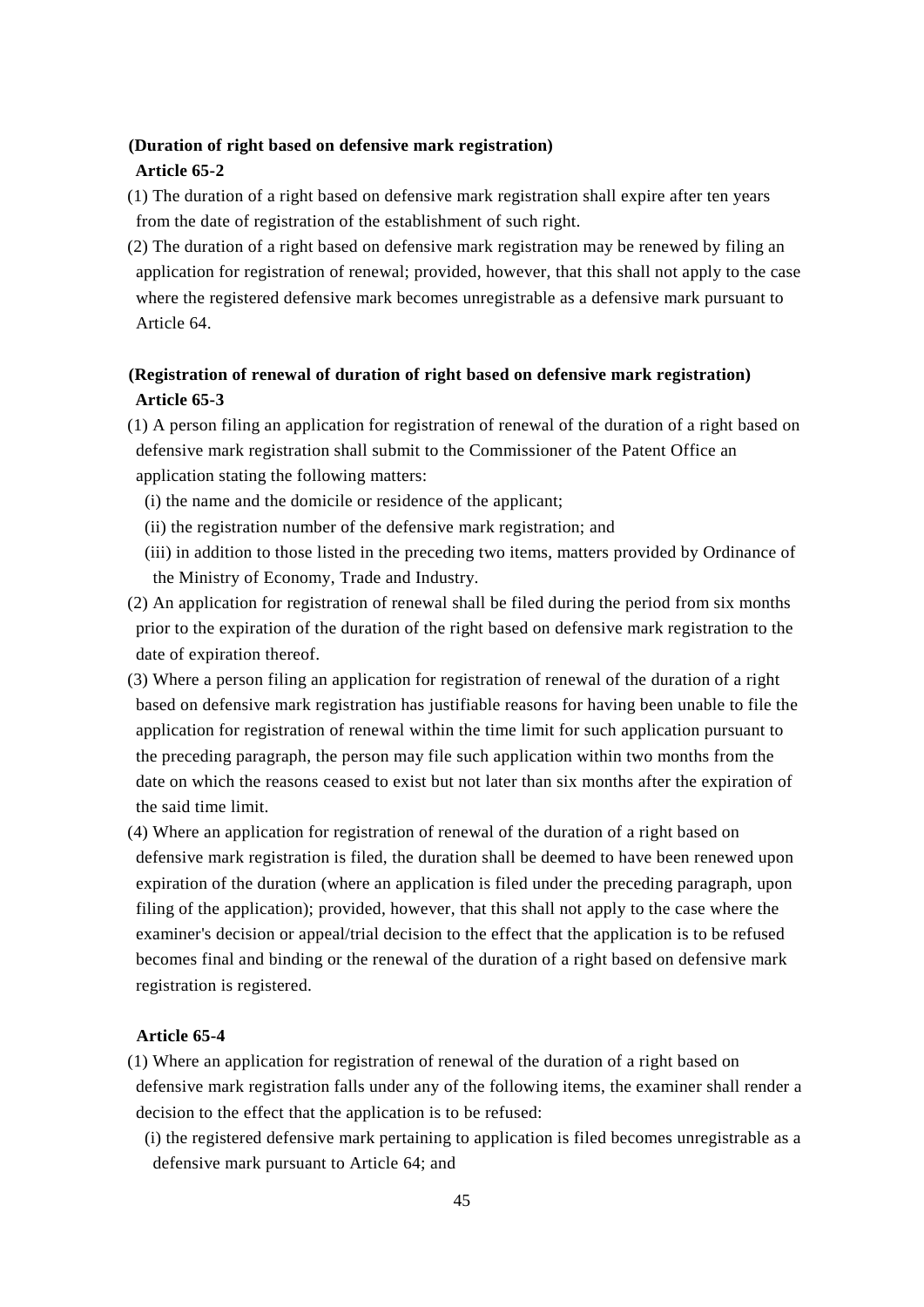(ii) the applicant is not a person who has the right based on the defensive mark registration. (2) Where no reasons for refusal are found in connection with an application for registration of renewal of the duration of a right based on defensive mark registration, the examiner shall render a decision to the effect that the renewal is to be registered.

#### **Article 65-5**

The provisions of Articles 14 and 15-2 of this Act and Articles 48 (Exclusion of examiners) and 52 (Formal requirements for examination) of the Patent Act shall apply mutatis mutandis to an examination of an application for registration of renewal of the duration of a right based on defensive mark registration.

## **(Registration of renewal of duration of right based on defensive mark registration) Article 65-6**

- (1) Where a registration fee under Article 65-7(2) is paid, the renewal of the duration of the right based on defensive mark registration shall be registered.
- (2) Upon registration under the preceding paragraph, the following matters shall be published in the trademark bulletin:
	- (i) the name and the domicile or residence of the person who has the right based on defensive mark registration;
	- (ii) the registration number and the date of registration of renewal; and
	- (iii) other necessary matters in addition to those listed in the preceding two items.

#### **(Registration fees)**

#### **Article 65-7**

- (1) A person obtaining a registration of establishment of a right based on defensive mark registration shall pay as a registration fee for each defensive mark registration the amount of 37,600 yen multiplied by the number of classes.
- (2) A person obtaining a registration of renewal of the duration of a right based on defensive mark registration shall pay as a registration fee for each defensive mark registration the amount of 41,800 yen multiplied by the number of classes.
- (3) The provisions of paragraphs (3) to (5) of Article 40 shall apply mutatis mutandis to the preceding two paragraphs.

## **(Time limit for payment of registration fee) Article 65-8**

- (1) A registration fee under Article 65-7(1) shall be paid within 30 days from the service of a transcript of the examiner's decision or the appeal/trial decision to the effect that a defensive mark is to be registered.
- (2) A registration fee under Article 65-7(2) shall be paid within 30 days from the service of a transcript of the examiner's decision or the appeal/trial decision to the effect that the renewal of the duration of the right based on defensive mark registration is to be registered (where the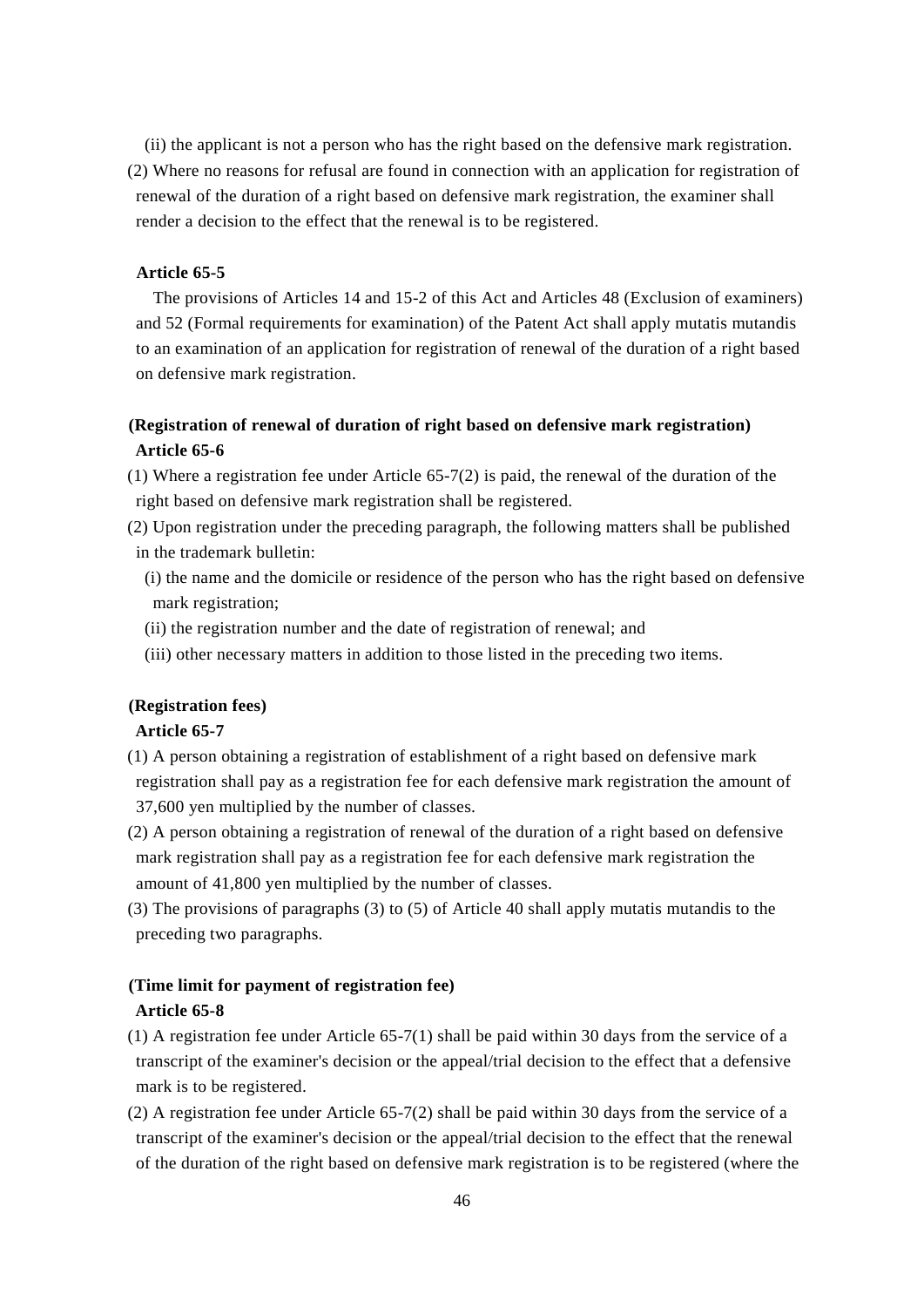service is made prior to the expiration of the duration of the right based on defensive mark registration, the date of expiration of the duration).

(3) The Commissioner of the Patent Office may extend the period of time provided in the preceding two paragraphs by a maximum of 30 days upon the request of a person who is required to pay the registration fee.

### **(Payment of registration fees by interested persons)**

#### **Article 65-9**

- (1) Any interested person may make the payment of the registration fee under Article 65-7(1) or 65-7(2) even against the intention of the person by whom the said fee is to be paid.
- (2) The interested person who makes the payment of the registration fee under the preceding paragraph may request the person by whom the said payment was to be paid to reimburse the expense thereof to the extent that the said person receives actual benefits therefrom.

### **(Refund of registration fee paid in excess or in error) Article 65-10**

- (1) A registration fee under Article 65-7(1) or 65-7(2) paid in excess or in error shall be refunded upon the request of the person that paid them.
- (2) No refund of a registration fee may be requested under the preceding paragraph after the lapse of one year from the date of payment.

## **(Incidental nature of right based on defensive mark registration)**

## **Article 66**

- (1) The right based on defensive mark registration shall become extinguished when the trademark right relating thereto is divided.
- (2) When a trademark right is transferred, the right based on defensive mark registration shall be transferred with the trademark right relating thereto.
- (3) When a trademark right becomes extinguished, the right based on defensive mark registration relating thereto shall become extinguished.
- (4) Where a trademark right is deemed to have become extinguished under Article 20(4), the effects of the right based on defensive mark registration pertaining to the trademark right restored under Article 21(2) may not extend to the acts provided in each of the items of Article 67 committed during the period after the expiration of the time limit for the filing of an application for registration of renewal provided in Article 20(3) but before the registration of renewal of the duration of the trademark right by an application under Article 21(1).

#### **(Acts deemed to constitute infringement)**

#### **Article 67**

The following acts shall be deemed to constitute infringement of a trademark right or an exclusive right to use:

(i) the use of the registered defensive mark in connection with the designated goods or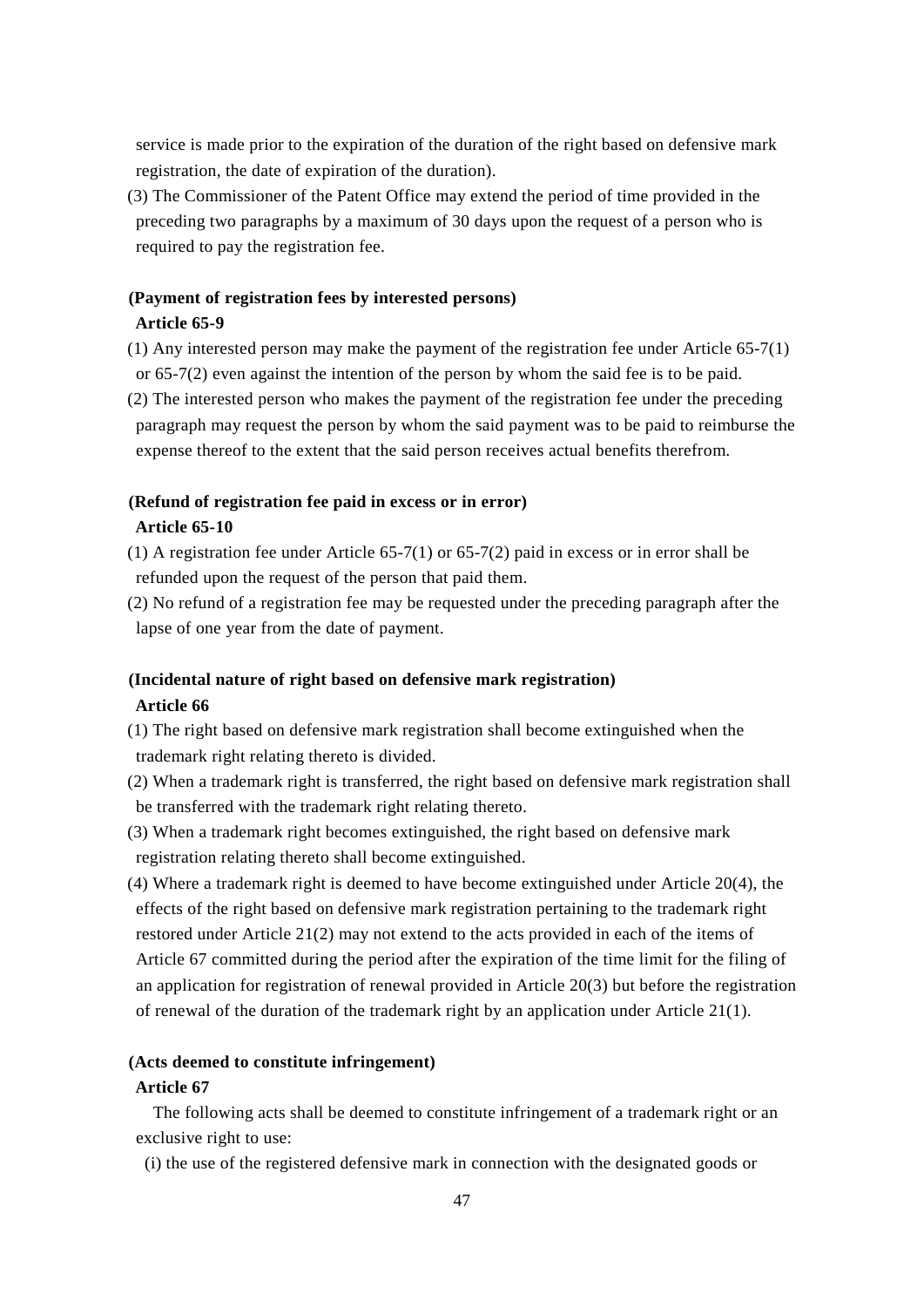designated services;

- (ii) the possession for the purpose of assignment, delivery or export of the designated goods affixed with the registered defensive mark on the goods or their packages;
- (iii) the possession or importation of articles affixed with a registered defensive mark, that are used in the course of the provision of designated services by a person who receives the said services, for the purpose of the provision of the said services through use of the said articles;
- (iv) the assignment, delivery, or possession or importation for the purpose of assignment or delivery of articles affixed with a registered defensive mark, that are used in the course of the provision of designated services by a person who receives the said services, for the purpose of causing the provision of the said services through use of the said articles;
- (v) the possession of articles indicating a registered defensive mark, for the purpose of using the registered defensive mark in connection with the designated goods or designated services;
- (vi) the assignment, delivery, or possession for the purpose of assignment or delivery, of articles indicating a registered defensive mark, for the purpose of causing the registered defensive mark to be used in connection with the designated goods or designated services; and
- (vii) the manufacture or importation of articles indicating a registered defensive mark, for the purpose of using the registered defensive mark or causing the registered defensive mark to be used in connection with the designated goods or designated services.

## **(Mutatis mutandis application of provisions concerning trademarks) Article 68**

- (1) The provisions of Articles 5, 5-2, 6(1), 6(2), 9-2 to 10, 12-2, 13(1), and 13-2 shall apply mutatis mutandis to an application for defensive mark registration. In this case, the term "(iii) the designated goods or designated services and the class of the goods or services provided by Cabinet Order as provided for in Article 6(2)" in Article 5(1) shall be deemed to be replaced with "(iii) the designated goods or designated services and the class of the goods or services provided by Cabinet Order as provided for in Article 6(2), (iv) the registration number of the trademark registration pertaining to the application for defensive mark registration," the term "(iv) the designated goods or designated services are not stated" in Article 5-2(1) shall be deemed to be replaced with "(iv) the designated goods or designated services are not stated, (v) the registration number of the trademark registration pertaining to the application for defensive mark registration is not stated" and the term "Article 37" in Article 13-2(5) shall be deemed to be replaced with "Article 67 (except the part pertaining to item (i))."
- (2) The provisions of Articles 14 to 15-2 and 16 to 17-2 shall apply mutatis mutandis to the examination of an application for defensive mark registration. In this case, the term "Articles  $3, 4(1), 7-2(1), 8(2), 8(5), 51(2)$  (including cases where it is applied mutatis mutandis pursuant to Article 52-2(2)), 53(2)" in Article 15(i) shall be deemed to be replaced with "Article 64."
- (3) The provisions of Article 18, 26 to 28-2, 32 to 33-3, 35, 38-2 and 69 of this Act and Article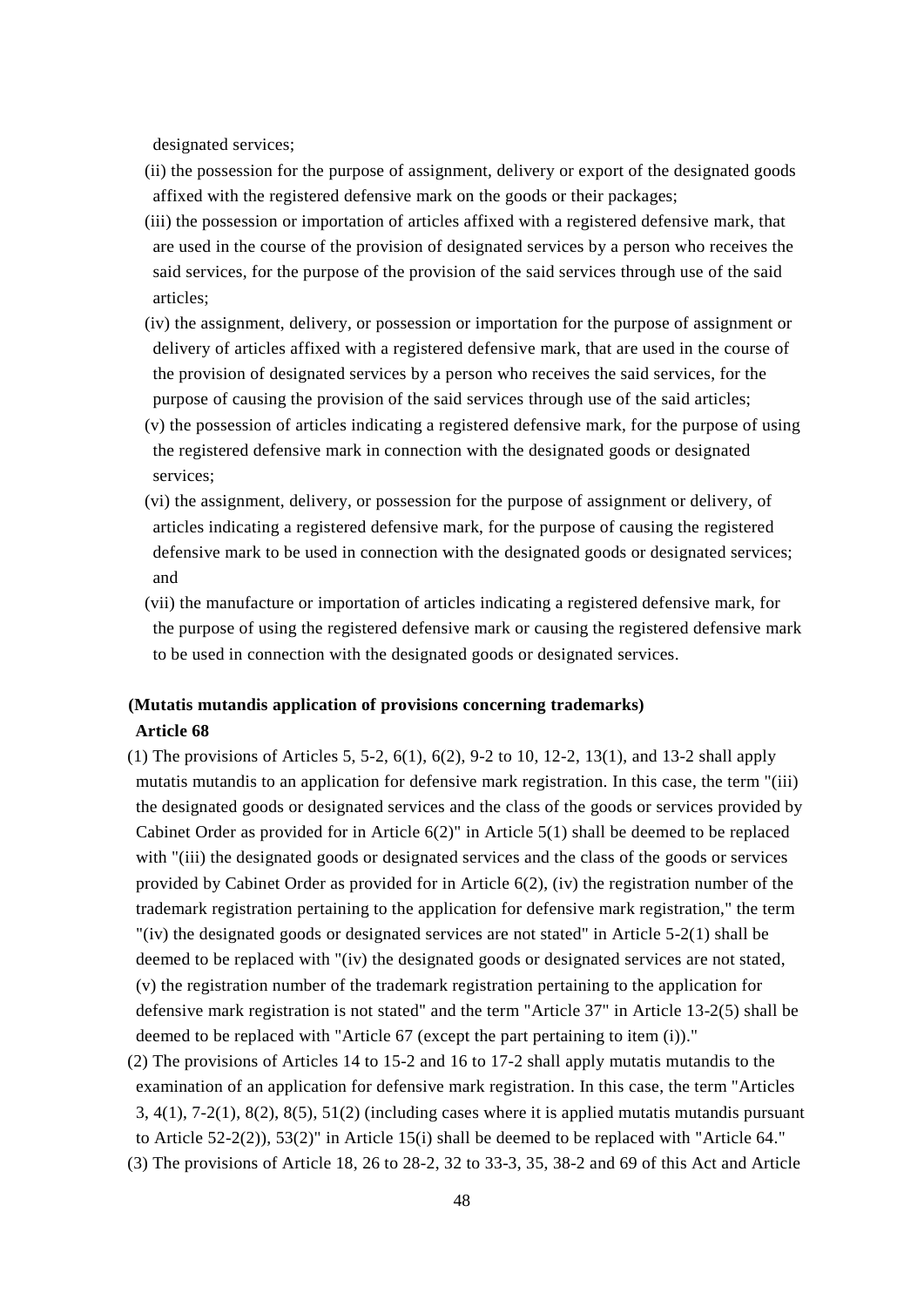104-3(1), (2) of the Patent Act as applied mutatis mutandis pursuant to Article 39 of this Act shall apply to a right based on defensive mark registration. In this case, the term "the registration fee under Article 40(1) or the registration fee due and payable within thirty days from the date of service of a transcript of the examiner's decision or appeal/trial decision to the effect that the trademark is to be registered pursuant to Article 41-2(1)" in Article 18(2) shall be deemed to be replaced with "the registration fee under Article 65-7(1)."

- (4) The provisions of Articles 43-2 to 45, 46 (except paragraph  $(1)(vi)$ ), 46-2, 53-2, 53-3, 54(1) and 55-2 to 56-2 shall apply mutatis mutandis to an opposition to registration and appeal/trial pertaining to defensive mark registration. In this case, the term "Articles 3, 4(1), 7-2(1), 8(1), 8(2), 8(5), 51(2) (including cases where it is applied mutatis mutandis pursuant to Article  $52-2(2)$ ,  $53(2)$ " in Articles  $43-2(i)$  and  $46(1)(i)$  shall be deemed to be replaced with "Article" 64" and the term "where ... the registered trademark has become a trademark that falls under any of Articles  $4(1)(i)$  to  $4(1)(iii)$ ,  $4(1)(v)$ ,  $4(1)(vii)$  and  $4(1)(xvi)$ " in Article  $46(1)(v)$  shall be deemed to be replaced with "where ... the trademark registration becomes in violation of Article 64."
- (5) The provisions of Articles 57 to 63-2 shall apply to a retrial and litigation pertaining to defensive mark registration. In this case, the term "each of the items in Article 37" in Article 59(ii) shall be deemed to be replaced with "items (ii) to (vii) of Article 67," the term "a trademark right pertaining to ... trademark registration" in Article 60 shall be deemed to be replaced with "a right based on defensive mark registration in connection with ... defensive mark registration," the term "an application for trademark registration" in the same article shall be deemed to be replaced with "an application for the registration of a defensive mark or an application for the registration of a defensive mark or an application for registration of renewal of the duration of a right based on defensive mark registration," the term "the establishment of a trademark right ... has been registered" in the same article shall be deemed to be replaced with "the establishment of a right based on defensive mark registration or the renewal of the duration of a right based on defensive mark registration ... has been registered" and the term "the registered trademark or a trademark similar thereto ... in connection with the designated goods or designated services or in connection with goods or services similar thereto" in the same article shall be deemed to be replaced with "a trademark identical with the registered defensive mark."

## **CHAPTER 7-2 SPECIAL PROVISIONS UNDER THE PROTOCOL RELATING TO THE MADRID AGREEMENT**

**Section 1 Application for international registration**

## **(Application for international registration)**

## **Article 68-2**

(1) A Japanese national or a foreign national domiciled or resident (or, in the case of a juridical person, with a place of business) in Japan who desires to obtain an international registration (hereinafter referred to as an "application for international registration") provided in Article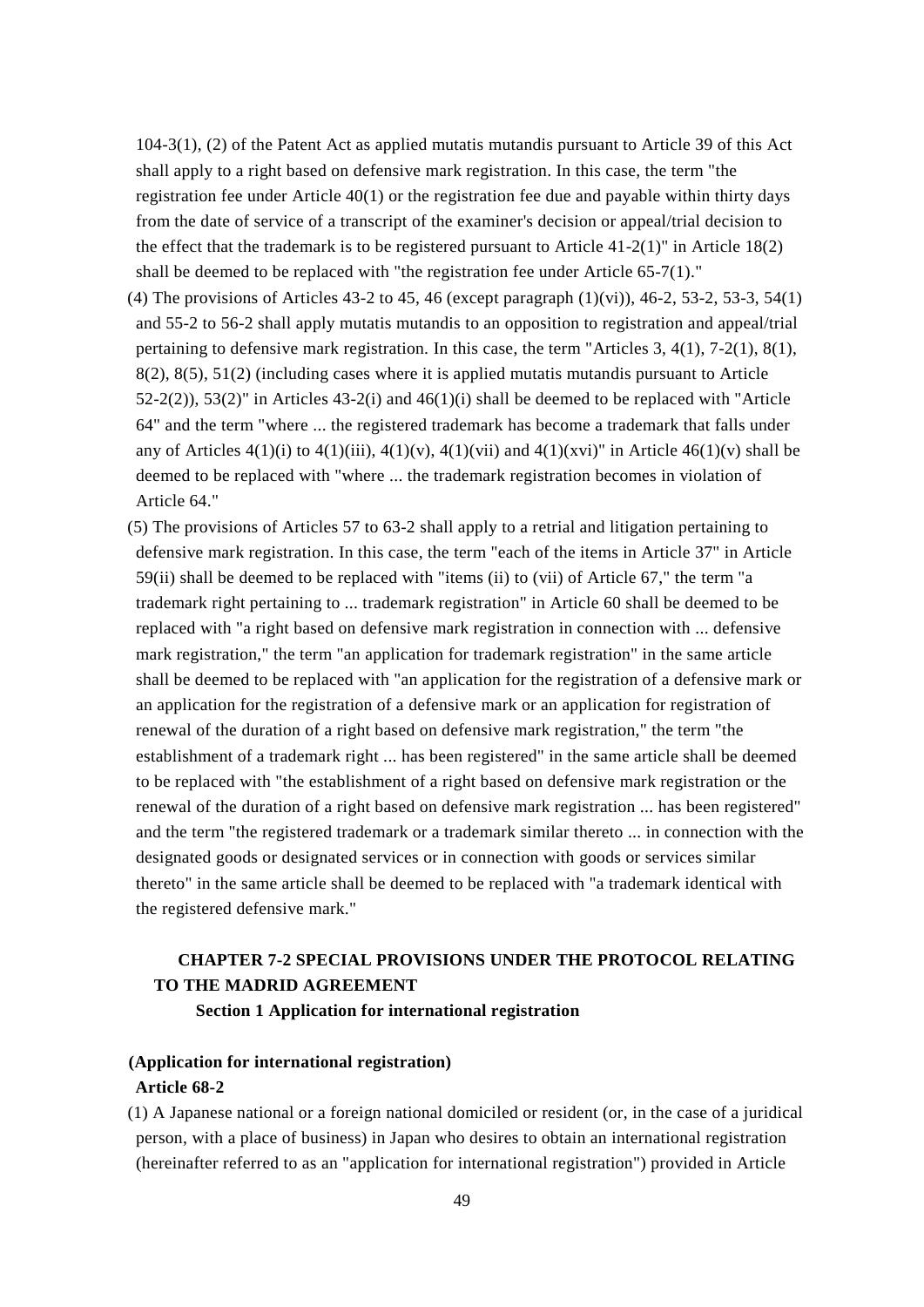2(1) of the Protocol Relating to the Madrid Agreement Concerning the International Registration of Marks adopted at Madrid on June 27, 1989 (hereinafter referred to as the "Protocol") shall file with the Commissioner of the Patent Office an application (hereinafter referred to as an "application for international registration") pursuant to Article 2(2) of the Protocol based on any of the following items; in this case, where requirements provided by Ordinance of the Ministry of Economy, Trade and Industry are applicable, two or more persons may jointly file the application for international registration:

- (i) the application for trademark registration or application for defensive mark registration of the applicant that is pending before the Patent Office (hereinafter referred to as the "application for trademark registration, etc."); or
- (ii) the trademark registration or defensive mark registration of the applicant (hereinafter referred to as the "trademark registration, etc.").
- (2) Any person who desires to file an application for international registration shall submit the prescribed application and required documents in foreign language pursuant to Ordinance of the Ministry of Economy, Trade and Industry.
- (3) The application shall state the following matters:
	- (i) the name(s) of the Contracting Party to the Protocol in which the protection of the trademark pertaining to the application for international registration is sought; and
	- (ii) the goods or services in connection with which the protection of the trademark pertaining to the application for international registration is sought and the class of the goods and services provided by Cabinet Order in Article 6(2).
- (4) Any person who desires to apply Article 3(3) of the Protocol in connection with a trademark or a mark pertaining to the application for international registration shall state in the application a statement indicating thereof and the color or the combination of colors claimed and append to the application copies of the trademark or mark pertaining to the application for trademark registration, etc., in color, or of the registered trademark or registered defensive mark in color.

#### **Article 68-3**

- (1) The Commissioner of the Patent Office shall send the application for international registration and the required documents to the International Bureau provided in Article 2(1) of the Protocol (hereinafter referred to as the "International Bureau").
- (2) In the case of the preceding paragraph, where the matters stated in the application correspond to the matters stated in the basic application for trademark registration, etc. or in the basic trademark registration, etc., the Commissioner of the Patent Office shall state in the application the fact thereof and the date of receipt of the application for international registration.
- (3) In the case of paragraph (1), the Commissioner of the Patent Office shall send to the applicant of the application for international registration a copy of the application for international registration sent to the International Bureau.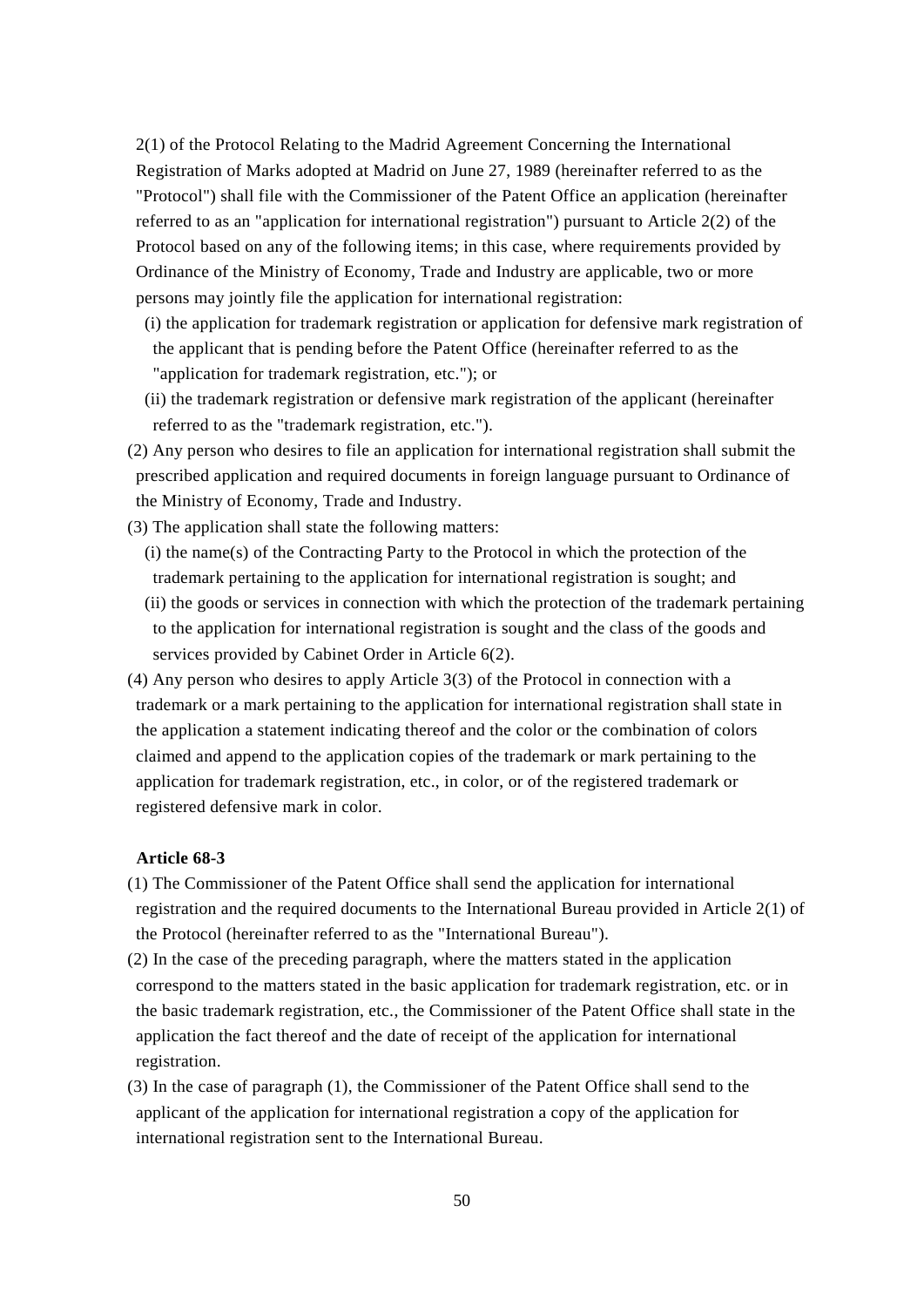#### **(Subsequent designation)**

#### **Article 68-4**

The registered holder of international registration may present to the Commissioner of the Patent Office, pursuant to Ordinance of the Ministry of Economy, Trade and Industry, a request for territorial extension provided in Article 3ter of the Protocol (hereinafter referred to as "territorial extension") subsequent to the international registration (hereinafter referred to as the "subsequent designation.")

## **(Application for renewal of the duration of international registration) Article 68-5**

The registered holder of international registration may file with the Commissioner of the Patent Office, pursuant to Ordinance of the Ministry of Economy, Trade and Industry, an application for renewal of the duration of international registration provided in Article 7(1) of the Protocol (hereinafter referred to as "renewal of the duration of international registration").

## **(Request for recording of change in the ownership of international registration) Article 68-6**

- (1) The registered holder or transferee of international registration may, pursuant to Ordinance of the Ministry of Economy, Trade and Industry, present to the Commissioner of the Patent Office a request for the recording of a change in the ownership of an international registration, as provided in Article 9 of the Protocol (hereinafter referred to as "change in the ownership of international registration").
- (2) The request provided in the preceding paragraph may be made for each of the goods or services listed in the international registration or for each of the Contracting Parties in which the international registration has effect.

## **(Mutatis mutandis application of provisions concerning application for trademark registration)**

**Article 68-7** 

**Article 17(3) (limited to the part pertaining to item (iii)) and Article 18(1) of the Patent Act as applied mutatis mutandis pursuant to Article 77(2) of this Act, shall apply mutatis mutandis to the application for international registration, subsequent designation, an application for the renewal of the duration of international registration and a request for the recording of a change in the ownership of international registration.**

## **(Delegation to Ordinance of the Ministry of Economy, Trade and Industry)**

#### **Article 68-8**

In addition to the provisions of Articles 68-2 to 68-7, details of matters relating to the application for international registration, subsequent designation, an application for renewal of the duration of international registration and a request for the recording of a change in the ownership of international registration required for the implementation of the Protocol and the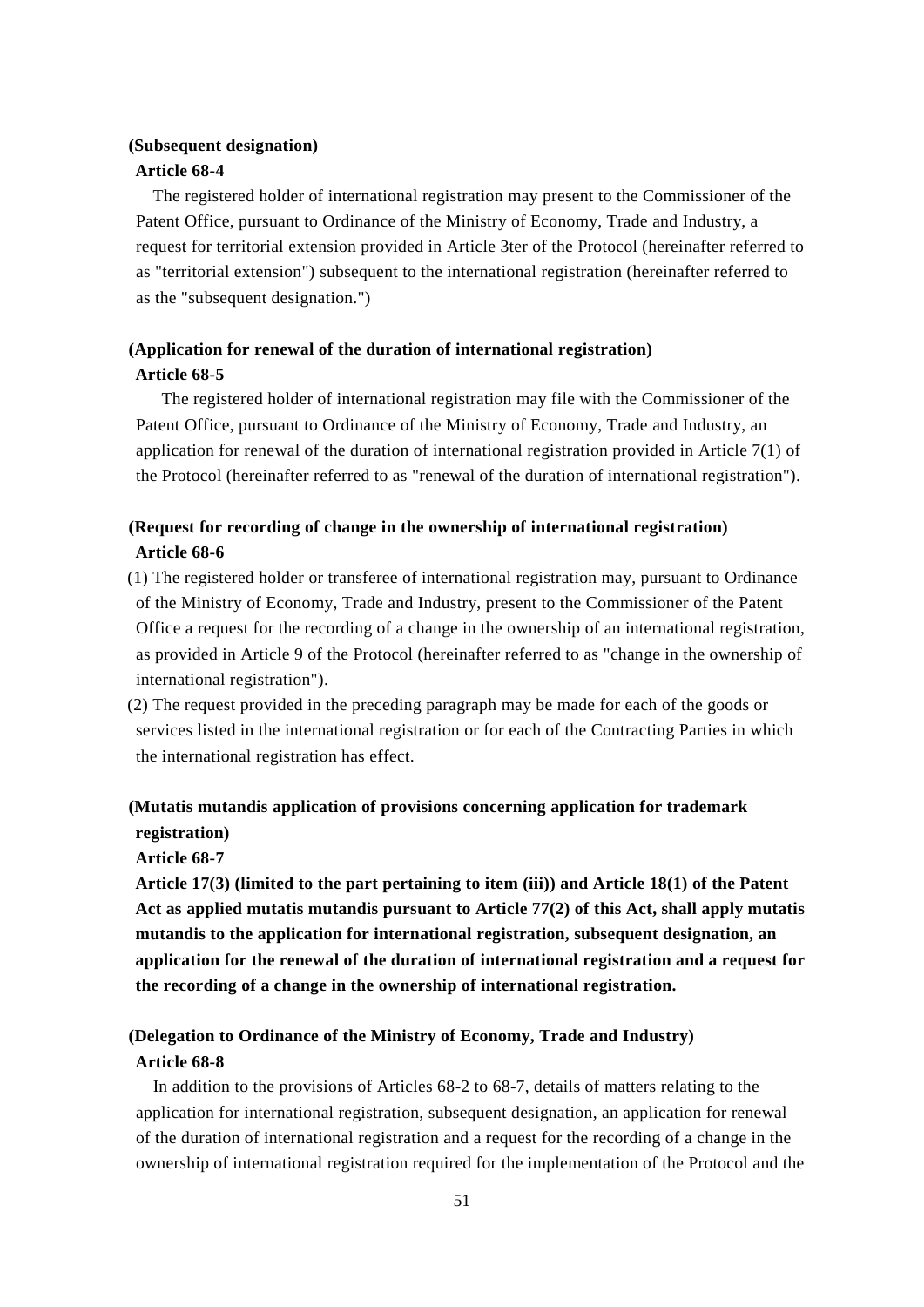regulations thereunder shall be provided by Ordinance of the Ministry of Economy, Trade and Industry.

## **Section 2 Special Provisions pertaining to International Application for Trademark Registration**

## **(Application for trademark registration based on request for territorial extension) Article 68-9**

- (1) Any request for territorial extension to designate Japan shall be deemed to be an application for trademark registration filed on the date of international registration provided in Article 3(4) of the Protocol (hereinafter referred to as the "date of international registration"); provided, however, that in the case of subsequent designation, such request shall be deemed to be an application for trademark registration filed on the date on which the subsequent designation pertaining to the international registration pursuant to Article 3ter(2) of the Protocol(hereinafter referred to as the "date of subsequent designation") is recorded in the International Register of the International Bureau provided in Article 2(1) (hereinafter referred to as the "International Register").
- (2) Matters stated in the left column of the following table contained in the International Register pertaining to the international registration designating Japan shall be deemed to be the matters stated in the right column of the said table contained in the application submitted pursuant to Article 5(1).

| The name and the domicile or residence of the                                                               | The name and the domicile or residence of the                                                                                                          |  |
|-------------------------------------------------------------------------------------------------------------|--------------------------------------------------------------------------------------------------------------------------------------------------------|--|
| registered holder of international registration                                                             | applicant for trademark registration                                                                                                                   |  |
| The trademark subject to international<br>registration                                                      | The trademark for which registration is sought                                                                                                         |  |
| The goods or services listed in the<br>international registration and the class of the<br>goods or services | The designated goods or designated services<br>and the class of the goods or services provided<br>by Cabinet Order as provided for in Article<br>6(2); |  |

## **(Special provisions concerning time of filing of international application for trademark registration)**

#### **Article 68-10**

(1) Where a registered trademark (hereinafter in this article referred to as a "registered trademark based on international registration") pertaining to the request for territorial extension which is deemed to have been an application for trademark registration pursuant to Article 68-9(1) (hereinafter in this chapter referred to as an "international application for trademark registration") is identical with the registered trademark prior to the trademark registration (except registered trademarks based on international registration, hereinafter referred to in this article as a "registered trademark based on national registration") and the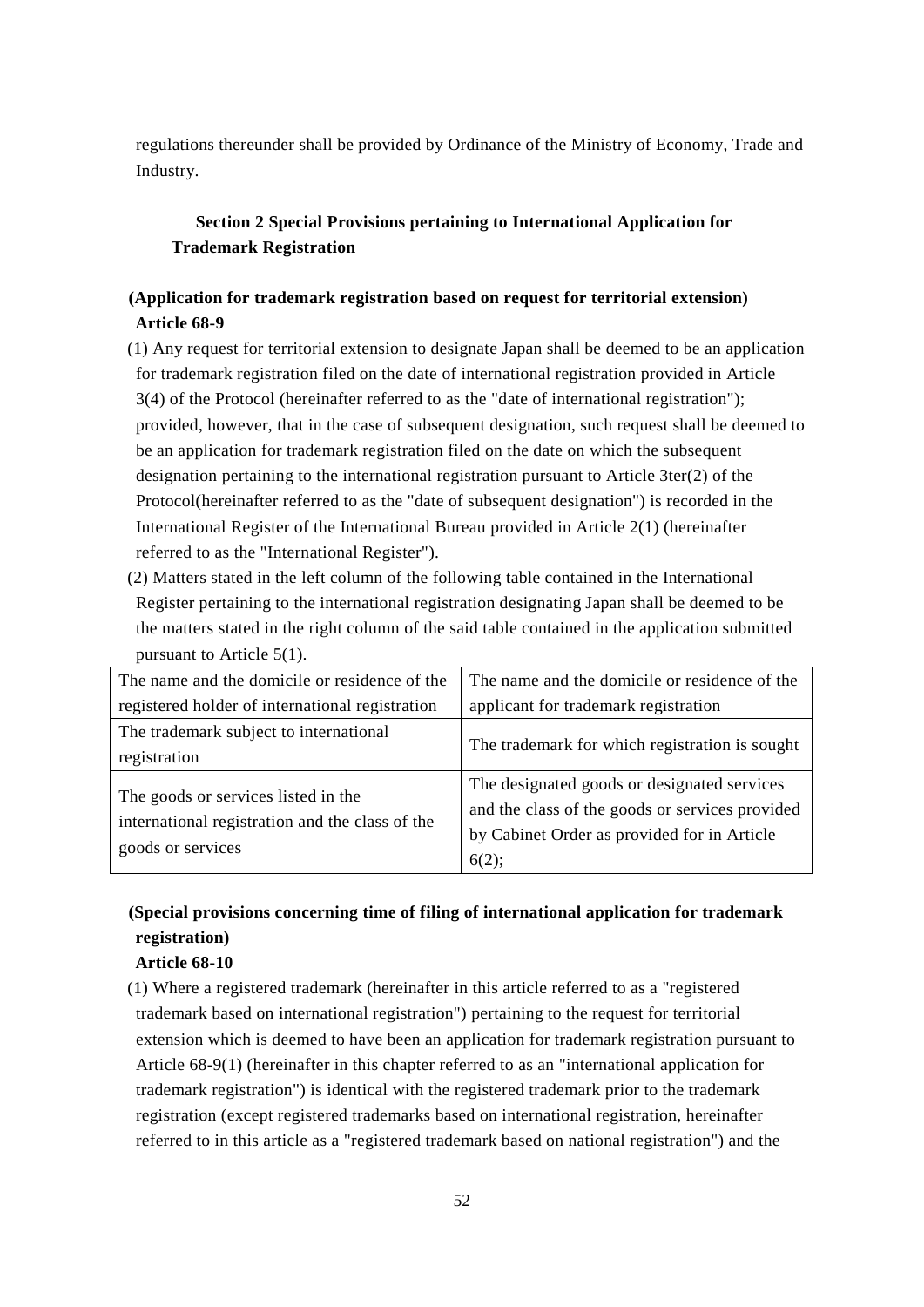designated goods or designated services pertaining to the registered trademark based on international registration overlap with the designated goods or designated services based on national registration, and further the holder of trademark right of the registered trademark based on international registration is identical with the holder of trademark right of the registered trademark based on national registration, the international application for trademark registration shall be deemed to have been filed on the date of filing of the application for trademark registration pertaining to the registered trademark based on national registration to the extent of the scope which is overlapping.

(2) The provisions of paragraphs (3) and (4) of Article 68-32 shall apply mutatis mutandis to the international application for trademark registration under the preceding paragraph.

### **(Special provisions concerning time of filing of application) Article 68-11**

For the purpose of application of Article 9(2) to an international application for trademark registration, the term "at the time of filing of the application for trademark registration" in the said paragraph shall be replaced with "within thirty days from the date of the international application for trademark registration."

## **(Special provisions concerning division of application) Article 68-12 Article 10 shall not apply to an international application for trademark registration.**

**(Special provisions concerning conversion of application)** 

## **Article 68-13 Articles 11 and 65 shall not apply to an international application for trademark registration.**

## **(Special provisions concerning matters to be contained in the trademark bulletin pertaining to laying open of application)**

## **Article 68-14**

For the purpose of application of Article  $12-2(2)$  to the international application for trademark registration, the term "the number and date of the application for trademark registration" in item (ii) of the said paragraph shall be replaced with "the number and the date of the international registration (in the case of the international application for trademark registration pertaining to the subsequent designation, the date of subsequent designation)."

## **(Special provisions concerning proceedings for priority claim governed by the Paris Convention, etc.)**

## **Article 68-15**

(1) The provisions of paragraphs (1) to (4) of Article 43 of the Patent Act as applied mutatis mutandis upon reading the specified terms in accordance with Article 13(1) of this Act shall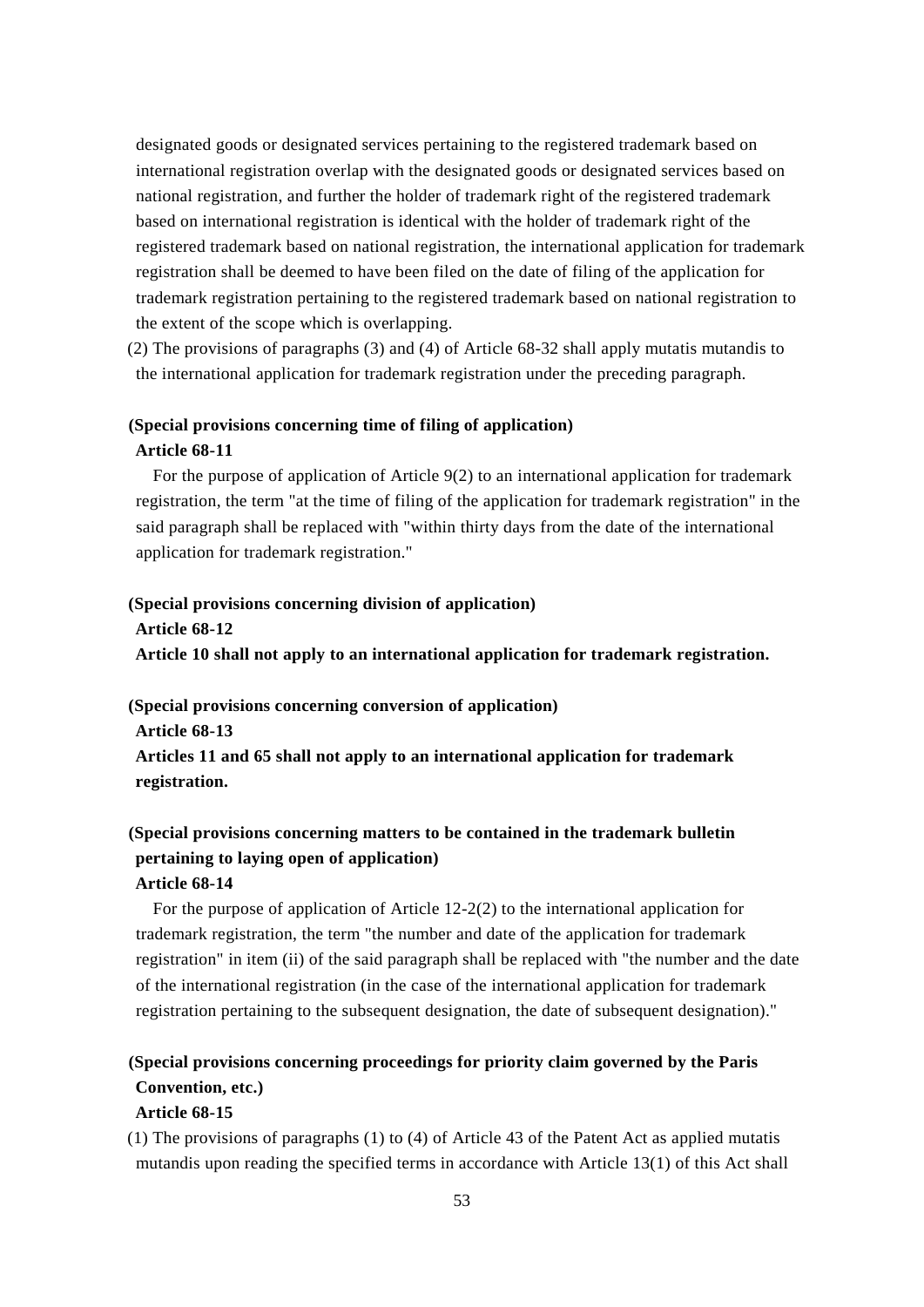not apply to an international application for trademark registration.

(2) For the purpose of application of Article 43(1) of the Patent Act as applied mutatis mutandis pursuant to Article 43-2(3) of the Patent Act as applied mutatis mutandis upon reading the specified terms in accordance with Article 13(1) of this Act to the international application for trademark registration, the portion "at the time of filing of the patent application" in the said paragraph shall be replaced with "within thirty days from the date of the international application for trademark registration."

## **(Special provisions concerning the right deriving from application for trademark registration)**

## **Article 68-16**

- (1) For the purpose of application of Article 34(4) of the Patent Act as applied mutatis mutandis pursuant to Article 13(2) of this Act to the international application for trademark registration, the portion ", except in the case of general succession including inheritance, without the Commissioner of the Patent Office." in the said paragraph shall be replaced with "without notification to the International Bureau."
- (2) The provisions of paragraphs (5) to (7) of Article 34 of the Patent Act as applied mutatis mutandis pursuant to Article 13(2) of this Act shall not apply to an international application for trademark registration.

## **(Treatment of international application for trademark registration in the case of change in the ownership of international registration)**

### **Article 68-17**

Where all or some of the goods or services listed in the international registration are divided and transferred as a result of a change in the ownership of international registration, the international application for trademark registration shall be deemed to have become applications for trademark registration with respect to each of the registered holders after the change.

## **(Special provisions concerning new application for trademark as amended) Article 68-18**

- (1) Article 17-3 of the Design Act as applied mutatis mutandis pursuant to Article 17-2(1) or 55-2(3) (including cases where it is applied mutatis mutandis pursuant to Article 60-2(2)) of this Act shall not apply to an international application for trademark registration.
- (2) Article 17-4 of the Design Act as applied mutatis mutandis pursuant to Article 17-2(2) of this Act shall not apply to an international application for trademark registration.

## **(Special provisions concerning registration of establishment of trademark right) Article 68-19**

(1) For the purpose of application of Article 18(2) to the international application for trademark registration, the term "where the registration fee under Article 40(1) or the registration fee due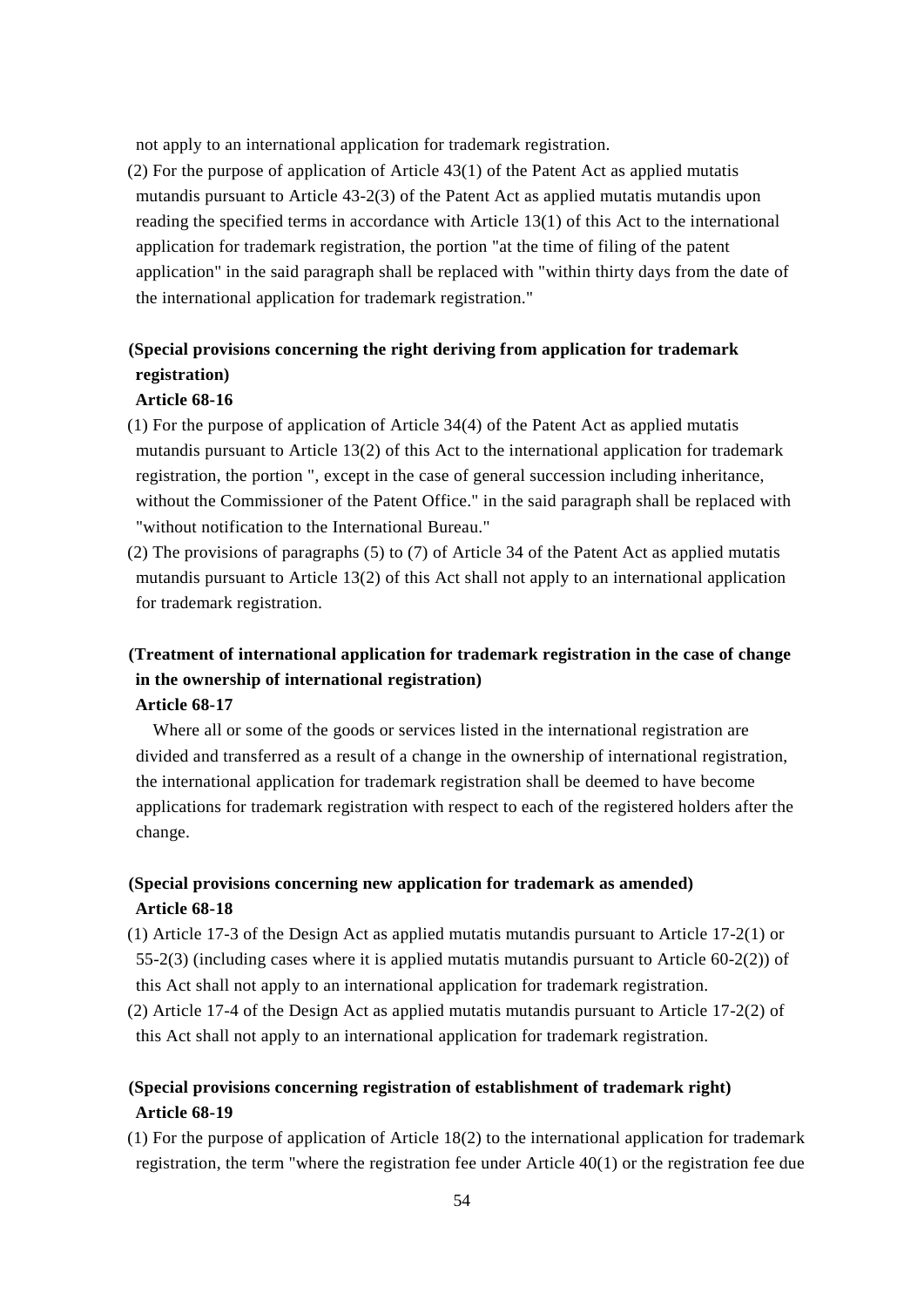and payable within thirty days from the date of service of a transcript of an examiner's decision or a appeal/trial decision to the effect that the trademark is to be registered under Article 41-2(1) is paid" in the said paragraph shall be replaced with "where the communication is made by the International Bureau notifying that the payment of the individual fee in the amount prescribed in Article 68-30(1)(ii) has been recorded in the International Register."

(2) For the purpose of application of Article 18(3) to the international application for trademark registration, in item (ii) of the said paragraph the portion "the number and date of the application for trademark registration" shall be replaced with "the number and the date of international registration (in the case of the international application for trademark registration pertaining to the subsequent designation, the date of subsequent designation)" and in item (v) of the said paragraph the portion "the registration number and the date of registration of establishment" shall be replaced with "the number of international registration and the date of registration of the establishment."

## **(Effect of the lapse of international registration)**

#### **Article 68-20**

- (1) Where all or a portion of the international registration on which the international application for trademark registration is based has lapsed, the international application for trademark registration shall be deemed to have been withdrawn in respect of all or the portion of the designated goods or designated services that have lapsed.
- (2) Where all or a portion of the international registration on which the international registration is based has lapsed, the trademark right based on such international registration the establishment of which has been registered under Article 18(2) as applied upon reading the specified terms in accordance with Article 68-19(1) (hereinafter referred to as the "trademark right based on international registration") shall be deemed to have lapsed in respect of all or the portion of the designated goods or designated services that have lapsed. (3) The preceding two paragraphs shall take effect as of the date the international registration
- lapses in the International Register.

## **(Duration of trademark right based on international registration) Article 68-21**

- (1) The duration of a trademark right based on international registration shall expire after ten years from the date of the international registration (where the duration of the international registration has been renewed prior to the registration of the establishment of the trademark right, the date of most recent renewal).
- (2) The duration of a trademark right based on international registration may be renewed based on the renewal of the duration of the international registration.
- (3) Where the duration of international registration is renewed, the duration of the trademark right based on international registration shall be renewed at the time of expiration of the duration.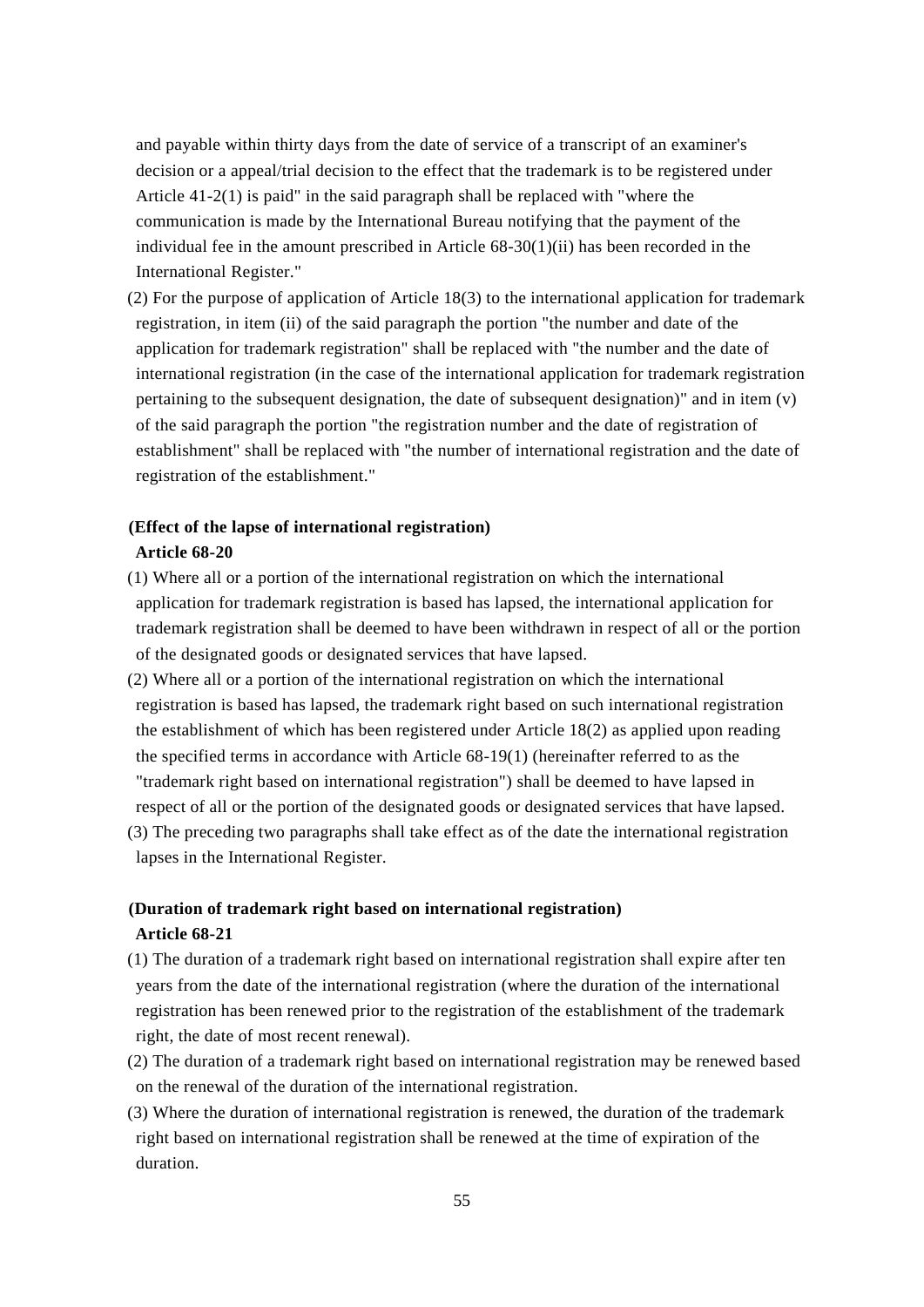(4) Where the duration of international registration is not renewed, the trademark right based on international registration shall be deemed to have extinguished retroactively at the time of expiration of the duration.

## **(Special provisions concerning registration of renewal of duration) Article 68-22**

- (1) Articles 19 to 22, 23(1) and 23(2) shall not apply to a trademark right based on international registration.
- (2) For the purpose of application of Article 23(3) relating to a trademark right based on international registration, the portion "registration as set forth under the preceding two paragraphs" in the said paragraph shall be replaced with "renewal of the duration of international registration" and the portion "the registration number and the date of registration of renewal" in item (ii) of the said paragraph shall be replaced with "the number of international registration and the date of renewal of the duration of international registration."

## **(Special provisions concerning division of trademark right) Article 68-23**

**Article 24 shall not apply to a trademark right based on international registration.**

## **(Special provisions pertaining to transfer of collective trademark right) Article 68-24**

- (1) A collective trademark right based on international registration may not be transferred, unless the document provided in Article 7(3) is submitted.
- (2) Article 24-3 shall not apply to a trademark right based on international registration.

## **(Special provisions concerning waiver of trademark right) Article 68-25**

- (1) The holder of trademark right based on international registration may abandon the trademark right.
- (2) Article 97(1) of the Patent Act as applied mutatis mutandis pursuant to Article 35 of this Act shall not apply to a trademark right based on international registration.

## **(Special provisions concerning effects of registration of trademark right) Article 68-26**

- (1) A transfer, extinguishment by waiver or restriction on disposition of a trademark right based on international registration shall have no effect unless registered.
- (2) Articles  $98(1)(i)$  and  $98(2)$  of the Patent Act as applied mutatis mutandis upon reading the specified terms in accordance with Article 35 of this Act shall not apply to a trademark right based on international registration.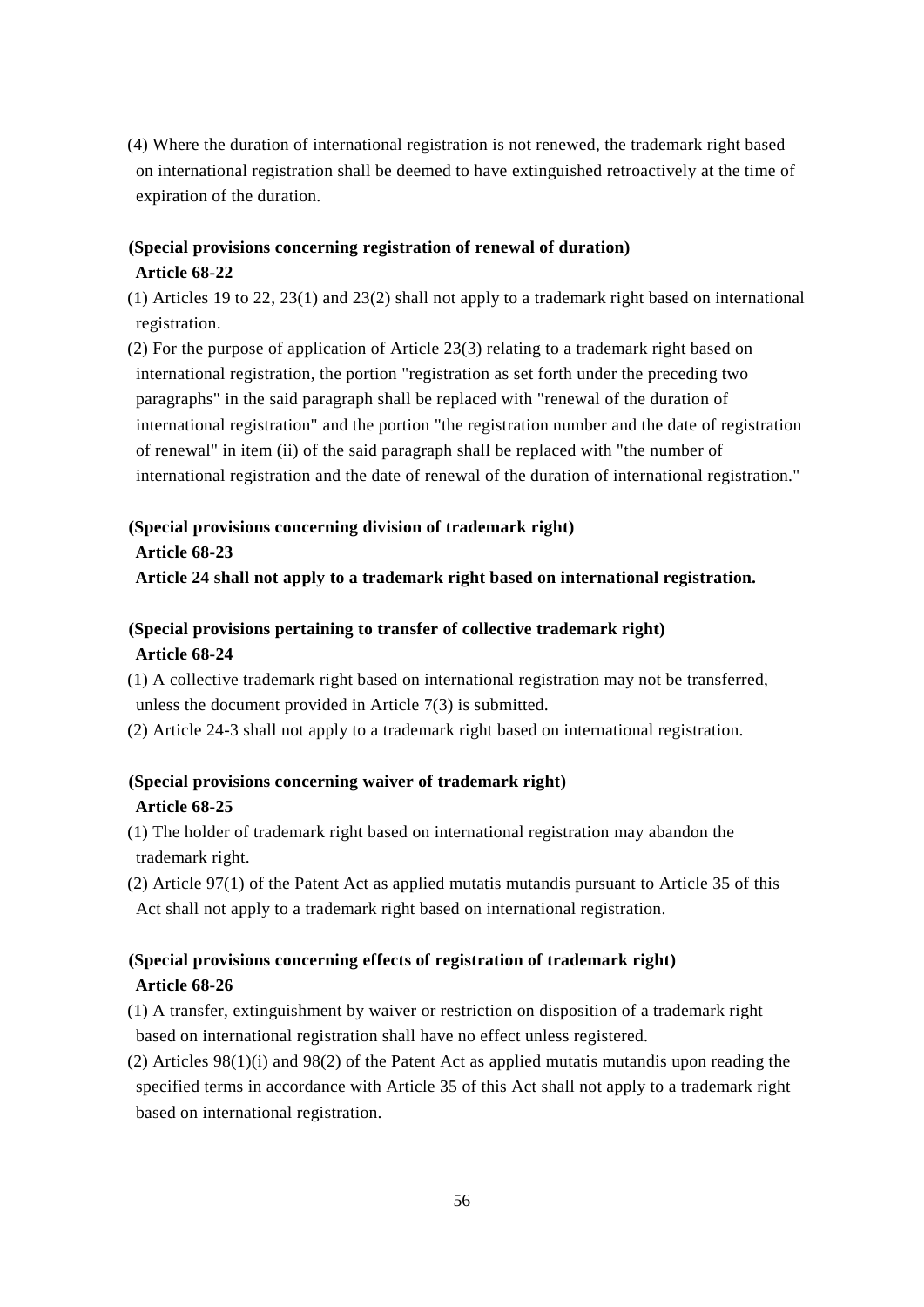## **(Special provisions concerning registration in the Trademark Registry) Article 68-27**

- (1) For the purpose of application of Article  $71(1)(i)$  to a trademark right based on international registration, the term "the establishment, renewal of the duration, division, transfer, modification, extinguishment, restoration or restriction on disposition of a trademark right" in the said item shall be replaced with "the establishment, modification due to trust or restriction on disposition of a trademark right."
- (2) The renewal of the duration, the transfer, the modification (excluding a modification due to trust) or the extinction of a trademark right based on international registration shall have effect in accordance with that registration in the International Register.

#### **(Special provisions concerning amendment of proceedings) Article 68-28**

(1) Any amendment to the designated goods or designated services stated in the international application for trademark registration may be made only within the time limit designated in Article 15-2 (including cases where it is applied mutatis mutandis pursuant to Article 55-2(1) (including cases where it is applied mutatis mutandis pursuant to Article  $60-2(2)$ )) or Article 15-3 (including cases where it is applied mutatis mutandis pursuant to Article 55-2(1) (including cases where it is applied mutatis mutandis pursuant to Article 60-2(2))).

(2) Article 68-40 shall not apply to an international application for trademark registration.

## **(Extra provisions relating to special provisions on trademark right covering two or more designated goods or designated services)**

#### **Article 68-29**

For the purpose of the application of Article 69 relating to a trademark right based on international registration, the portion "20(4) or 33(1) of this Act, Article 97(1) or 98(1)(i) of the Patent Act as applied mutatis mutandis pursuant to Article 35 of this Act" in Article 69 shall be replaced with "33(1),  $68-25(1)$  or  $68-26(1)$ " and the term "Article 71(1)(i)" in Article 69 shall be replaced with "71(1)(i) as applied mutatis mutandis upon reading the specified terms in accordance with Article 68-27(1), 68-27(2)."

## **(Individual fee for trademark right based on international registration) Article 68-30**

- (1) Any person who desires to obtain a registration of establishment of a trademark right based on international registration shall pay to the International Bureau, as the individual fee provided in Article 8(7)(a) of the Protocol (hereinafter referred to as the "individual fee") for each registration in the following amounts:
	- (i) the amount equivalent to 2,700 yen plus 8,600 yen for each class of the goods and services; and
	- (ii) the amount equivalent to 37,600 yen multiplied by the number of classes of the goods and services.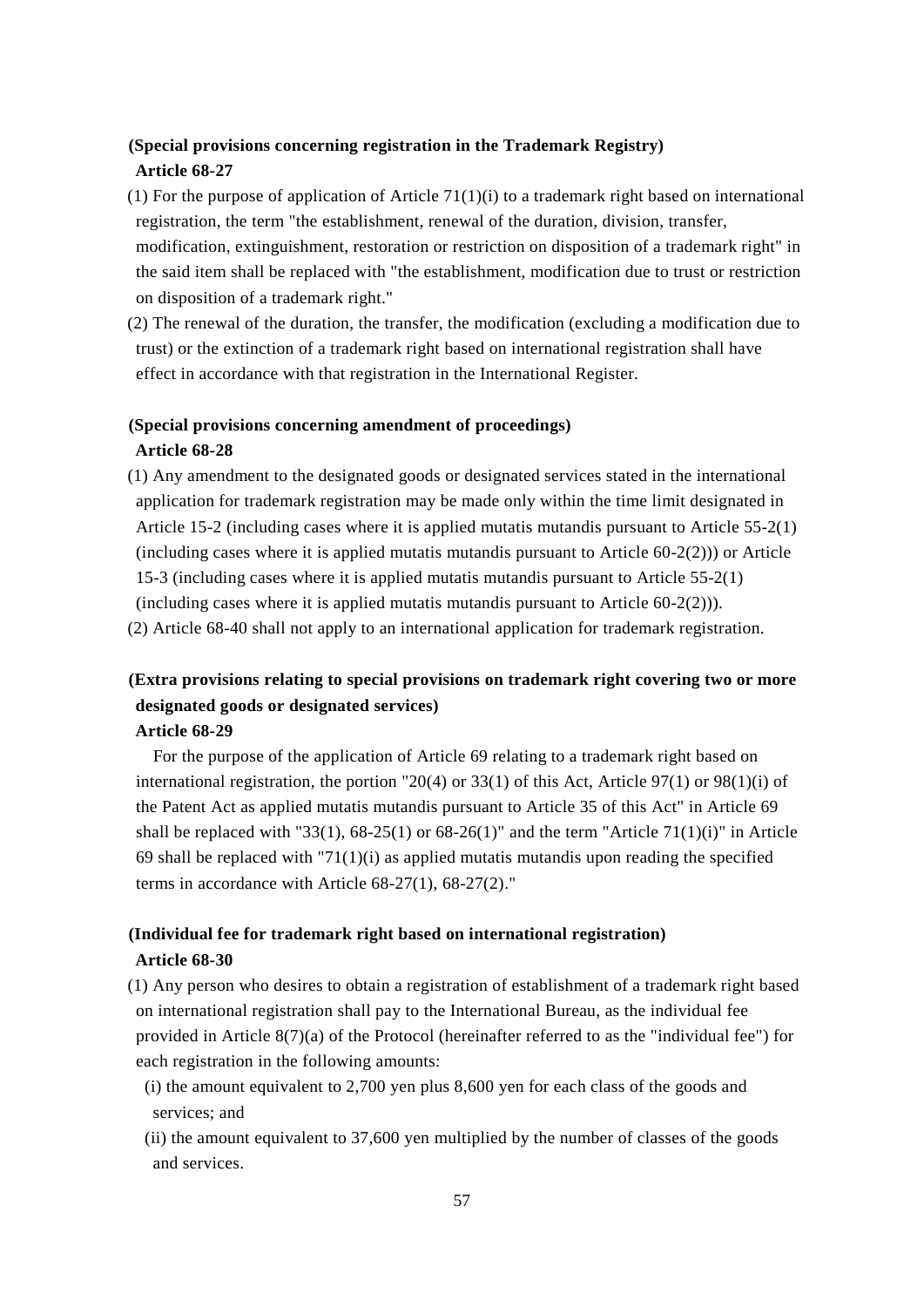- (2) The individual fee in the amount prescribed in item (i) of the preceding paragraph shall be paid prior to the international registration and the individual fee in the amount prescribed in item (ii) thereof shall be paid within the time limit provided by Ordinance of the Ministry of Economy, Trade and Industry.
- (3) Where an examiner's decision or appeal/trial decision is rendered to the effect that a trademark pertaining to an international application for trademark registration is to be registered, the Commissioner of the Patent Office shall notify the International Bureau of the time limit for the payment of the individual fee pertaining to the application, in the amount prescribed in item (ii) of paragraph (1).
- (4) Where the individual fee in the amount prescribed in items (ii) of paragraph (1) is not paid, and as a result the international registration on which the international application for trademark registration is based is rescinded, the said application shall be deemed to have been withdrawn.
- (5) A person requesting the renewal of the duration of a trademark right based on international registration shall pay as the individual fee to the International Bureau for each registration the amount equivalent to 48,500 yen multiplied by the number of classes.
- (6) Articles 40 to 43 and 76(2) (limited to the portion listed under item (i) of the appended table) shall not apply to an application for international trademark registration and a trademark right based on the international registration.

## **(Delegation to Ordinance of the Ministry of Economy, Trade and Industry) Article 68-31**

In addition to the provisions of Articles 68-9 to 68-30, details of matters required for the implementation of the Protocol and the regulations thereunder shall be provided by Ordinance of the Ministry of Economy, Trade and Industry.

## **SECTION 3 SPECIAL PROVISIONS CONCERNING APPLICATION FOR TRADEMARK REGISTRATION, ETC.**

## **(Special provisions concerning application for trademark registration after rescission of international registration)**

#### **Article 68-32**

- (1) Where an international registration relating to a trademark that was the subject of an international registration designating Japan is rescinded pursuant to Article 6(4) of the Protocol in respect of all or some of the goods or services listed in the international registration, the person who was the registered holder of the international registration may file an application for trademark registration in relation to all or some of the said goods or services.
- (2) Where an application for trademark registration under the preceding paragraph falls under all of the following items, the application shall be deemed to have been filed on the date of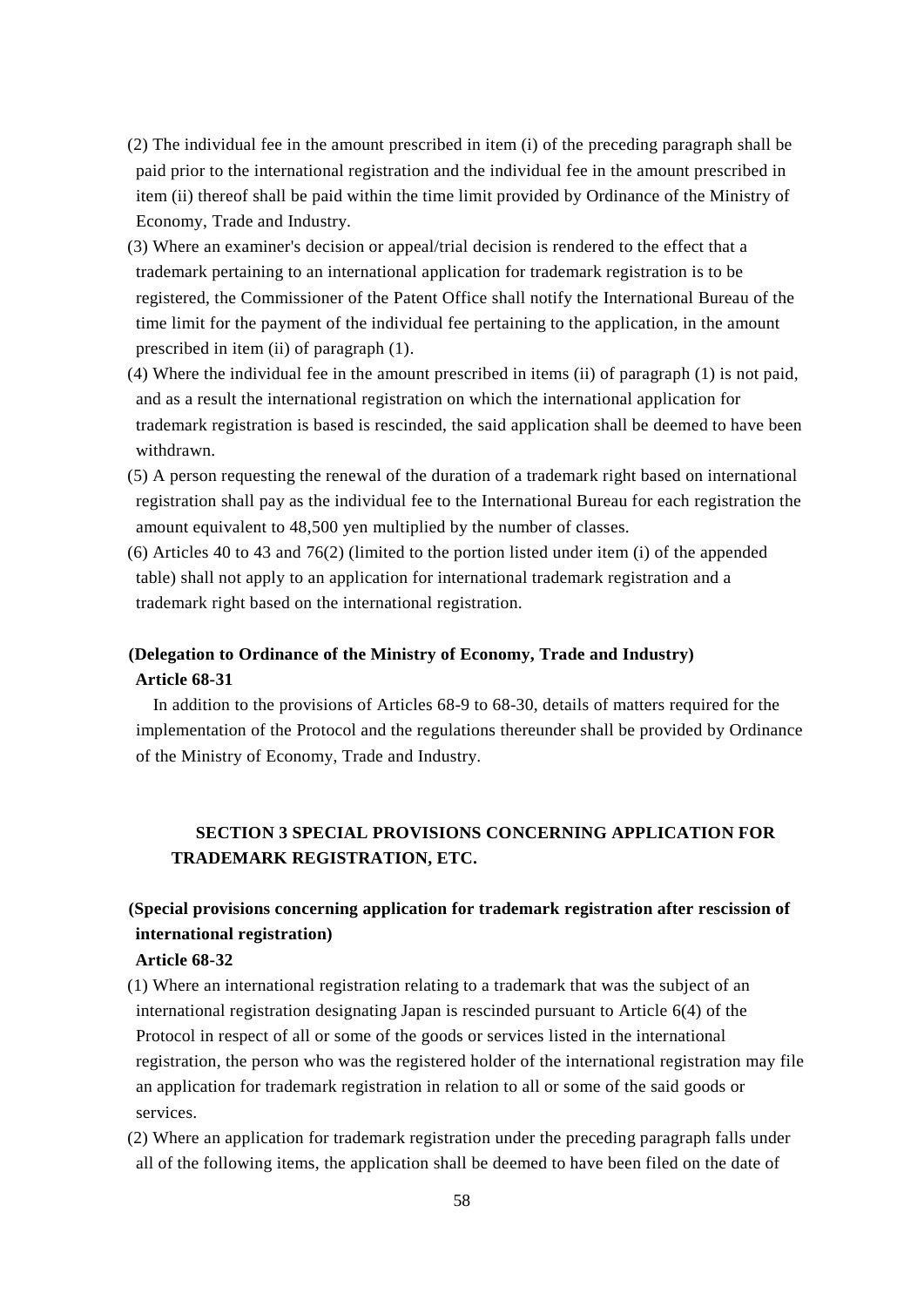international registration (where the international registration under the said paragraph is related to the subsequent designation, the date of the subsequent designation pertaining to the said international registration) of the international registration under the said paragraph.

- (i) the application for trademark registration under the preceding paragraph is filed within three months from the date on which the international registration under the said paragraph was rescinded;
- (ii) the trademark for which the registration is sought is identical with the trademark that was the subject of the international registration under the preceding paragraph; and
- (iii) the designated goods or designated services in connection with the application for trademark registration under the preceding paragraph are within the scope of the goods or services listed in the international registration under the preceding paragraph.
- (3) Where an international application for trademark registration pertaining to an international registration under paragraph (1) enjoyed a right of priority pursuant to Article 4 of the Paris Convention, the application for trademark registration under the said paragraph shall also enjoy the same right of priority.
- (4) The preceding paragraph shall also apply to the case where an international application for trademark registration pertaining to an international registration under paragraph (1) enjoyed a right of priority pursuant to Article 43-2(2) of the Patent Act as applied mutatis mutandis upon reading the specified terms in accordance with Article 9-3 or 13(1) of this Act.
- (5) For the purpose of the application of Article 10(1) to an application for trademark registration under paragraph (1), the portion of the said paragraph "part of an application" shall be replaced with "part of an application(limited to the goods or services that fall under the scope of those listed in the international registration under Article 68-32(1))."

## **(Special provisions concerning application for trademark registration after denunciation of Protocol)**

## **Article 68-33**

- (1) Where, pursuant to Article 15(5)(b) of the Protocol, the registered holder of the international registration designating Japan becomes no longer entitled as a person eligible to file the international application pursuant to Article  $2(1)$  of the Protocol, the person who was the registered holder of the said international registration may file an application for trademark registration in connection with the goods or services listed in the said international registration.
- (2) The provisions of paragraphs (2) to (5) of Article 68-32 shall apply mutatis mutandis to an application for trademark registration under paragraph (1). In this case, the portion "within three months from the date on which the international registration under the said paragraph was rescinded" in item (i) of Article 68-32(2) shall be deemed to be replaced with "within two years from the date on which the denunciation under Article 15(3) of the Protocol took effect."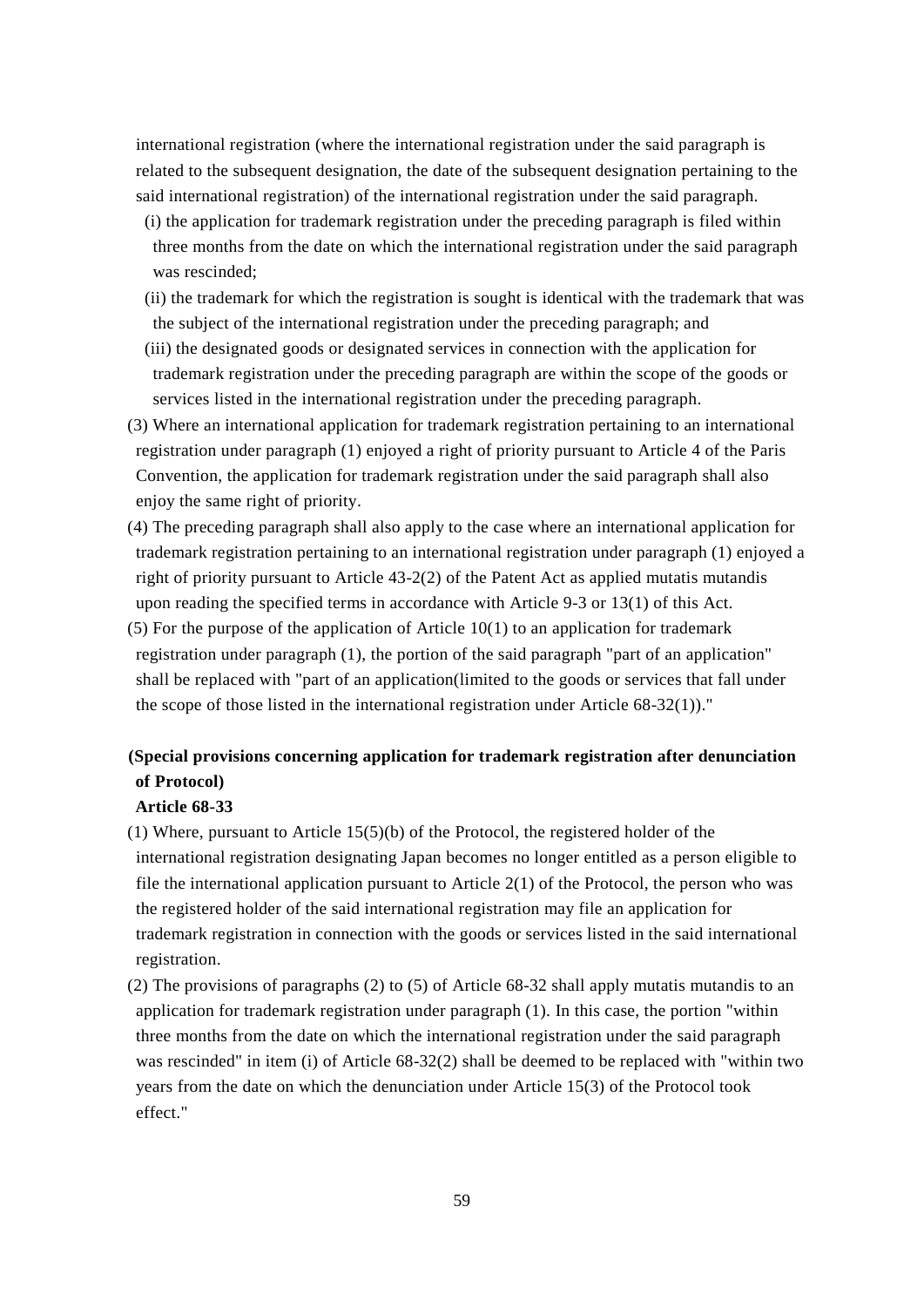## **(Special provisions concerning reasons for refusal) Article 68-34**

- (1) For the purpose of the application of Article 15 to an application for trademark registration pursuant to Article 68-32(1) or 68-33(1), the portion "falls under any of the following items" in Article 15 shall be replaced with "falls under any of the following items or where an application for trademark registration under Article 68-32(1) or 68-33(1) does not comply with the requirements provided in Article 68-32(1), 68-33(1) or each item of 68-32(2) (including cases where applied mutatis mutandis upon reading the specified terms in accordance with Article 68-33(2))."
- (2) The provision of Article 15 (limited to the part pertaining to item (i) and (ii)) shall not apply to an application for trademark registration under Article 68-32(1) or 68-33(1) pertaining to a trademark right that was related to the international registration (referred to in Article 68-37 and 68-39 as "re-filing of trademark right pertaining to former international registration").

## **(Special provisions concerning registration of establishment of trademark right) Article 68-35**

Notwithstanding Article 18(2), where, in connection with an application for trademark registration under Article 68-32(1) or 68-33(1), the examiner's decision or the appeal/trial decision to the effect that the trademark is to be registered has been rendered within ten years from the date of international registration of the international registration pertaining to the said application (where the duration of the international registration has been renewed, the date of most renewal) and the individual fee in the amount prescribed in Article  $68-30(1)(ii)$ has been paid to the International Bureau prior to the date on which the international registration pertaining to the said application is rescinded pursuant to Article 6(4) of the Protocol or to the date on which the denunciation under Article 15(3) of the Protocol takes effect, the establishment of the trademark right shall be registered.

#### **(Special provisions concerning duration)**

#### **Article 68-36**

- (1) The duration of a trademark right provided in Article 68-35 shall expire after ten years from the date of the international registration of the international registration pertaining to the said application (where the duration of the international registration has been renewed, the date of most recent renewal).
- (2) Article 19(1) shall not apply to the duration of a trademark right provided in the preceding paragraph.

#### **(Special provisions concerning opposition to registration)**

#### **Article 68-37**

For the purpose of application of Article 43-2 to a trademark registration pertaining to the re-filing of a trademark right pertaining to a former international registration, the term "trademark registration" in the said article shall be replaced with "trademark registration (in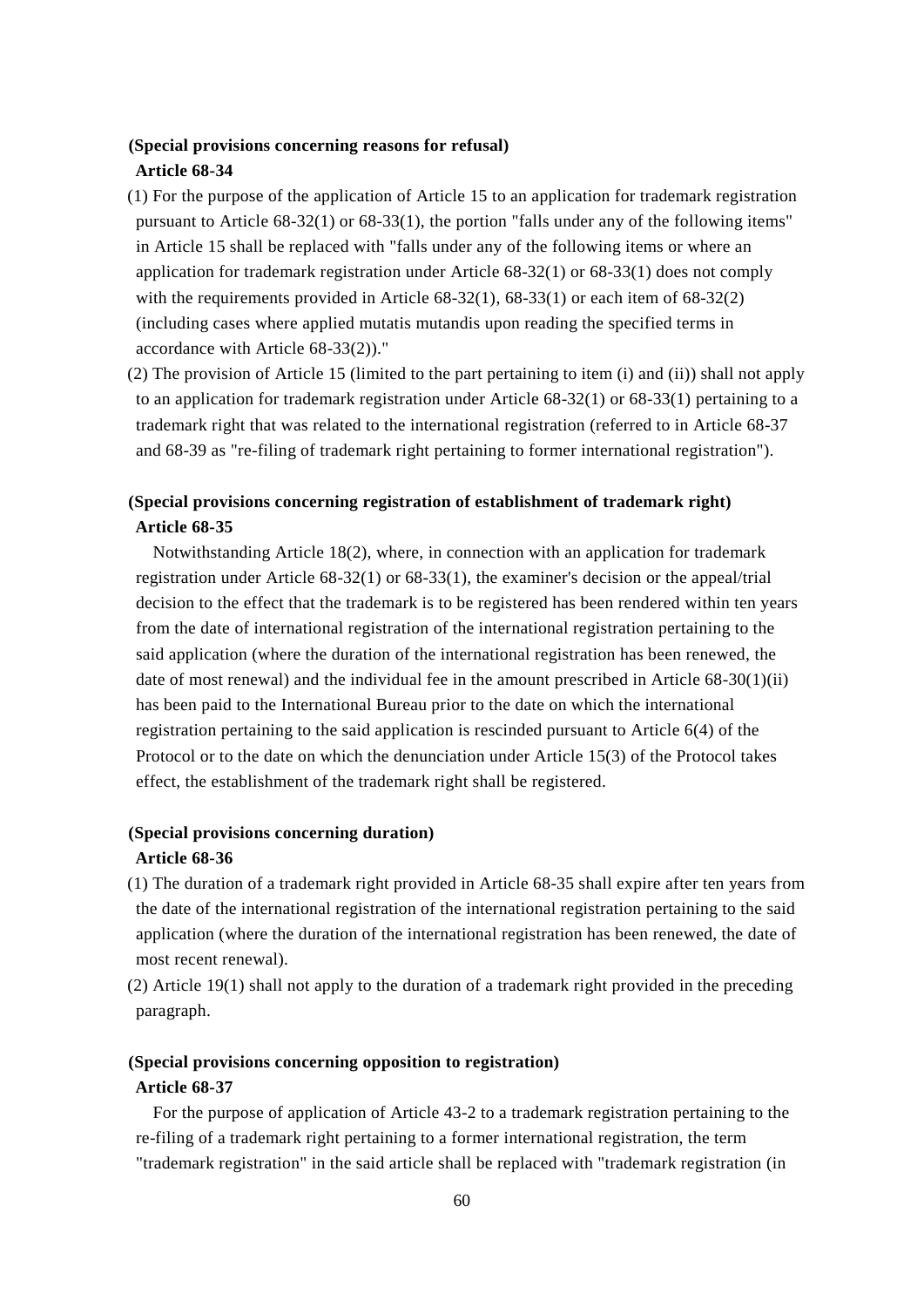the case of a trademark registration pertaining to the re-filing of a trademark right pertaining to a former international registration, except any trademark registration for which the term provided in this Article has lapsed without any opposition to registration of the former trademark registration pertaining to the former international registration)."

## **(Special provisions concerning invalidation trial of trademark registration) Article 68-38**

For the purpose of the appeal/trial prescribed in Article 46(1) for the trademark registration pertaining to an application for trademark registration under Article 68-32(1) or 68-33(1), the term "falls under any of the following items" in the said paragraph shall be replaced with "falls under any of the following items or has been made in violation of the provision of Article 68-32(1), 68-33(1) or each item of Article 68-32(2) (including cases where applied mutatis mutandis upon reading the specified terms in accordance with Article 68-33(2))."

#### **Article 68-39**

For the purpose of the application of Article 47 to a trademark registration pertaining to the re-filing of a trademark right pertaining to a former international registration, the portion "may not be filed" in the said article shall be replaced with "may not be filed. The same shall also apply, in relation to the trademark registration pertaining to the re-filing of the trademark right pertaining to former international registration, even prior to a lapse of five years from the date of registration of the establishment of the trademark right, when a request for appeal/trial under Article 46(1) can be no longer filed pursuant to this article pertaining to the trademark registration pertaining to the former international registration."

#### **CHAPTER 8 MISCELLANEOUS PROVISIONS**

#### **(Amendment of proceedings)**

#### **Article 68-40**

- (1) The person undertaking a procedure before the Patent Office with regard to an application for trademark registration, an application for defensive mark registration, any requests or any other procedures relating to trademark registration or defensive mark registration, may make amendments relating thereto only when the case is pending in examination, examination on opposition to registration, appeal/trial or retrial.
- (2) Notwithstanding the preceding paragraph, a person who has applied for trademark registration may, at the time of payment of the registration fee under Article 40(1) or 41-2(1), make amendments to reduce the number of classes pertaining to the application for trademark registration.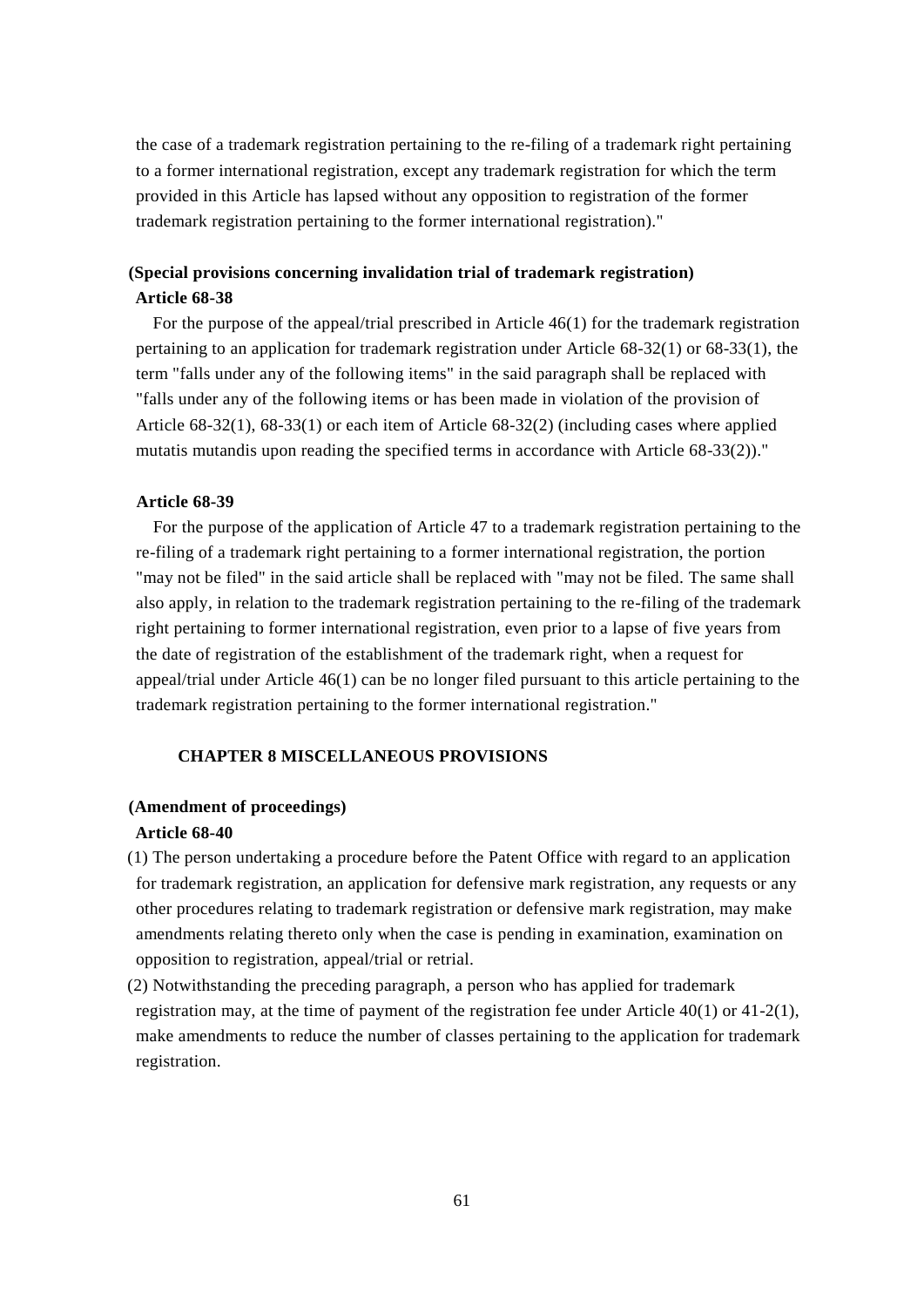## **(Special provisions on trademark right covering two or more designated goods or designated services)**

#### **Article 69**

For the purpose of the application of Article 13-2(4) (including where it is applied mutatis mutandis pursuant to Article  $68(1)$ ,  $20(4)$  and  $33(1)$  of this Act, Article  $97(1)$  or  $98(1)(i)$  of the Patent Act as applied mutatis mutandis pursuant to Article 35 of this Act, Article 43-3(3), 46(2), 46-2 or 54 of this Act, Article 132(1) of the Patent Act as respectively applied mutatis mutandis pursuant to Article 56(1) of this Act or Article 174(2) of the Patent Act as applied mutatis mutandis pursuant to Article 61 of this Act, Article 59, 60, 71(1)(i) or 75(2)(iv) of this Act, to the trademark registration or trademark right covering two or more designated goods or designated services, the trademark shall be deemed to have been registered or the trademark right shall be deemed to exist, for each of the designated goods or designated services.

## **(Special provisions on trademarks, etc., similar to registered trademarks) Article 70**

- (1) The term "registered trademark" as used in Article 25, 29,  $30(2)$ ,  $31(2)$ ,  $31-2(1)$ ,  $34(1)$ , 38(3), 50, 52-2(1), 59(i), 64, 73 or 74 shall include trademarks similar to the registered trademark that would be regarded as being identical with the registered trademark if they were in the same color(s) as the registered trademark.
- (2) The term "registered defensive mark" as used in Article  $4(1)(xii)$  or 67 shall include marks similar to the registered defensive mark that would be regarded as being identical with the registered defensive mark if they were in the same color(s) as the registered defensive trademark.
- (3) The term "trademark similar to the registered trademark" as used in Article 37(i) or 51(1) shall not include any trademark similar to the registered trademark that would be regarded as being identical with the registered trademark if they were in the same color(s) as the registered trademark.

#### **(Registration in Trademark Registry)**

- (1) The following matters shall be registered in the Trademark Registry maintained in the Patent Office:
	- (i) the establishment, renewal of the duration, division, transfer, modification,
	- extinguishment, restoration or restriction on disposition of a trademark right;
	- (ii) the establishment, renewal of the duration, transfer or extinguishment of right based on defensive mark registration;
	- (iii) the establishment, maintenance, transfer, modification, extinguishment or restriction on disposition of exclusive right to use or non-exclusive right to use; and
	- (iv) the establishment, transfer, modification, extinguishment or restriction on disposition of a right of pledge on a trademark right, exclusive right to use or non-exclusive right to use.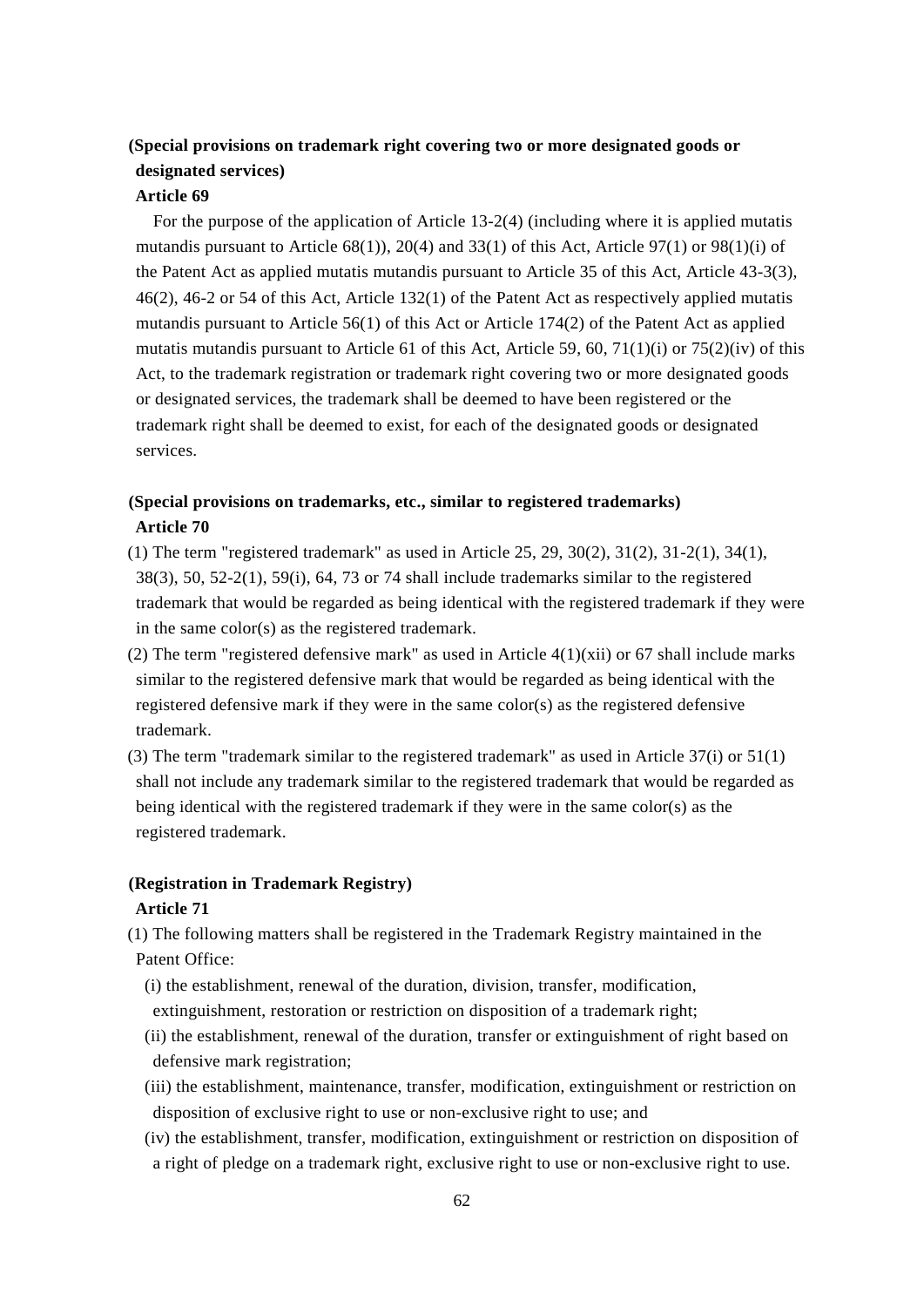- (2) The Trademark Registry may be prepared, in whole or in part, in the form of magnetic tapes (including other storage media using a similar method that may record or reliably store certain matters; the same shall apply hereinafter).
- (3) In addition to those provided in this act, matters relating to the registration shall be provided by Cabinet Order.

### **(Issuance of certificate of trademark registration, etc.)**

#### **Article 71-2**

- (1) Upon registration of the establishment of a trademark right or upon registration of the establishment of rights based on defensive mark registration, the Commissioner of the Patent Office shall issue a certificate of trademark registration or defensive mark registration to the holder of trademark right.
- (2) The re-issuance of a certificate of trademark registration or defensive mark registration shall be provided by Ordinance of the Ministry of Economy, Trade and Industry.

#### **(Request for certificate, etc.)**

- (1) Any person may file a request with regard to trademark registration or defensive mark registration to the Commissioner of the Patent Office to issue a certificate, a transcript of documents or an extract of documents, to allow the inspection or copying of documents, or to issue documents stored on the magnetic tapes that constitute a part of the Trademark Registry; provided, however, that if the Commissioner of the Patent Office considers it necessary to keep such documents confidential, this provision shall not apply in the case of the following documents:
	- (i) documents pertaining to appeal/trial under Article 46(1) (including cases where it is applied mutatis mutandis pursuant to Article  $68(4)$ ,  $50(1)$ ,  $51(1)$ ,  $52-2(1)$ ,  $53(1)$  or  $53-2$ (including cases where it is applied mutatis mutandis pursuant to Article 68(4)) or a retrial of the final and binding appeal/trial decision rendered in the said appeal/trial, with respect to which the party in the case or an intervener has given notice that a trade secret owned by the said party in the case or intervener has been described (trade secret as provided in Section 2(6) of the Unfair Competition Prevention Act (Act No. 47 of 1993));
	- (ii) documents which are likely to cause damage to an individual's reputation or peaceful existence; and
	- (iii) documents which are likely to cause damage to public policy.
- (2) Where the Commissioner of the Patent Office approves of the request under the main clause of the preceding paragraph with regard to the documents as provided in item (i) or (ii) of the said paragraph, the Commissioner of the Patent Office shall notify the person who submitted the said documents thereof and reasons therefor.
- (3) Provisions of the Act Concerning Access to Information Held by Administrative Organs (Act No. 42 of 1999) shall not apply to the documents concerning trademark registration or defensive mark registration and the part of the Trademark Registry stored on magnetic tapes.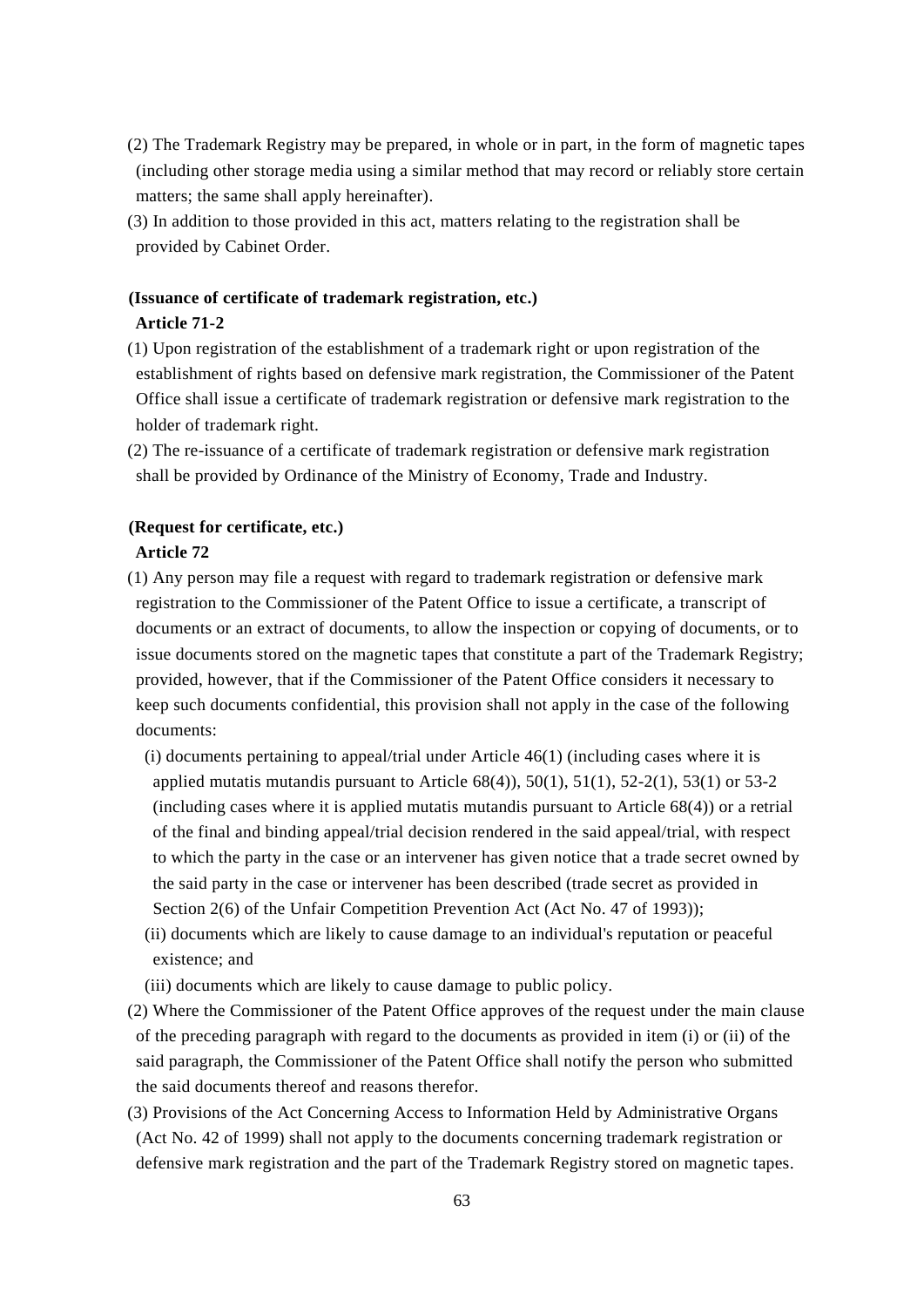(4) Provisions in Chapter 4 of the Act Concerning Protection of Personal Information Possessed by Administrative Organs (Act No. 58 of 2003) shall not apply to the possessed Personal Information (referring to the possessed Personal Information as provided in Article 2(3) of the said Act) recorded in the documents concerning trademark registration or defensive mark registration and the part of the Trademark Registry stored on magnetic tapes.

#### **(Indication of trademark registration)**

#### **Article 73**

Where the holder of trademark right, exclusive right to use or non-exclusive right to use affixes the registered trademark to the designated goods, packages of the designated goods or articles to be used for the provision of the designated services, or affixes, in the provision of the designated services, the registered trademark to the goods pertaining to the provision of the designated services that belong to the person receiving the designated services pursuant to the provisions of Ordinance of the Ministry of Economy, Trade and Industry, he/she shall make efforts to affix to the trademark an indication (hereinafter referred to as an "indication of trademark registration") stating that the trademark is a registered trademark.

#### **(Prohibition of false indication)**

#### **Article 74**

It shall be prohibited for a person to do the following acts:

- (i) in using a trademark that is not a registered trademark, to affix an indication of trademark registration or an indication confusing therewith to the trademark;
- (ii) in using a registered trademark for goods or services that are not the designated goods or designated services, to affix an indication of trademark registration or an indication confusing therewith to the trademark;
- (iii) the possession, for the purpose of assignment or delivery, of articles affixed on goods or on their packages, a trademark other than a registered trademark, articles affixed on goods other than the designated goods, or on their packages, a registered trademark in connection with goods, or articles affixed on goods or on their packages, a registered trademark in connection with services, where the indication of trademark registration or an indication confusing therewith is affixed to the said trademark;
- (iv) the possession or importation of articles affixed with a trademark other than a registered trademark, that are used in the course of the provision of services by a person who receives the said services, articles affixed with a registered trademark in connection with services, that are used in the course of the provision of services other than the designated services by a person who receives the said services, or articles affixed with a registered trademark in connection with goods, that are used in the course of the provision of services by a person who receives the said services, where the indication of trademark registration or an indication confusing therewith is affixed to the said trademark (hereinafter referred to in the following item as "articles with a false indication of trademark registration pertaining to services"), for the purpose of the provision of the said services through use of the said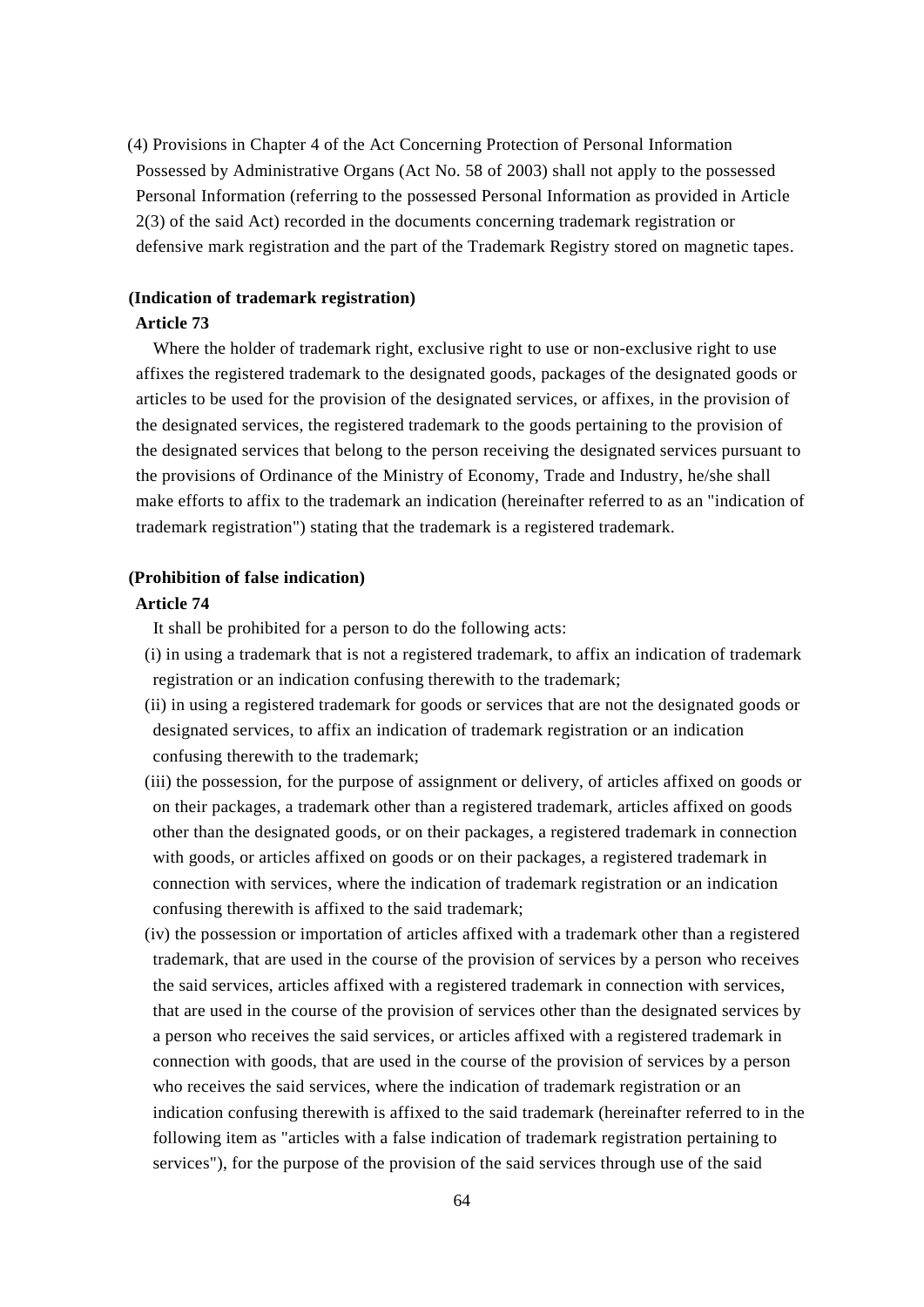articles; and

(v) the assignment, delivery, or possession or importation for the purpose of assignment or delivery of articles with a false indication of trademark registration pertaining to services, for the purpose of causing the provision of the said services through use of the said articles;

#### **(Trademark Gazette)**

### **Article 75**

(1) The Patent Office shall publish the trademark gazette

- (2) In addition to those matters provided in this Act, the trademark gazette shall contain the following matters:
	- (i) examiner's decisions to the effect that an application is to be refused, or the waiver, withdrawal or dismissal of applications for trademark registration or applications for defensive mark registration after laying open of application;
	- (ii) succession of right deriving from an application for trademark registration after laying open of application;
	- (iii) amendments made to the designated goods or designated services stated in an application, to the trademark for which the registration is sought, or to the mark for which the defensive mark registration is sought after laying open of application;
	- (iv) extinguishments of trademark rights (except due to the expiration of the duration and the provision of Article 41-2(4));
	- (v) filing of an opposition to registration or request appeal/trial or a retrial, or withdrawal thereof;
	- (vi) final and binding decisions on the opposition to registration, final and binding appeal/trial decisions or the final and binding decision or appeal/trial decision on retrial; and
	- (vii) final and binding judgments in actions under Article 63(1).

#### **(Fees)**

#### **Article 76**

(1) Fees shall be paid by the following persons in an amount to be provided by Cabinet Order in view of the actual costs:

- (i) persons notifying of succession under Article 34(4) of the Patent Act as applied mutatis mutandis pursuant to Article 13(2) of this Act;
- (ii) persons filing a request for an extension of the term under Article 17-4 of the Design Act as applied mutatis mutandis pursuant to Article 17-2(2) (including cases where it is applied mutatis mutandis pursuant to Article 68(2)) of this Act, Article 41(2) (including cases where it is applied mutatis mutandis pursuant to Article  $(41-2(6))$  or  $(43-4(3))$  (including cases where it is applied mutatis mutandis under Article 68(4)) of this Act, Article 65-8(3) or Article 4 or  $5(1)$  of the Patent Act as applied mutatis mutandis pursuant to 77(1) of this Act, or a change of the date under Article 5(2) of the Patent Act as applied mutatis mutandis pursuant to Article 77(1) of this Act.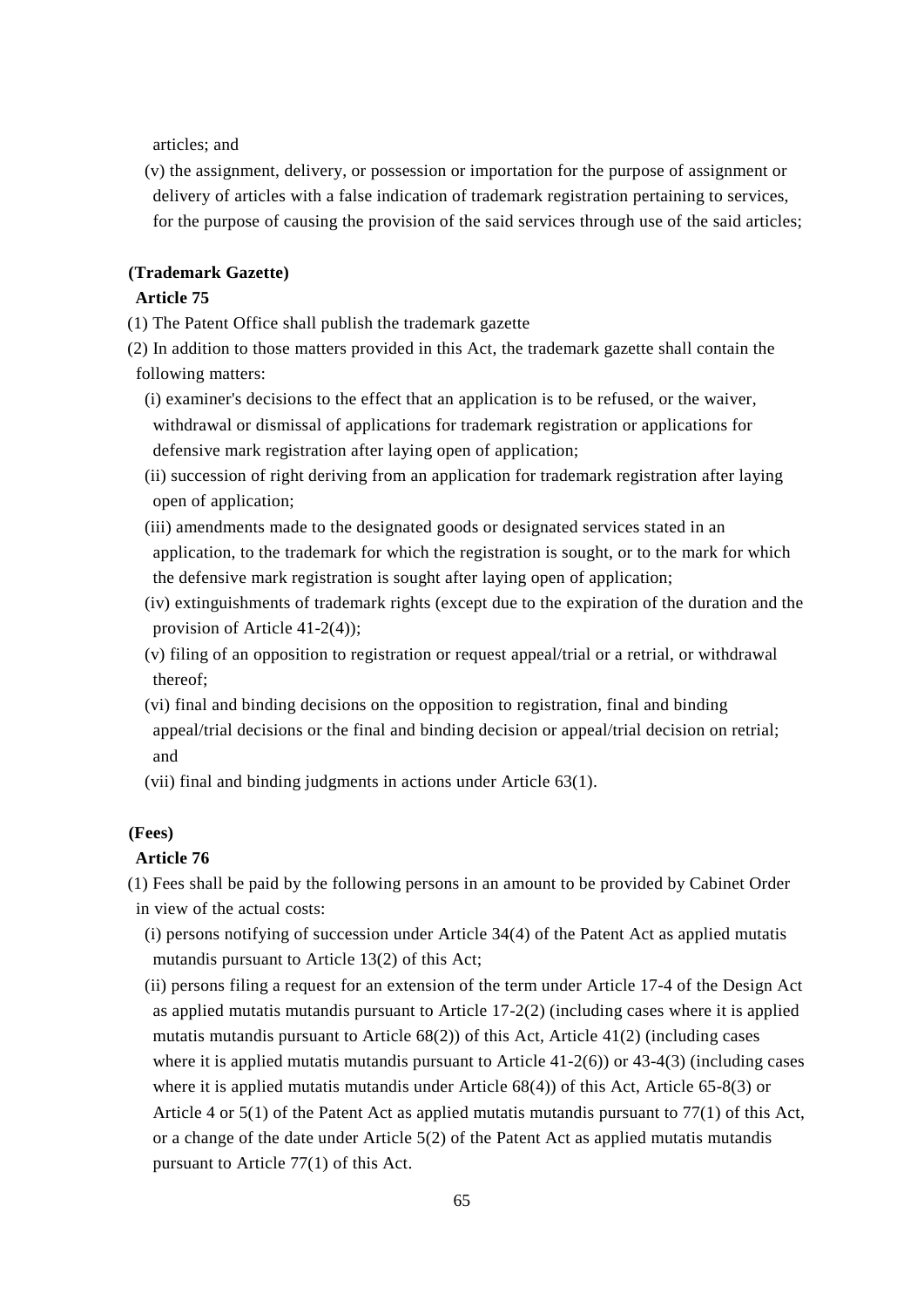- (iii) persons filing an application for international registration to the Commissioner of the Patent Office pursuant to Article 68-2;
- (iv) persons presenting to the Commissioner of the Patent Office a request for subsequent designation pursuant to Article 68-4;
- (v) persons filing an application for renewal of the duration of international registration to the Commissioner of the Patent Office pursuant to Article 68-5;
- (vi) persons filing a request to the Commissioner of the Patent Office for the recording of a change in the ownership of international registration pursuant to Article 68-6;
- (vii) persons filing a request for the re-issuance of a certificate of trademark registration or defensive mark registration;
- (viii) persons filing a request for the issuance of a certificate pursuant to Article  $72(1)$ ;
- (ix) persons filing a request for the issuance of a transcript of documents or an extract of documents pursuant to Article 72(1);
- (x) persons filing a request to allow the inspection or copying of documents pursuant to Article 72(1); and
- (xi) persons filing a request for the issuance of documents whose contents are stored on magnetic tapes that constitute part of the Trademark Registry pursuant to Article 72(1).
- (2) The persons listed in the center column of the attached table shall pay fees in the amount as provided by Cabinet Order within the range of the amounts specified in the corresponding right-hand column of the table.
- (3) The preceding two paragraphs shall not apply where the person to pay the fee in accordance with these paragraphs is the State.
- (4) Where the State has co-ownership of a trademark right, a right deriving from an application for trademark registration or a right based on an application for defensive mark registration with a person other than the State, and the portion of their respective shares of the said right has been agreed, notwithstanding the provisions of paragraph (1) or (2), the fees payable thereunder (limited to those provided by Cabinet Order) shall be determined as the sum of the provided fees multiplied by the ratios of the share of each person other than the State, and, the person(s) other than the State shall pay such sum.
- (5) Where the amount of the fees calculated under the preceding paragraph has a fractional figure of less than ten yen, the said portion shall be discarded.
- (6) The payment of the fees under paragraph (1) or (2) shall be made by patent revenue stamps as provided by Ordinance of the Ministry of Economy, Trade and Industry; provided, however, that where so provided by Ordinance of the Ministry of Economy, Trade and Industry, a cash payment thereof shall be accepted.
- (7) Fees paid in excess or in error shall be refunded upon the request of the person who made payment thereof.
- (8) No request for a refund of the fees under the preceding paragraph may be filed after one year from the date on which the payment thereof has been made.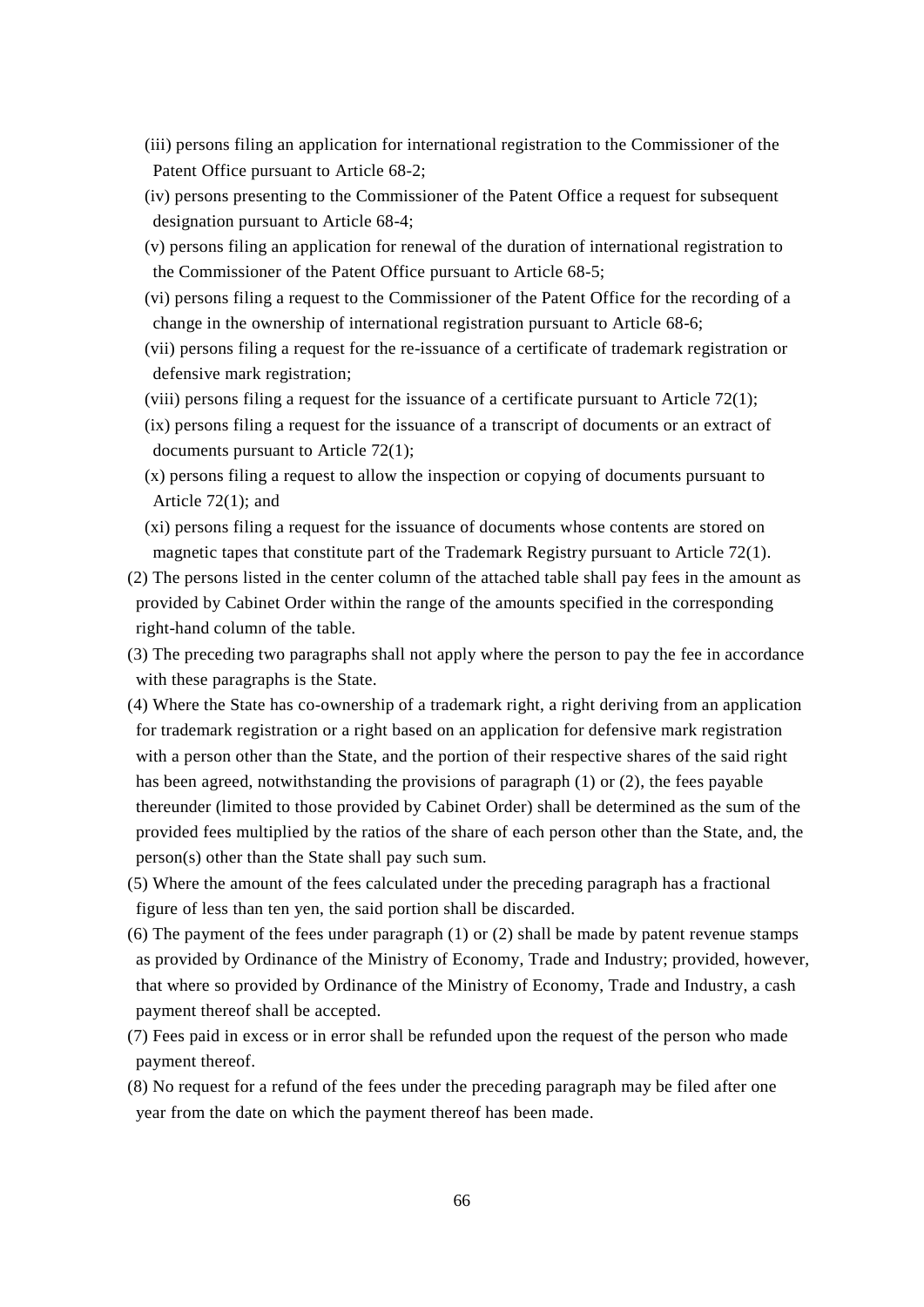## **(Application mutatis mutandis of provisions of Patent Act) Article 77**

- (1) The provisions of Articles 3 to 5 (time periods and dates) of the Patent Act shall apply mutatis mutandis to time periods and dates provided in this Act. In this case, the term "Article 121(1)" of Article 4 of the Patent Act shall be deemed to be replaced with "Article 44(1) or 45(1) of the Trademark Act."
- (2) Articles 6 to 9, 11 to 16, 17(3) and 17(4), 18 to 24 and 194 (procedures) of the Patent Act shall apply mutatis mutandis to an application for trademark registration, an application for defensive mark registration, any petitions or any other procedures pertaining to trademark registration or defensive mark registration. In this case, the portion "file a request for the examination of an application" in Article 6(1)(i) of the Patent Act shall be deemed to be replaced with "file an opposition to registration," the portion "an adverse party files a petition for appeal/trial or retrial" in Article 7(4) of the Patent Act shall be deemed to be replaced with "an opposition to registration in relation to the trademark right or the right based on defensive mark registration is filed or appeal/trial or retrial is filed by an adverse party," the portion "appeal against an examiner's decision of refusal" in Article 9 of the Patent Act shall be deemed to be replaced with "appeal/trial under Article 44(1) or 45(1) of the Trademark Act," the portion "appeal against an examiner's decision of refusal" in Article 14 of the Patent Act shall be deemed to be replaced with "appeal/trial under Article 44(1) or 45(1) of the Trademark Act," the portion "(ii) where the procedures do not comply with the formal requirements provided by this Act or an order thereunder" in Article 17(3) of the Patent Act shall be deemed to be replaced with "(ii) where the procedures do not comply with the formal requirements provided by this Act or an order thereunder; (ii)-2 where, pertaining to the procedures, the registration fee under Article 40(2) of the Trademark Act or the registration fee (including the registration surcharge due and payable pursuant to Article 43(1) or 43(2) of the Trademark Act) payable at the time of application for registration of renewal pursuant to Article 41-2(2) of the Trademark Act is not paid," the portion "not amendable" in Article 18-2(1) of the Patent Act shall be deemed to be replaced with "not amendable (except cases filing under any of the items in Article 5-2(1) of the Trademark Act (including cases where it is applied mutatis mutandis pursuant to Article 68(1) of the Trademark Act))," the term "appeal/trial" in Article 23(1) and 24 of the Patent Act shall be deemed to be replaced with "examination and decision on an opposition to registration, appeal/trial" and the term "appeal/trial" in Article 194(1) of the Patent Act shall be deemed to be replaced with "opposition to registration, appeal/trial."
- (3) The provision of Article 25 (Enjoyment of rights by foreign nationals) of the Patent Act shall apply mutatis mutandis to a trademark right and other rights relating to the trademark registration.
- (4) Article 26 (Effect of treaties) of the Patent Act shall apply mutatis mutandis to the trademark registration and defensive mark registration.
- (5) The provisions of Articles 189 to 192 (Service) of the Patent Act shall apply mutatis mutandis to service provided in this Act.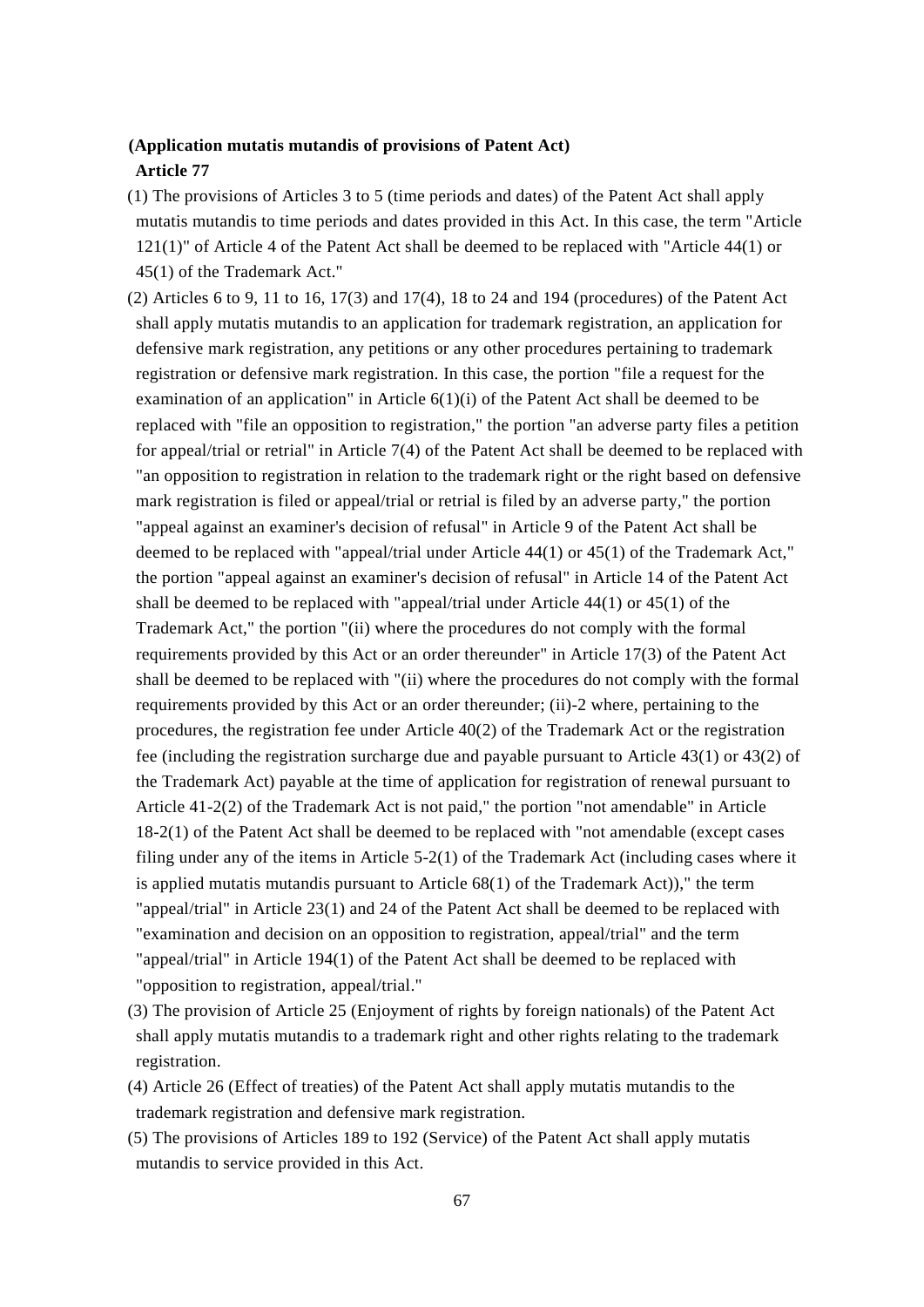- (6) Article 195-3 of the Patent Act shall apply mutatis mutandis to dispositions under this Act or under an order based on this Act.
- (7) Article 195-4 (Restriction on appeals under Administrative Appeal Act) of the Patent Act shall apply mutatis mutandis to an examiner's decision, a ruling to dismiss an amendment, a rescission decision, appeal/trial decision, a ruling to dismiss a written opposition, a ruling to dismiss a written request for appeal/trial or retrial under this Act and to a disposition against which no appeal lies in accordance with this act.

#### **(Transitional measures)**

#### **Article 77-2**

Where an order is established, revised or abolished pursuant to this Act, transitional measures (including transitional measures relating to penal provisions) to the extent deemed reasonably necessary for the establishment, revision or abolishment may be provided by the said order.

#### **CHAPTER 9 PENAL PROVISIONS**

#### **(Crime of infringement)**

#### **Article 78**

An infringer of a trademark right or an exclusive right to use (excluding one who has committed an act that shall be deemed to constitute infringement of a trademark right or an exclusive right to use under Article 37 or Article 67) shall be punished by imprisonment with work for a term not exceeding ten years or a fine not exceeding 10,000,000 yen or combination thereof.

#### **Article 78-2**

Any person who has committed an act that shall be deemed to constitute infringement of a trademark right or an exclusive right to use under Article 37 or Article 67 shall be punished by imprisonment with work for a term not exceeding five years or a fine not exceeding 5,000,000 yen or combination thereof.

#### **(Crime of fraud)**

#### **Article 79**

Any person who has obtained a trademark registration, defensive mark registration, registration of renewal of the duration of trademark right or right based on defensive mark registration, decision on opposition to registration or appeal/trial decision by means of a fraudulent act shall be punished by imprisonment with work for a term not exceeding three years or a fine not exceeding 3,000,000 yen.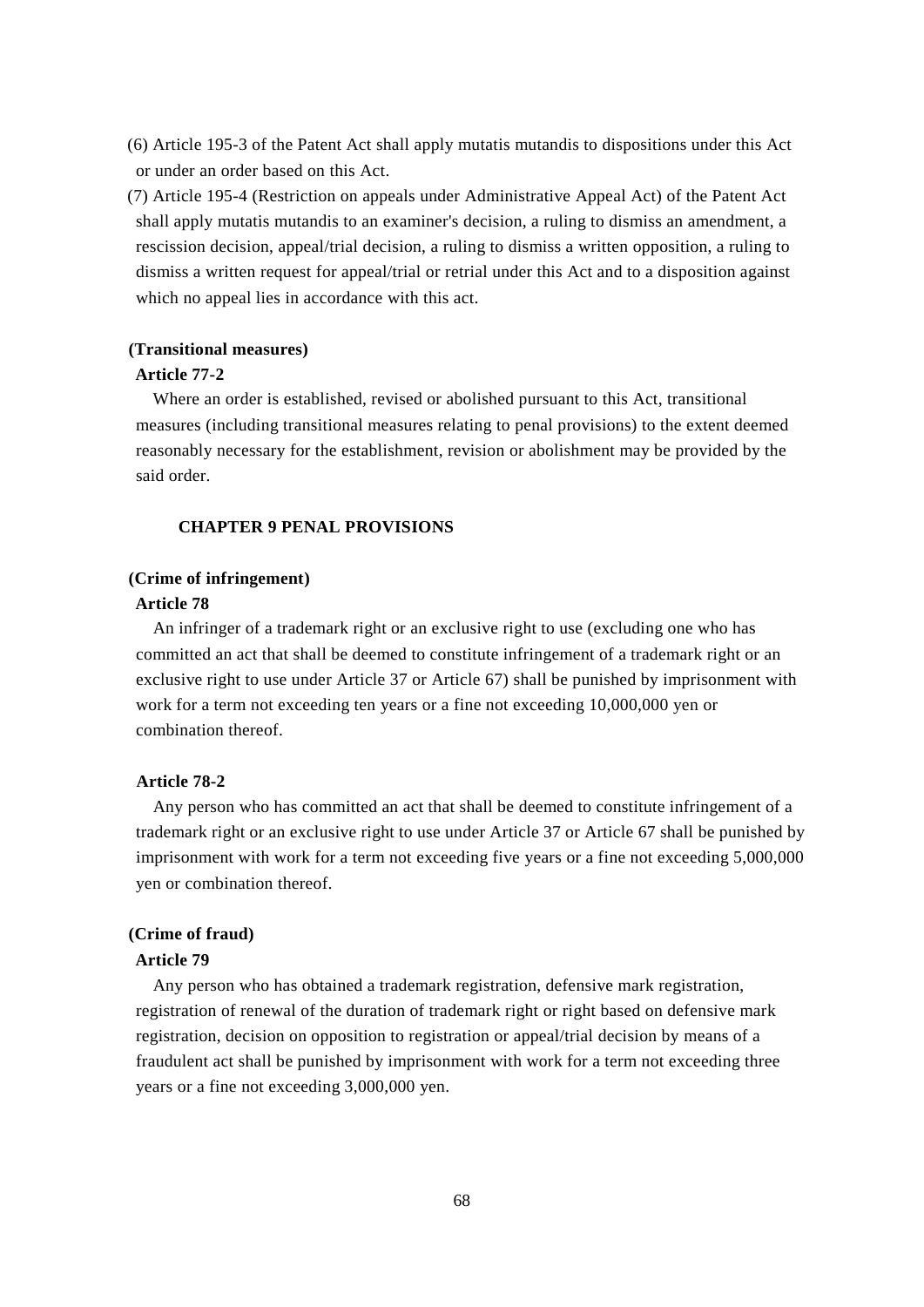#### **(Crime of false indication)**

#### **Article 80**

Any person who fails to comply with Article 74 shall be punished by imprisonment with work for a term not exceeding three years or a fine not exceeding 3,000,000yen.

#### **(Crime of perjury, etc.)**

### **Article 81**

- (1) A witness, an expert witness or an interpreter who has taken an oath under this Act and made a false statement or given a false expert opinion or a false interpretation before the Patent Office or a court commissioned thereby, shall be punished by imprisonment with work for a term of between three months and ten years.
- (2) Where a person who has committed the offense in the preceding paragraph has made a voluntary confession before a transcript of the judgment on the case has been served, or a decision on an opposition to registration or appeal/trial decision has become final and binding, the punishment may be reduced or waived

#### **(Crime of breach of confidentiality order)**

#### **Article 81-2**

- (1) Any person who fails to comply with an order pursuant to Article 105-4(1) (including cases where it is applied mutatis mutandis pursuant to Article 13-2(5) of the Patent Act as applied mutatis mutandis pursuant to Article 39 of this Act shall be punished by imprisonment with work for a term not exceeding five years or a fine not exceeding 5,000,000yen or combination thereof.
- (2) The prosecution of the crime under the preceding paragraph may not be instituted unless a complaint is filed.
- (3) The crime under paragraph (1) shall apply to a person who commits the crime under the said paragraph while outside Japan.

#### **(Dual liability)**

- (1) Where a representative of a juridical person or an agent, employee or other staff member of a juridical person or an individual has committed, in the course of performing social activities for the juridical person or individual, any act in violation of the provisions prescribed in the following items, in addition to the offender, the juridical person shall be punished by fine as provided in the corresponding items and the individual shall be punished by fine as provided in each article prescribed in the following items:
	- (i) Article 78, Article 78-2 or 81-2(1), a fine not exceeding 300 million yen; and
	- (ii) Article 79 or 80, a fine not exceeding 100 million yen.
- (2) In the case of the preceding paragraph, a complaint under Article 81-2(2) against the offender shall also have effect on the juridical person or individual and a complaint against the juridical person or individual shall also have effect on the offender.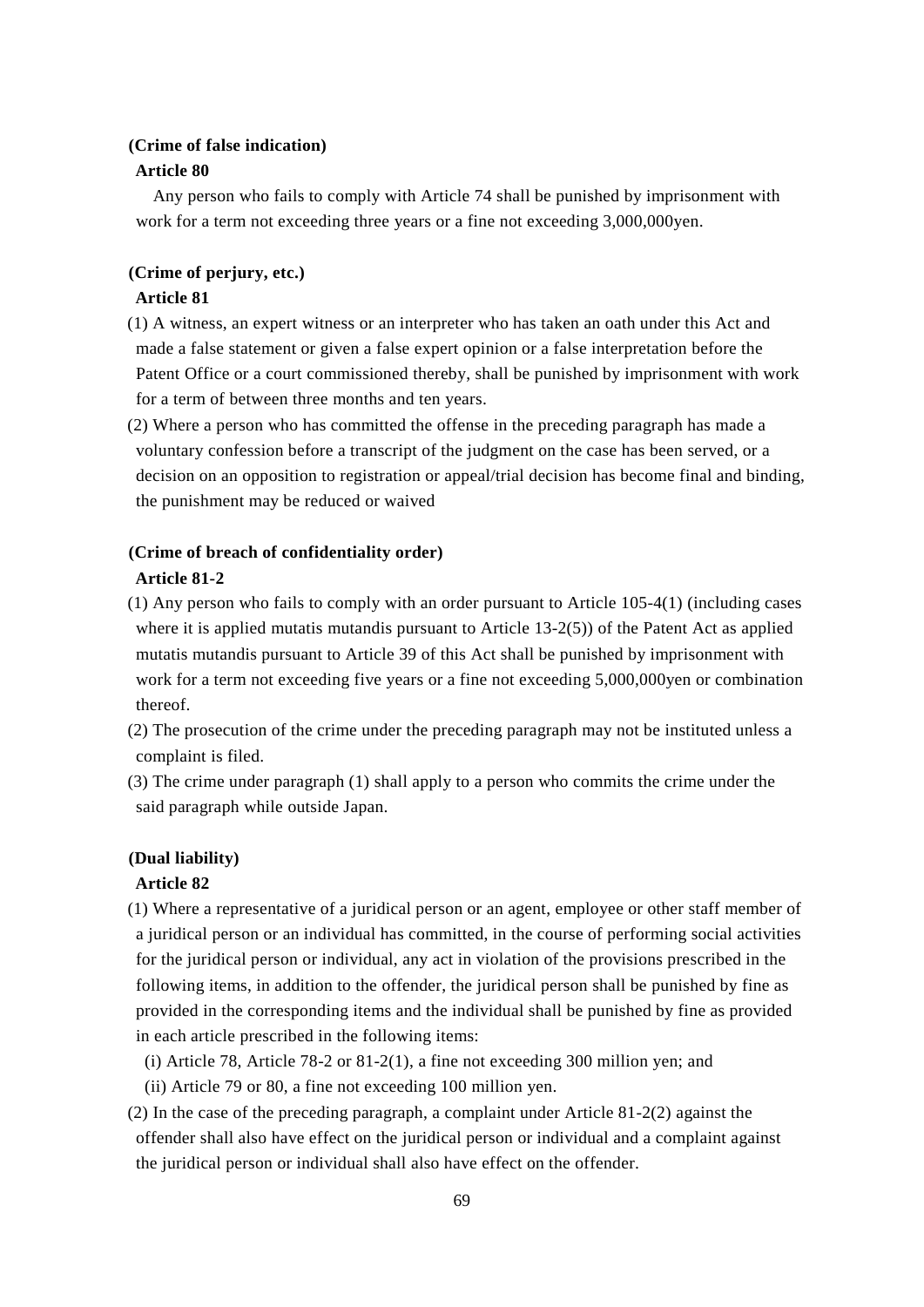(3) Where a fine is imposed on a judicial person or individual pursuant to paragraph (1) with regard to a violation of Article 78, 78-2 or 81-2(1), the period of prescription shall be governed by the same rules as for crimes in the provisions thereof.

#### **(Non-penal fine)**

#### **Article 83**

Where a person who has taken an oath under Article 207(1) of the Code of Civil Procedure as applied mutatis mutandis pursuant to Article 151 of the Patent Act as applied mutatis mutandis pursuant to Article 71(3) of the Patent Act as applied mutatis mutandis pursuant to Article 28(3) (including cases where it is applied mutatis mutandis pursuant to Article 68(3) of this Act) of this Act, Article 43-8 (including cases where it is applied mutatis mutandis pursuant to Article 60-2(1) and 68(4) of this Act) or Article 56(1) (including cases where it is applied mutatis mutandis pursuant to Article 68(4) of this Act), Article 174(2) of the Patent Act as applied mutatis mutandis pursuant to Article 61 (including cases where it is applied mutatis mutandis pursuant to Article 68(5) of this Act), Article 58(2) of the Design Act as applied mutatis mutandis pursuant to Article 62(1) (including cases where it is applied mutatis mutandis pursuant to Article 68(5) of this Act), or Article 58(3) of the Design Act as applied mutatis mutandis pursuant to Article 62(2) (including cases where it is applied mutatis mutandis pursuant to Article 68(5) of this Act) has made a false statement before the Patent Office or a court commissioned thereby, the said person shall be liable to a non-penal fine not exceeding 100,000 yen.

#### **Article 84**

A person who has been summoned by the Patent Office or a court commissioned thereby in accordance with this Act and fails to appear or refuses to take an oath, make a statement, testify, give an expert opinion or interpret without a just cause shall be liable to a non-penal fine not exceeding 100,000yen.

#### **Article 85**

A person who has been ordered by the Patent Office or a court commissioned thereby to submit or present documents or other materials for the purpose of examination or preservation of evidence in accordance with this Act, and fails to comply with the order without a just cause shall be liable to a non-penal fine not exceeding 100,000yen.

#### **Supplementary provisions (Extract)**

#### **Attached Table (In relation to Article 76)**

| Person responsible for<br>payment | Amount                  |
|-----------------------------------|-------------------------|
| Person filing an application      | 6,000 yen per case plus |